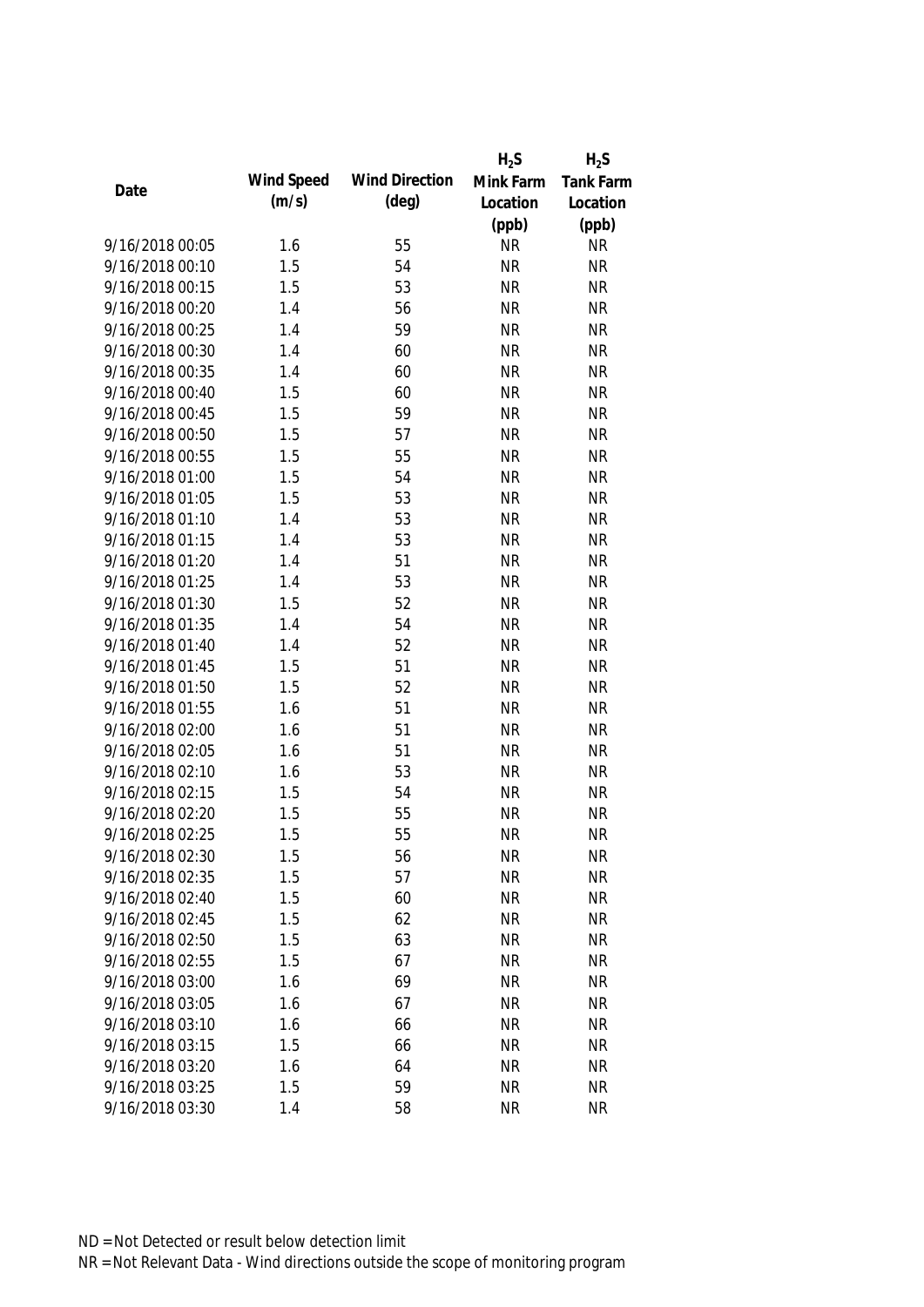|                 |            |                       | $H_2S$    | $H_2S$    |
|-----------------|------------|-----------------------|-----------|-----------|
|                 | Wind Speed | <b>Wind Direction</b> | Mink Farm | Tank Farm |
| Date            | (m/s)      | $(\text{deg})$        | Location  | Location  |
|                 |            |                       | (ppb)     | (ppb)     |
| 9/16/2018 03:35 | 1.4        | 57                    | <b>NR</b> | <b>NR</b> |
| 9/16/2018 03:40 | 1.3        | 56                    | <b>NR</b> | <b>NR</b> |
| 9/16/2018 03:45 | 1.3        | 55                    | <b>NR</b> | <b>NR</b> |
| 9/16/2018 03:50 | 1.3        | 56                    | <b>NR</b> | <b>NR</b> |
| 9/16/2018 03:55 | 1.3        | 56                    | <b>NR</b> | <b>NR</b> |
| 9/16/2018 04:00 | 1.3        | 53                    | <b>NR</b> | <b>NR</b> |
| 9/16/2018 04:05 | 1.4        | 52                    | <b>NR</b> | <b>NR</b> |
| 9/16/2018 04:10 | 1.5        | 49                    | <b>NR</b> | <b>NR</b> |
| 9/16/2018 04:15 | 1.6        | 47                    | <b>NR</b> | <b>NR</b> |
| 9/16/2018 04:20 | 1.7        | 45                    | <b>NR</b> | <b>NR</b> |
| 9/16/2018 04:25 | 1.7        | 45                    | <b>NR</b> | <b>NR</b> |
| 9/16/2018 04:30 | 1.7        | 46                    | <b>NR</b> | <b>NR</b> |
| 9/16/2018 04:35 | 1.7        | 47                    | <b>NR</b> | <b>NR</b> |
| 9/16/2018 04:40 | 1.8        | 49                    | <b>NR</b> | <b>NR</b> |
| 9/16/2018 04:45 | 1.7        | 51                    | <b>NR</b> | <b>NR</b> |
| 9/16/2018 04:50 | 1.8        | 52                    | <b>NR</b> | <b>NR</b> |
| 9/16/2018 04:55 | 1.8        | 53                    | <b>NR</b> | <b>NR</b> |
| 9/16/2018 05:00 | 1.8        | 54                    | <b>NR</b> | <b>NR</b> |
| 9/16/2018 05:05 | 1.8        | 53                    | <b>NR</b> | <b>NR</b> |
| 9/16/2018 05:10 | 1.8        | 54                    | <b>NR</b> | <b>NR</b> |
| 9/16/2018 05:15 | 1.7        | 54                    | <b>NR</b> | <b>NR</b> |
| 9/16/2018 05:20 | 1.7        | 56                    | <b>NR</b> | <b>NR</b> |
| 9/16/2018 05:25 | 1.7        | 55                    | <b>NR</b> | <b>NR</b> |
| 9/16/2018 05:30 | 1.8        | 52                    | <b>NR</b> | <b>NR</b> |
| 9/16/2018 05:35 | 1.8        | 51                    | <b>NR</b> | <b>NR</b> |
| 9/16/2018 05:40 | 1.8        | 50                    | <b>NR</b> | <b>NR</b> |
| 9/16/2018 05:45 | 1.9        | 49                    | <b>NR</b> | <b>NR</b> |
| 9/16/2018 05:50 | 2.0        | 46                    | <b>NR</b> | <b>NR</b> |
| 9/16/2018 05:55 | 2.0        | 47                    | <b>NR</b> | <b>NR</b> |
| 9/16/2018 06:00 | 2.0        | 48                    | <b>NR</b> | <b>NR</b> |
| 9/16/2018 06:05 | 2.0        | 49                    | <b>NR</b> | <b>NR</b> |
| 9/16/2018 06:10 | 2.0        | 49                    | <b>NR</b> | <b>NR</b> |
| 9/16/2018 06:15 | 1.9        | 50                    | <b>NR</b> | <b>NR</b> |
| 9/16/2018 06:20 | 1.9        | 51                    | <b>NR</b> | <b>NR</b> |
| 9/16/2018 06:25 | 1.9        | 49                    | <b>NR</b> | <b>NR</b> |
| 9/16/2018 06:30 | 1.8        | 48                    | <b>NR</b> | <b>NR</b> |
| 9/16/2018 06:35 | 1.8        | 48                    | <b>NR</b> | <b>NR</b> |
| 9/16/2018 06:40 | 1.9        | 47                    | <b>NR</b> | <b>NR</b> |
| 9/16/2018 06:45 | 1.9        | 47                    | <b>NR</b> | <b>NR</b> |
| 9/16/2018 06:50 | 1.8        | 47                    | <b>NR</b> | <b>NR</b> |
| 9/16/2018 06:55 | 1.7        | 50                    | <b>NR</b> | <b>NR</b> |
| 9/16/2018 07:00 | 1.7        | 55                    | <b>NR</b> | <b>NR</b> |
|                 |            |                       |           |           |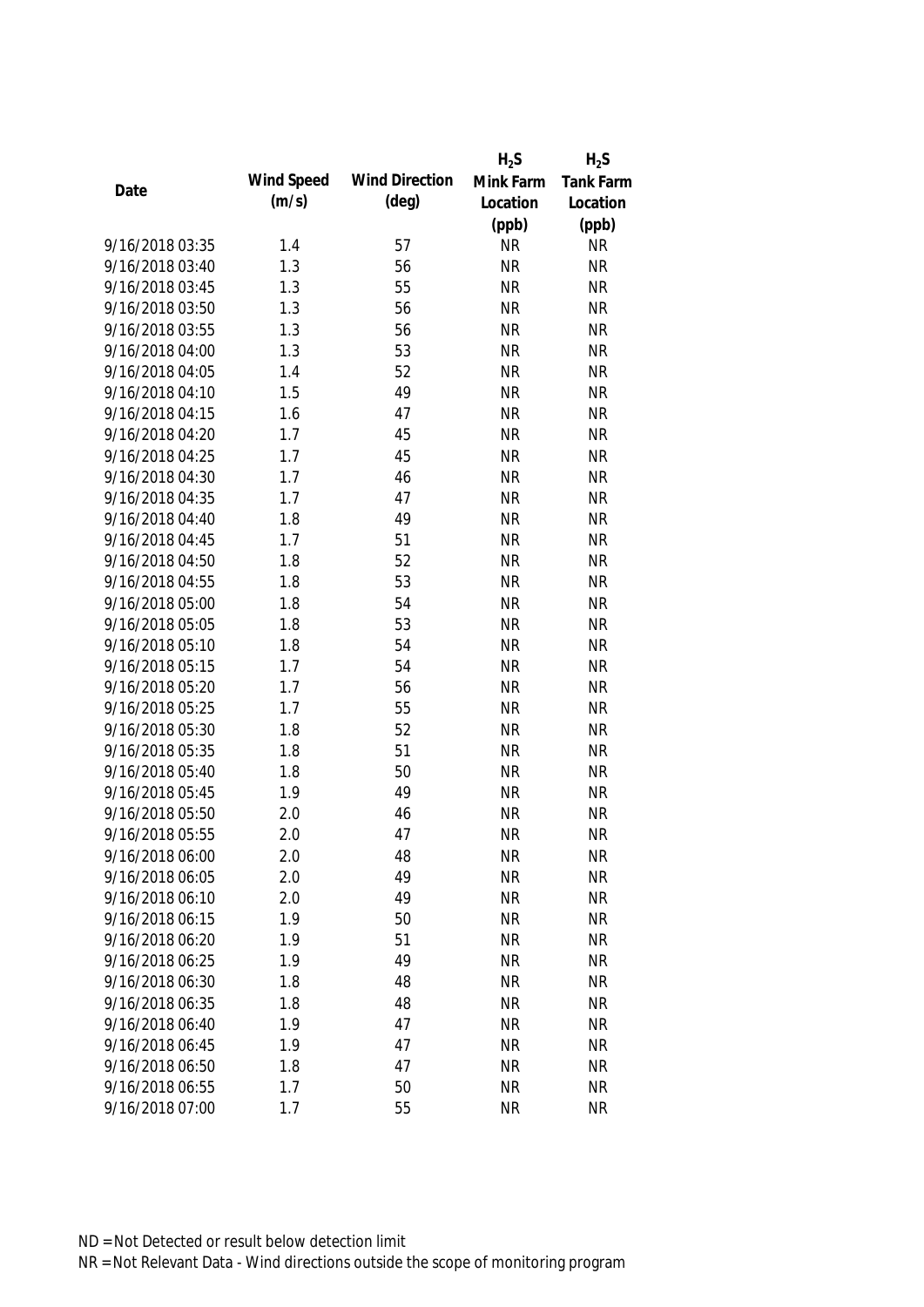|                 |            |                       | $H_2S$    | $H_2S$           |
|-----------------|------------|-----------------------|-----------|------------------|
| Date            | Wind Speed | <b>Wind Direction</b> | Mink Farm | <b>Tank Farm</b> |
|                 | (m/s)      | $(\text{deg})$        | Location  | Location         |
|                 |            |                       | (ppb)     | (ppb)            |
| 9/16/2018 07:05 | 1.6        | 58                    | <b>NR</b> | <b>NR</b>        |
| 9/16/2018 07:10 | 1.4        | 58                    | <b>NR</b> | <b>NR</b>        |
| 9/16/2018 07:15 | 1.4        | 56                    | <b>NR</b> | <b>NR</b>        |
| 9/16/2018 07:20 | 1.4        | 57                    | <b>NR</b> | <b>NR</b>        |
| 9/16/2018 07:25 | 1.4        | 56                    | <b>NR</b> | <b>NR</b>        |
| 9/16/2018 07:30 | 1.4        | 52                    | <b>NR</b> | <b>NR</b>        |
| 9/16/2018 07:35 | 1.4        | 50                    | <b>NR</b> | <b>NR</b>        |
| 9/16/2018 07:40 | 1.4        | 52                    | <b>NR</b> | <b>NR</b>        |
| 9/16/2018 07:45 | 1.3        | 50                    | <b>NR</b> | <b>NR</b>        |
| 9/16/2018 07:50 | 1.3        | 51                    | <b>NR</b> | <b>NR</b>        |
| 9/16/2018 07:55 | 1.2        | 49                    | <b>NR</b> | <b>NR</b>        |
| 9/16/2018 08:00 | 1.2        | 49                    | <b>NR</b> | <b>NR</b>        |
| 9/16/2018 08:05 | 1.1        | 50                    | <b>NR</b> | <b>NR</b>        |
| 9/16/2018 08:10 | 1.1        | 48                    | <b>NR</b> | <b>NR</b>        |
| 9/16/2018 08:15 | 1.0        | 53                    | <b>NR</b> | <b>NR</b>        |
| 9/16/2018 08:20 | 1.1        | 64                    | <b>NR</b> | <b>NR</b>        |
| 9/16/2018 08:25 | 1.2        | 78                    | <b>NR</b> | <b>NR</b>        |
| 9/16/2018 08:30 | 1.3        | 89                    | <b>NR</b> | <b>NR</b>        |
| 9/16/2018 08:35 | 1.4        | 95                    | <b>NR</b> | <b>NR</b>        |
| 9/16/2018 08:40 | 1.5        | 105                   | <b>NR</b> | <b>NR</b>        |
| 9/16/2018 08:45 | 1.9        | 110                   | <b>NR</b> | <b>NR</b>        |
| 9/16/2018 08:50 | 2.0        | 113                   | <b>NR</b> | <b>NR</b>        |
| 9/16/2018 08:55 | 2.1        | 115                   | <b>NR</b> | <b>NR</b>        |
| 9/16/2018 09:00 | 2.1        | 115                   | <b>NR</b> | <b>NR</b>        |
| 9/16/2018 09:05 | 2.2        | 117                   | <b>NR</b> | <b>NR</b>        |
| 9/16/2018 09:10 | 2.3        | 118                   | <b>NR</b> | <b>NR</b>        |
| 9/16/2018 09:15 | 2.1        | 122                   | <b>NR</b> | <b>NR</b>        |
| 9/16/2018 09:20 | 2.1        | 124                   | <b>NR</b> | <b>NR</b>        |
| 9/16/2018 09:25 | 2.1        | 127                   | <b>NR</b> | <b>NR</b>        |
| 9/16/2018 09:30 | 2.2        | 131                   | <b>NR</b> | <b>NR</b>        |
| 9/16/2018 09:35 | 2.3        | 139                   | <b>NR</b> | <b>NR</b>        |
| 9/16/2018 09:40 | 2.3        | 142                   | <b>NR</b> | <b>NR</b>        |
| 9/16/2018 09:45 | 2.5        | 141                   | <b>NR</b> | <b>NR</b>        |
| 9/16/2018 09:50 | 2.6        | 142                   | <b>NR</b> | <b>NR</b>        |
| 9/16/2018 09:55 | 2.7        | 142                   | <b>NR</b> | <b>NR</b>        |
| 9/16/2018 10:00 | 2.7        | 141                   | <b>NR</b> | <b>NR</b>        |
| 9/16/2018 10:05 | 2.6        | 136                   | <b>NR</b> | <b>NR</b>        |
| 9/16/2018 10:10 | 2.6        | 137                   | <b>NR</b> | <b>NR</b>        |
| 9/16/2018 10:15 | 2.5        | 142                   | <b>NR</b> | <b>NR</b>        |
| 9/16/2018 10:20 | 2.4        | 141                   | <b>NR</b> | <b>NR</b>        |
| 9/16/2018 10:25 | 2.2        | 140                   | <b>NR</b> | <b>NR</b>        |
| 9/16/2018 10:30 | 2.1        | 141                   | <b>NR</b> | <b>NR</b>        |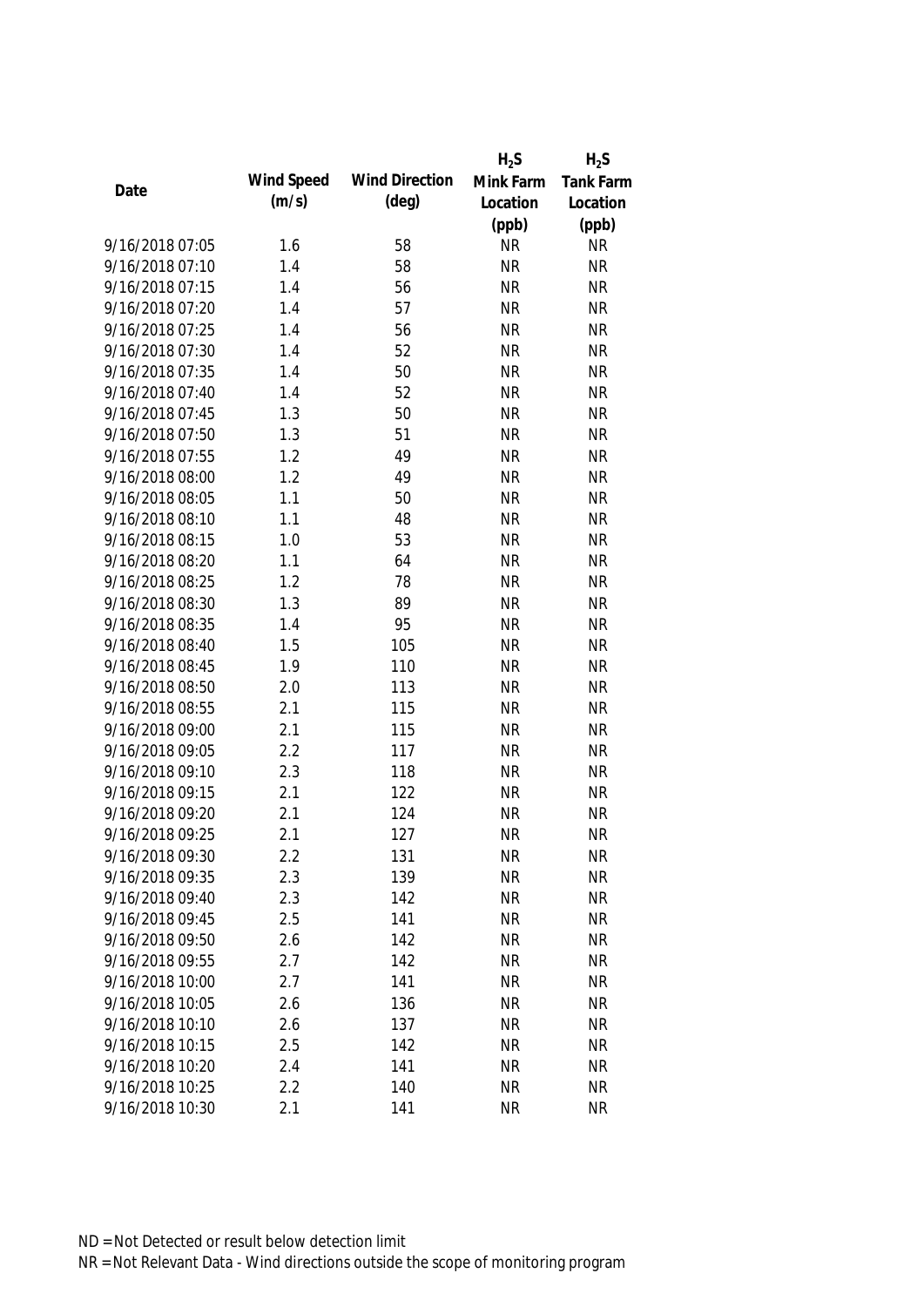|                 |            |                       | $H_2S$    | $H_2S$           |
|-----------------|------------|-----------------------|-----------|------------------|
|                 | Wind Speed | <b>Wind Direction</b> | Mink Farm | <b>Tank Farm</b> |
| Date            | (m/s)      | $(\text{deg})$        | Location  | Location         |
|                 |            |                       | (ppb)     | (ppb)            |
| 9/16/2018 10:35 | 2.0        | 146                   | <b>NR</b> | <b>NR</b>        |
| 9/16/2018 10:40 | 2.0        | 145                   | <b>NR</b> | <b>NR</b>        |
| 9/16/2018 10:45 | 1.9        | 143                   | <b>NR</b> | <b>NR</b>        |
| 9/16/2018 10:50 | 1.8        | 147                   | <b>NR</b> | <b>NR</b>        |
| 9/16/2018 10:55 | 2.0        | 150                   | <b>NR</b> | <b>NR</b>        |
| 9/16/2018 11:00 | 2.1        | 151                   | <b>NR</b> | <b>NR</b>        |
| 9/16/2018 11:05 | 2.1        | 146                   | <b>NR</b> | <b>NR</b>        |
| 9/16/2018 11:10 | 2.2        | 145                   | <b>NR</b> | <b>NR</b>        |
| 9/16/2018 11:15 | 2.3        | 142                   | <b>NR</b> | <b>NR</b>        |
| 9/16/2018 11:20 | 2.4        | 138                   | <b>NR</b> | <b>NR</b>        |
| 9/16/2018 11:25 | 2.4        | 138                   | <b>NR</b> | <b>NR</b>        |
| 9/16/2018 11:30 | 2.3        | 139                   | <b>NR</b> | <b>NR</b>        |
| 9/16/2018 11:35 | 2.4        | 142                   | <b>NR</b> | <b>NR</b>        |
| 9/16/2018 11:40 | 2.5        | 143                   | <b>NR</b> | <b>NR</b>        |
| 9/16/2018 11:45 | 2.6        | 143                   | <b>NR</b> | <b>NR</b>        |
| 9/16/2018 11:50 | 2.6        | 143                   | <b>NR</b> | <b>NR</b>        |
| 9/16/2018 11:55 | 2.8        | 142                   | <b>NR</b> | <b>NR</b>        |
| 9/16/2018 12:00 | 3.1        | 142                   | <b>NR</b> | <b>NR</b>        |
| 9/16/2018 12:05 | 3.2        | 141                   | <b>NR</b> | <b>NR</b>        |
| 9/16/2018 12:10 | 3.3        | 141                   | <b>NR</b> | <b>NR</b>        |
| 9/16/2018 12:15 | 3.2        | 139                   | <b>NR</b> | <b>NR</b>        |
| 9/16/2018 12:20 | 3.3        | 140                   | <b>NR</b> | <b>NR</b>        |
| 9/16/2018 12:25 | 3.3        | 141                   | <b>NR</b> | <b>NR</b>        |
| 9/16/2018 12:30 | 3.2        | 141                   | <b>NR</b> | <b>NR</b>        |
| 9/16/2018 12:35 | 3.3        | 146                   | <b>NR</b> | <b>NR</b>        |
| 9/16/2018 12:40 | 3.2        | 152                   | <b>NR</b> | <b>NR</b>        |
| 9/16/2018 12:45 | 3.4        | 156                   | <b>NR</b> | <b>NR</b>        |
| 9/16/2018 12:50 | 3.4        | 161                   | <b>NR</b> | <b>NR</b>        |
| 9/16/2018 12:55 | 3.5        | 162                   | <b>NR</b> | <b>NR</b>        |
| 9/16/2018 13:00 | 3.5        | 161                   | <b>NR</b> | <b>NR</b>        |
| 9/16/2018 13:05 | 3.4        | 154                   | <b>NR</b> | <b>NR</b>        |
| 9/16/2018 13:10 | 3.5        | 148                   | <b>NR</b> | <b>NR</b>        |
| 9/16/2018 13:15 | 3.5        | 147                   | <b>NR</b> | <b>NR</b>        |
| 9/16/2018 13:20 | 3.1        | 141                   | <b>NR</b> | <b>NR</b>        |
| 9/16/2018 13:25 | 2.9        | 136                   | <b>NR</b> | <b>NR</b>        |
| 9/16/2018 13:30 | 2.7        | 133                   | <b>NR</b> | <b>NR</b>        |
| 9/16/2018 13:35 | 2.6        | 138                   | <b>NR</b> | <b>NR</b>        |
| 9/16/2018 13:40 | 2.4        | 139                   | <b>NR</b> | <b>NR</b>        |
| 9/16/2018 13:45 | 2.4        | 138                   | <b>NR</b> | <b>NR</b>        |
|                 |            |                       |           | <b>NR</b>        |
| 9/16/2018 13:50 | 2.5        | 139                   | <b>NR</b> |                  |
| 9/16/2018 13:55 | 2.5        | 140                   | <b>NR</b> | <b>NR</b>        |
| 9/16/2018 14:00 | 2.5        | 147                   | <b>NR</b> | <b>NR</b>        |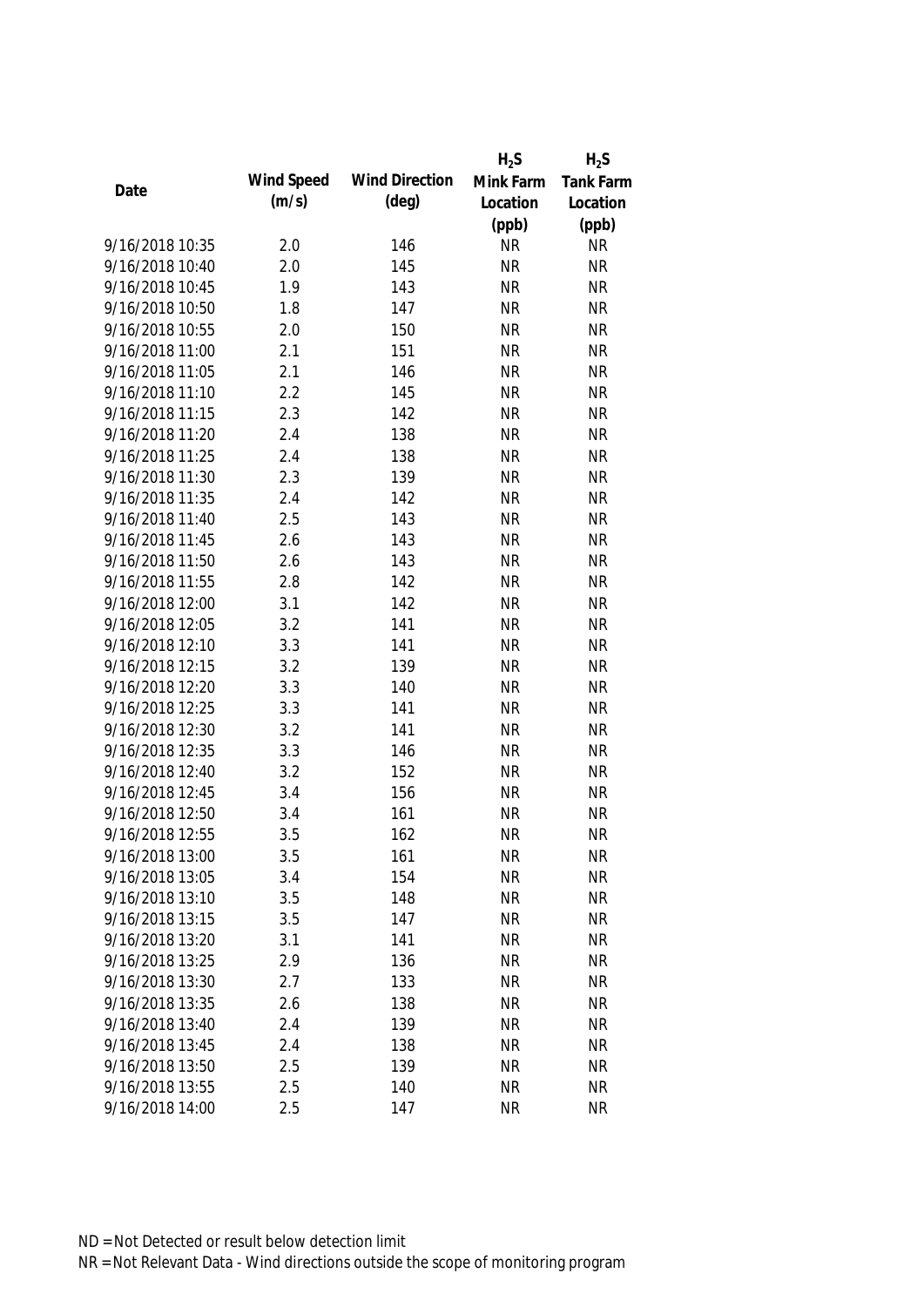|                 |            |                       | $H_2S$    | $H_2S$           |
|-----------------|------------|-----------------------|-----------|------------------|
|                 | Wind Speed | <b>Wind Direction</b> | Mink Farm | <b>Tank Farm</b> |
| Date            | (m/s)      | $(\text{deg})$        | Location  | Location         |
|                 |            |                       | (ppb)     | (ppb)            |
| 9/16/2018 14:05 | 2.5        | 149                   | <b>NR</b> | <b>NR</b>        |
| 9/16/2018 14:10 | 2.6        | 151                   | <b>NR</b> | <b>NR</b>        |
| 9/16/2018 14:15 | 2.8        | 151                   | <b>NR</b> | <b>NR</b>        |
| 9/16/2018 14:20 | 3.0        | 152                   | <b>NR</b> | <b>NR</b>        |
| 9/16/2018 14:25 | 3.0        | 152                   | <b>NR</b> | <b>NR</b>        |
| 9/16/2018 14:30 | 3.1        | 149                   | <b>NR</b> | <b>NR</b>        |
| 9/16/2018 14:35 | 2.9        | 145                   | <b>NR</b> | <b>NR</b>        |
| 9/16/2018 14:40 | 2.7        | 140                   | <b>NR</b> | <b>NR</b>        |
| 9/16/2018 14:45 | 2.5        | 145                   | <b>NR</b> | <b>NR</b>        |
| 9/16/2018 14:50 | 2.4        | 147                   | <b>NR</b> | <b>NR</b>        |
| 9/16/2018 14:55 | 2.5        | 152                   | <b>NR</b> | <b>NR</b>        |
| 9/16/2018 15:00 | 2.4        | 152                   | <b>NR</b> | <b>NR</b>        |
| 9/16/2018 15:05 | 2.7        | 148                   | <b>NR</b> | <b>NR</b>        |
| 9/16/2018 15:10 | 2.9        | 149                   | <b>NR</b> | <b>NR</b>        |
| 9/16/2018 15:15 | 2.9        | 141                   | <b>NR</b> | <b>NR</b>        |
| 9/16/2018 15:20 | 3.0        | 135                   | <b>NR</b> | <b>NR</b>        |
| 9/16/2018 15:25 | 3.0        | 127                   | <b>NR</b> | <b>NR</b>        |
| 9/16/2018 15:30 | 3.0        | 120                   | <b>NR</b> | <b>NR</b>        |
| 9/16/2018 15:35 | 3.0        | 117                   | <b>NR</b> | <b>NR</b>        |
| 9/16/2018 15:40 | 3.1        | 116                   | <b>NR</b> | <b>NR</b>        |
| 9/16/2018 15:45 | 3.1        | 116                   | <b>NR</b> | <b>NR</b>        |
| 9/16/2018 15:50 | 3.2        | 117                   | <b>NR</b> | <b>NR</b>        |
| 9/16/2018 15:55 | 3.2        | 120                   | <b>NR</b> | <b>NR</b>        |
| 9/16/2018 16:00 | 3.3        | 120                   | <b>NR</b> | <b>NR</b>        |
| 9/16/2018 16:05 | 3.3        | 119                   | <b>NR</b> | <b>NR</b>        |
| 9/16/2018 16:10 | 3.1        | 112                   | <b>NR</b> | <b>NR</b>        |
| 9/16/2018 16:15 | 3.2        | 109                   | <b>NR</b> | <b>NR</b>        |
| 9/16/2018 16:20 | 2.9        | 102                   | <b>NR</b> | <b>NR</b>        |
| 9/16/2018 16:25 | 3.0        | 97                    | <b>NR</b> | <b>NR</b>        |
| 9/16/2018 16:30 | 2.9        | 95                    | <b>NR</b> | <b>NR</b>        |
| 9/16/2018 16:35 | 2.9        | 97                    | <b>NR</b> | <b>NR</b>        |
| 9/16/2018 16:40 | 3.1        | 101                   | <b>NR</b> | <b>NR</b>        |
| 9/16/2018 16:45 | 3.2        | 103                   | <b>NR</b> | <b>NR</b>        |
| 9/16/2018 16:50 | 3.3        | 106                   | <b>NR</b> | <b>NR</b>        |
| 9/16/2018 16:55 | 3.3        | 107                   | <b>NR</b> | <b>NR</b>        |
| 9/16/2018 17:00 | 3.5        | 107                   | <b>NR</b> | <b>NR</b>        |
| 9/16/2018 17:05 | 3.5        | 107                   | <b>NR</b> | <b>NR</b>        |
| 9/16/2018 17:10 | 3.4        | 104                   | <b>NR</b> | <b>NR</b>        |
| 9/16/2018 17:15 | 3.3        | 102                   | <b>NR</b> | <b>NR</b>        |
| 9/16/2018 17:20 | 3.4        | 102                   | <b>NR</b> | <b>NR</b>        |
| 9/16/2018 17:25 | 3.4        | 100                   | <b>NR</b> | <b>NR</b>        |
|                 |            | 97                    |           |                  |
| 9/16/2018 17:30 | 3.6        |                       | <b>NR</b> | <b>NR</b>        |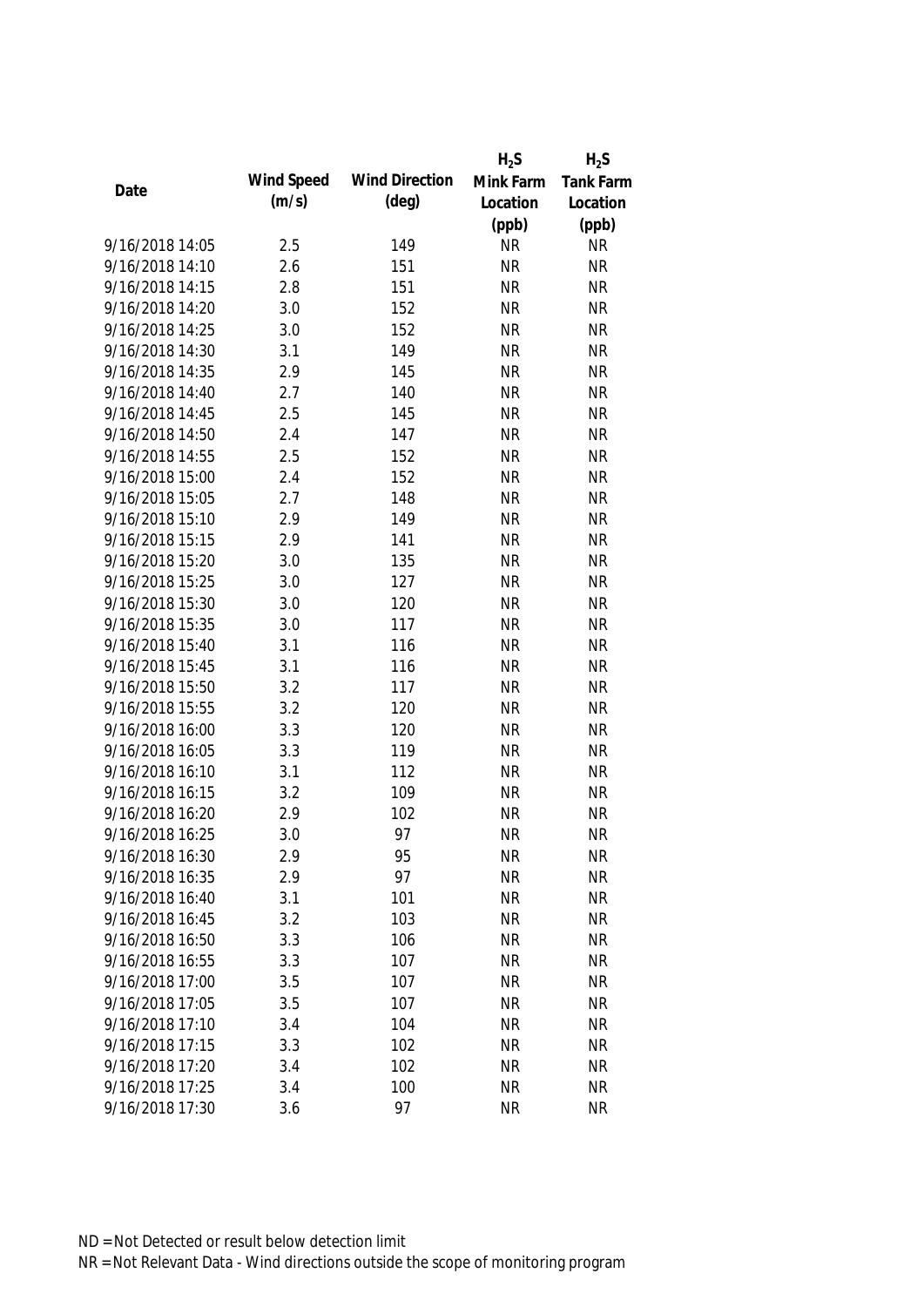|                 |            |                       | $H_2S$    | $H_2S$    |
|-----------------|------------|-----------------------|-----------|-----------|
|                 | Wind Speed | <b>Wind Direction</b> | Mink Farm | Tank Farm |
| Date            | (m/s)      | $(\text{deg})$        | Location  | Location  |
|                 |            |                       | (ppb)     | (ppb)     |
| 9/16/2018 17:35 | 3.5        | 96                    | <b>NR</b> | <b>NR</b> |
| 9/16/2018 17:40 | 3.4        | 96                    | <b>NR</b> | <b>NR</b> |
| 9/16/2018 17:45 | 3.4        | 97                    | <b>NR</b> | <b>NR</b> |
| 9/16/2018 17:50 | 3.3        | 97                    | <b>NR</b> | <b>NR</b> |
| 9/16/2018 17:55 | 3.3        | 97                    | <b>NR</b> | <b>NR</b> |
| 9/16/2018 18:00 | 3.1        | 99                    | <b>NR</b> | <b>NR</b> |
| 9/16/2018 18:05 | 3.1        | 100                   | <b>NR</b> | <b>NR</b> |
| 9/16/2018 18:10 | 3.1        | 99                    | <b>NR</b> | <b>NR</b> |
| 9/16/2018 18:15 | 2.9        | 98                    | <b>NR</b> | <b>NR</b> |
| 9/16/2018 18:20 | 2.8        | 97                    | <b>NR</b> | <b>NR</b> |
| 9/16/2018 18:25 | 2.7        | 99                    | <b>NR</b> | <b>NR</b> |
| 9/16/2018 18:30 | 2.7        | 98                    | <b>NR</b> | <b>NR</b> |
| 9/16/2018 18:35 | 2.6        | 97                    | <b>NR</b> | <b>NR</b> |
| 9/16/2018 18:40 | 2.5        | 97                    | <b>NR</b> | <b>NR</b> |
| 9/16/2018 18:45 | 2.5        | 96                    | <b>NR</b> | <b>NR</b> |
| 9/16/2018 18:50 | 2.5        | 95                    | <b>NR</b> | <b>NR</b> |
| 9/16/2018 18:55 | 2.4        | 93                    | <b>NR</b> | <b>NR</b> |
| 9/16/2018 19:00 | 2.3        | 91                    | <b>NR</b> | <b>NR</b> |
| 9/16/2018 19:05 | 2.3        | 90                    | <b>NR</b> | <b>NR</b> |
| 9/16/2018 19:10 | 2.3        | 91                    | <b>NR</b> | <b>NR</b> |
| 9/16/2018 19:15 | 2.3        | 91                    | <b>NR</b> | <b>NR</b> |
| 9/16/2018 19:20 | 2.4        | 91                    | <b>NR</b> | <b>NR</b> |
| 9/16/2018 19:25 | 2.3        | 91                    | <b>NR</b> | <b>NR</b> |
| 9/16/2018 19:30 | 2.4        | 92                    | <b>NR</b> | <b>NR</b> |
| 9/16/2018 19:35 | 2.4        | 93                    | <b>NR</b> | <b>NR</b> |
| 9/16/2018 19:40 | 2.4        | 94                    | <b>NR</b> | <b>NR</b> |
| 9/16/2018 19:45 | 2.4        | 95                    | <b>NR</b> | <b>NR</b> |
| 9/16/2018 19:50 | 2.5        | 96                    | <b>NR</b> | <b>NR</b> |
| 9/16/2018 19:55 | 2.7        | 98                    | <b>NR</b> | <b>NR</b> |
| 9/16/2018 20:00 | 2.8        | 100                   | <b>NR</b> | NR        |
| 9/16/2018 20:05 | 2.8        | 101                   | <b>NR</b> | <b>NR</b> |
| 9/16/2018 20:10 | 2.9        | 101                   | <b>NR</b> | <b>NR</b> |
| 9/16/2018 20:15 | 2.8        | 99                    | <b>NR</b> | <b>NR</b> |
| 9/16/2018 20:20 | 2.8        | 98                    | <b>NR</b> | <b>NR</b> |
| 9/16/2018 20:25 | 2.7        | 95                    | <b>NR</b> | <b>NR</b> |
| 9/16/2018 20:30 | 2.6        | 94                    | <b>NR</b> | <b>NR</b> |
| 9/16/2018 20:35 | 2.6        | 94                    | <b>NR</b> | <b>NR</b> |
| 9/16/2018 20:40 | 2.6        | 93                    | <b>NR</b> | <b>NR</b> |
| 9/16/2018 20:45 | 2.6        | 95                    | <b>NR</b> | <b>NR</b> |
| 9/16/2018 20:50 | 2.5        | 97                    | <b>NR</b> | <b>NR</b> |
| 9/16/2018 20:55 | 2.4        | 98                    | <b>NR</b> | <b>NR</b> |
| 9/16/2018 21:00 | 2.4        | 98                    | <b>NR</b> | <b>NR</b> |
|                 |            |                       |           |           |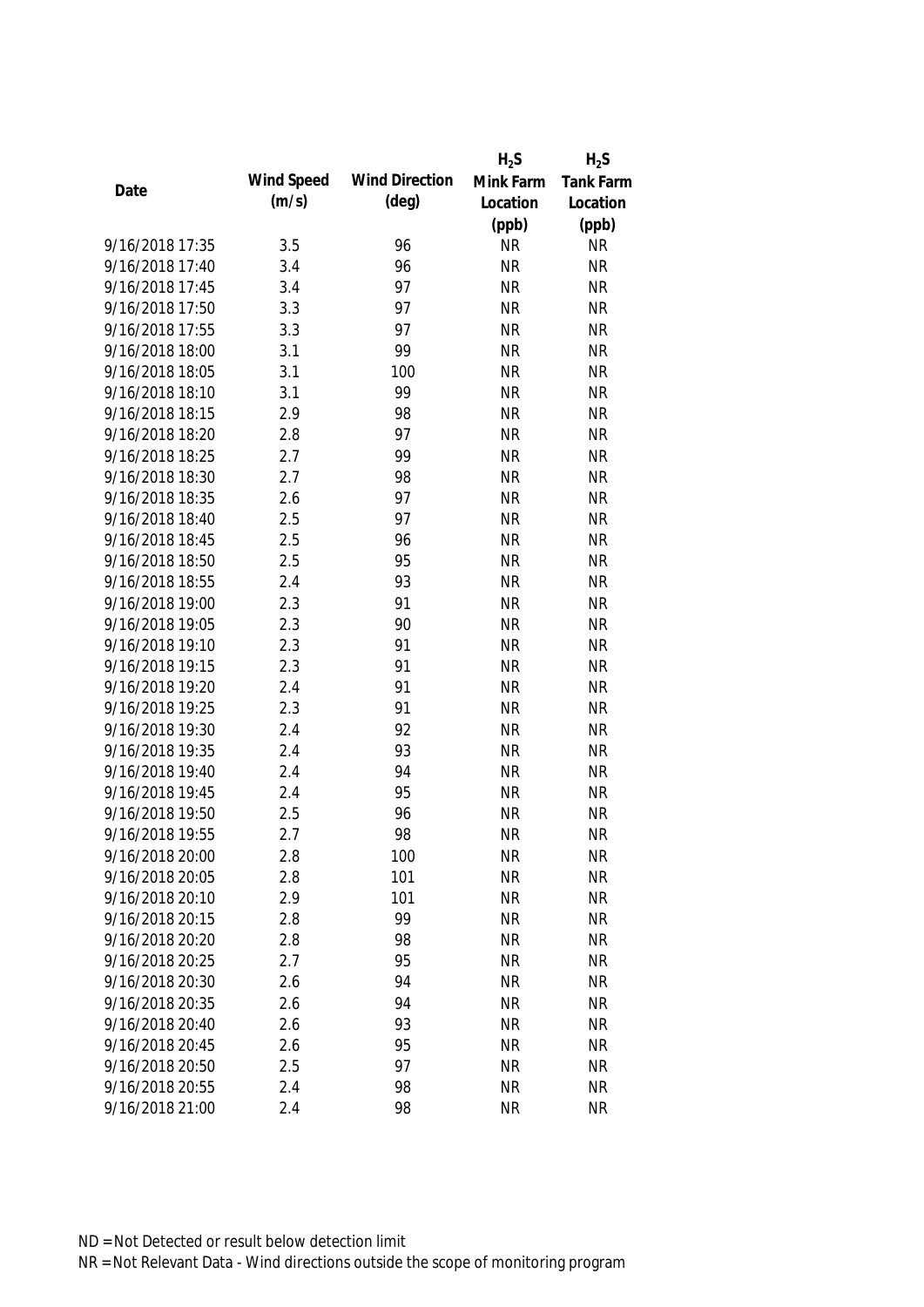|                 |            |                       | $H_2S$    | $H_2S$    |
|-----------------|------------|-----------------------|-----------|-----------|
|                 | Wind Speed | <b>Wind Direction</b> | Mink Farm | Tank Farm |
| Date            | (m/s)      | $(\text{deg})$        | Location  | Location  |
|                 |            |                       | (ppb)     | (ppb)     |
| 9/16/2018 21:05 | 2.4        | 99                    | <b>NR</b> | <b>NR</b> |
| 9/16/2018 21:10 | 2.4        | 100                   | <b>NR</b> | <b>NR</b> |
| 9/16/2018 21:15 | 2.5        | 101                   | <b>NR</b> | <b>NR</b> |
| 9/16/2018 21:20 | 2.6        | 101                   | <b>NR</b> | <b>NR</b> |
| 9/16/2018 21:25 | 2.7        | 102                   | <b>NR</b> | <b>NR</b> |
| 9/16/2018 21:30 | 2.8        | 103                   | <b>NR</b> | <b>NR</b> |
| 9/16/2018 21:35 | 2.8        | 103                   | <b>NR</b> | <b>NR</b> |
| 9/16/2018 21:40 | 2.8        | 103                   | <b>NR</b> | <b>NR</b> |
| 9/16/2018 21:45 | 2.8        | 103                   | <b>NR</b> | <b>NR</b> |
| 9/16/2018 21:50 | 2.7        | 102                   | <b>NR</b> | <b>NR</b> |
| 9/16/2018 21:55 | 2.8        | 102                   | <b>NR</b> | <b>NR</b> |
| 9/16/2018 22:00 | 2.7        | 102                   | <b>NR</b> | <b>NR</b> |
| 9/16/2018 22:05 | 2.7        | 102                   | <b>NR</b> | <b>NR</b> |
| 9/16/2018 22:10 | 2.7        | 103                   | <b>NR</b> | <b>NR</b> |
| 9/16/2018 22:15 | 2.8        | 104                   | <b>NR</b> | <b>NR</b> |
| 9/16/2018 22:20 | 2.8        | 103                   | <b>NR</b> | <b>NR</b> |
| 9/16/2018 22:25 | 2.7        | 103                   | <b>NR</b> | <b>NR</b> |
| 9/16/2018 22:30 | 2.6        | 103                   | <b>NR</b> | <b>NR</b> |
| 9/16/2018 22:35 | 2.5        | 102                   | <b>NR</b> | <b>NR</b> |
| 9/16/2018 22:40 | 2.5        | 102                   | <b>NR</b> | <b>NR</b> |
| 9/16/2018 22:45 | 2.4        | 101                   | <b>NR</b> | <b>NR</b> |
| 9/16/2018 22:50 | 2.4        | 102                   | <b>NR</b> | <b>NR</b> |
| 9/16/2018 22:55 | 2.4        | 102                   | <b>NR</b> | <b>NR</b> |
| 9/16/2018 23:00 | 2.5        | 102                   | <b>NR</b> | <b>NR</b> |
| 9/16/2018 23:05 | 2.5        | 103                   | <b>NR</b> | <b>NR</b> |
| 9/16/2018 23:10 | 2.4        | 103                   | <b>NR</b> | <b>NR</b> |
| 9/16/2018 23:15 | 2.3        | 103                   | <b>NR</b> | <b>NR</b> |
| 9/16/2018 23:20 | 2.2        | 103                   | <b>NR</b> | <b>NR</b> |
| 9/16/2018 23:25 | 2.2        | 103                   | <b>NR</b> | <b>NR</b> |
| 9/16/2018 23:30 | 2.0        | 102                   | <b>NR</b> | <b>NR</b> |
| 9/16/2018 23:35 | 2.0        | 102                   | <b>NR</b> | <b>NR</b> |
| 9/16/2018 23:40 | 2.1        | 103                   | <b>NR</b> | <b>NR</b> |
| 9/16/2018 23:45 | 2.2        | 105                   | <b>NR</b> | <b>NR</b> |
| 9/16/2018 23:50 | 2.3        | 107                   | <b>NR</b> | <b>NR</b> |
| 9/16/2018 23:55 | 2.5        | 109                   | <b>NR</b> | <b>NR</b> |
| 9/16/2018 24:00 | 2.6        | 110                   | <b>NR</b> | <b>NR</b> |
| 9/17/2018 00:05 | 2.7        | 112                   | <b>NR</b> | <b>NR</b> |
| 9/17/2018 00:10 | 2.7        | 113                   | <b>NR</b> | <b>NR</b> |
| 9/17/2018 00:15 | 2.7        | 115                   | <b>NR</b> | <b>NR</b> |
| 9/17/2018 00:20 | 2.8        | 116                   | <b>NR</b> | <b>NR</b> |
| 9/17/2018 00:25 | 2.7        | 117                   | <b>NR</b> | <b>NR</b> |
| 9/17/2018 00:30 | 2.7        | 118                   | <b>NR</b> | <b>NR</b> |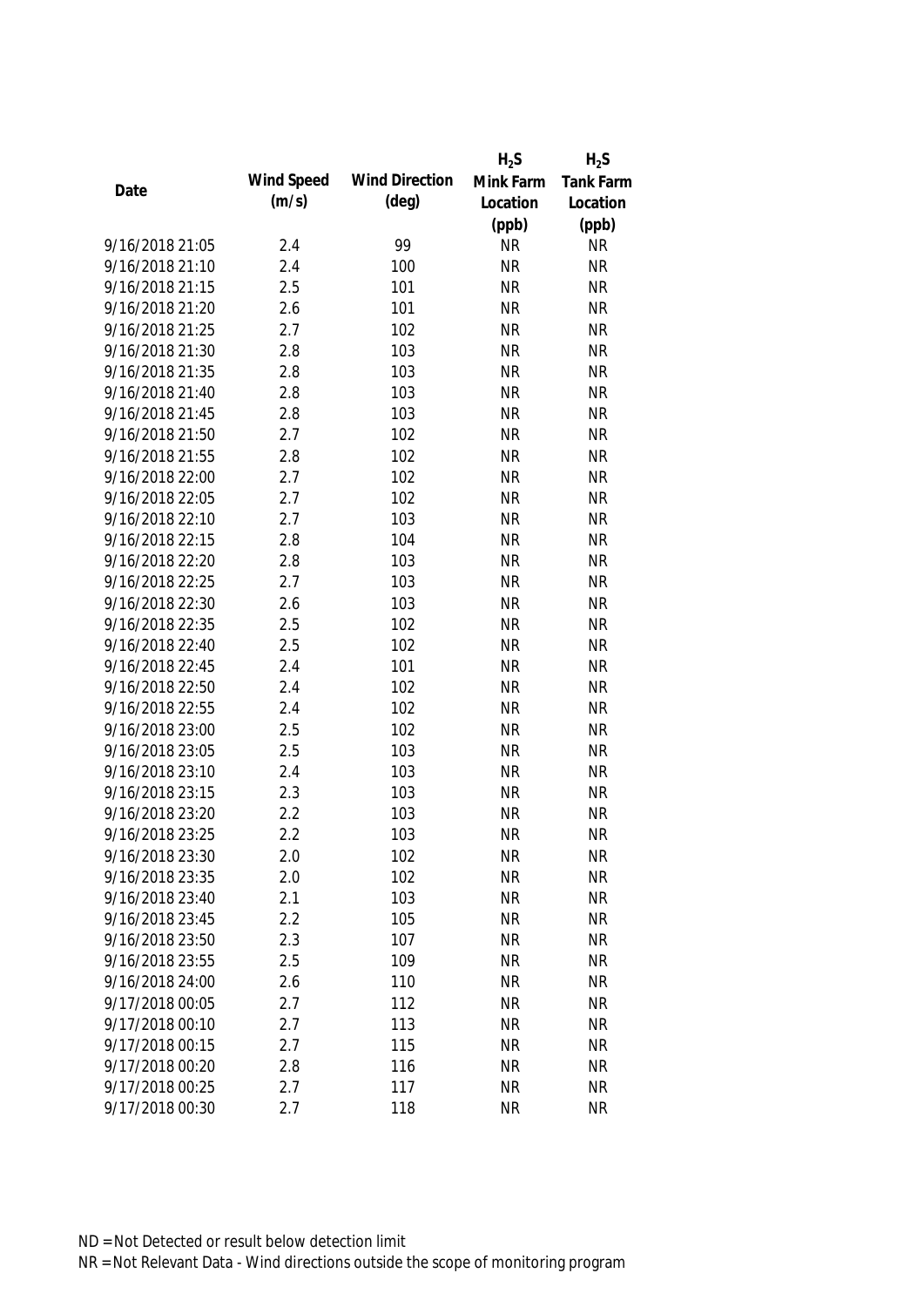|                 |            |                       | $H_2S$    | $H_2S$           |
|-----------------|------------|-----------------------|-----------|------------------|
| Date            | Wind Speed | <b>Wind Direction</b> | Mink Farm | <b>Tank Farm</b> |
|                 | (m/s)      | (deg)                 | Location  | Location         |
|                 |            |                       | (ppb)     | (ppb)            |
| 9/17/2018 00:35 | 2.8        | 119                   | <b>NR</b> | <b>NR</b>        |
| 9/17/2018 00:40 | 2.8        | 120                   | <b>NR</b> | <b>NR</b>        |
| 9/17/2018 00:45 | 2.9        | 120                   | <b>NR</b> | <b>NR</b>        |
| 9/17/2018 00:50 | 3.0        | 121                   | <b>NR</b> | <b>NR</b>        |
| 9/17/2018 00:55 | 3.0        | 121                   | <b>NR</b> | <b>NR</b>        |
| 9/17/2018 01:00 | 3.0        | 122                   | <b>NR</b> | <b>NR</b>        |
| 9/17/2018 01:05 | 2.9        | 123                   | <b>NR</b> | <b>NR</b>        |
| 9/17/2018 01:10 | 2.9        | 123                   | <b>NR</b> | <b>NR</b>        |
| 9/17/2018 01:15 | 2.8        | 123                   | <b>NR</b> | <b>NR</b>        |
| 9/17/2018 01:20 | 2.6        | 124                   | <b>NR</b> | <b>NR</b>        |
| 9/17/2018 01:25 | 2.5        | 124                   | <b>NR</b> | <b>NR</b>        |
| 9/17/2018 01:30 | 2.3        | 125                   | <b>NR</b> | <b>NR</b>        |
| 9/17/2018 01:35 | 2.1        | 126                   | <b>NR</b> | <b>NR</b>        |
| 9/17/2018 01:40 | 2.0        | 128                   | <b>NR</b> | <b>NR</b>        |
| 9/17/2018 01:45 | 1.9        | 130                   | <b>NR</b> | <b>NR</b>        |
| 9/17/2018 01:50 | 1.7        | 131                   | <b>NR</b> | <b>NR</b>        |
| 9/17/2018 01:55 | 1.7        | 132                   | <b>NR</b> | <b>NR</b>        |
| 9/17/2018 02:00 | 1.6        | 134                   | <b>NR</b> | <b>NR</b>        |
| 9/17/2018 02:05 | 1.6        | 134                   | <b>NR</b> | <b>NR</b>        |
| 9/17/2018 02:10 | 1.7        | 134                   | <b>NR</b> | <b>NR</b>        |
| 9/17/2018 02:15 | 1.6        | 134                   | <b>NR</b> | <b>NR</b>        |
| 9/17/2018 02:20 | 1.5        | 136                   | <b>NR</b> | <b>NR</b>        |
| 9/17/2018 02:25 | 1.3        | 140                   | <b>NR</b> | <b>NR</b>        |
| 9/17/2018 02:30 | 1.3        | 151                   | <b>NR</b> | <b>NR</b>        |
| 9/17/2018 02:35 | 1.1        | 157                   | <b>NR</b> | <b>NR</b>        |
| 9/17/2018 02:40 | 1.1        | 163                   | <b>NR</b> | <b>NR</b>        |
| 9/17/2018 02:45 | 1.1        | 170                   | <b>NR</b> | $\overline{2}$   |
| 9/17/2018 02:50 | 0.9        | 178                   | <b>NR</b> | $\overline{2}$   |
| 9/17/2018 02:55 | 0.8        | 176                   | <b>NR</b> | $\overline{2}$   |
| 9/17/2018 03:00 | 0.6        | 164                   | <b>NR</b> | NR               |
| 9/17/2018 03:05 | 0.6        | 174                   | <b>NR</b> | $\overline{2}$   |
| 9/17/2018 03:10 | 0.4        | 181                   | <b>NR</b> | 1                |
| 9/17/2018 03:15 | 0.3        | 199                   | <b>NR</b> | 1                |
| 9/17/2018 03:20 | 0.3        | 205                   | <b>NR</b> | 1                |
| 9/17/2018 03:25 | 0.3        | 202                   | <b>NR</b> | 1                |
| 9/17/2018 03:30 | 0.3        | 202                   | <b>NR</b> | 1                |
| 9/17/2018 03:35 | 0.2        | 198                   | <b>NR</b> | 1                |
| 9/17/2018 03:40 | 0.3        | 219                   | <b>NR</b> | $\overline{2}$   |
| 9/17/2018 03:45 | 0.5        | 219                   | <b>NR</b> | $\overline{2}$   |
| 9/17/2018 03:50 | 0.7        | 215                   | <b>NR</b> | $\overline{2}$   |
| 9/17/2018 03:55 | 0.9        | 212                   | <b>NR</b> | $\overline{2}$   |
| 9/17/2018 04:00 | 1.1        | 207                   | <b>NR</b> | $\overline{2}$   |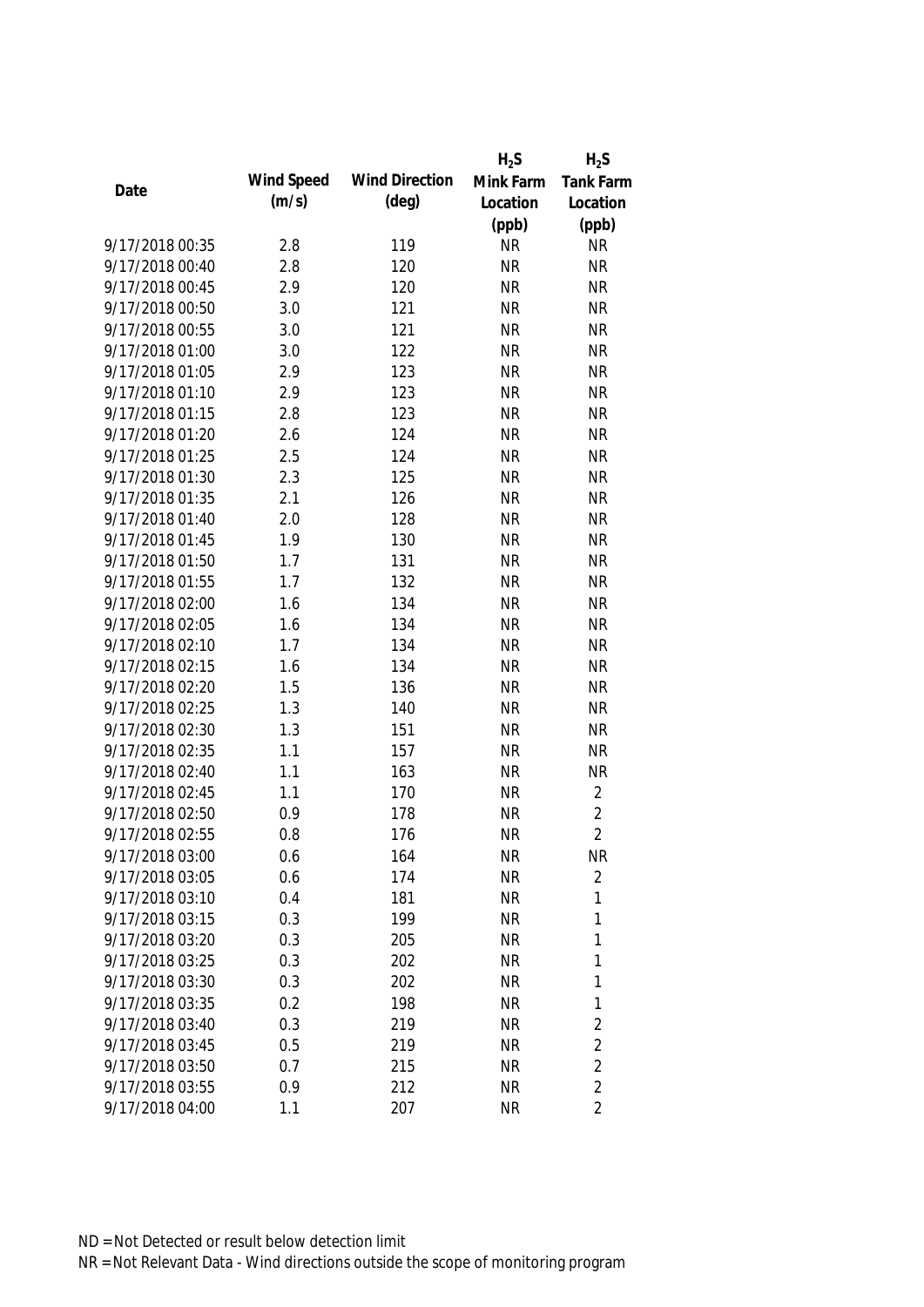|                 |            |                       | $H_2S$    | $H_2S$         |
|-----------------|------------|-----------------------|-----------|----------------|
| Date            | Wind Speed | <b>Wind Direction</b> | Mink Farm | Tank Farm      |
|                 | (m/s)      | $(\text{deg})$        | Location  | Location       |
|                 |            |                       | (ppb)     | (ppb)          |
| 9/17/2018 04:05 | 1.3        | 209                   | <b>NR</b> | 2              |
| 9/17/2018 04:10 | 1.4        | 205                   | <b>NR</b> | 2              |
| 9/17/2018 04:15 | 1.6        | 201                   | <b>NR</b> | $\overline{2}$ |
| 9/17/2018 04:20 | 1.6        | 196                   | <b>NR</b> | $\overline{2}$ |
| 9/17/2018 04:25 | 1.7        | 194                   | <b>NR</b> | $\overline{2}$ |
| 9/17/2018 04:30 | 1.7        | 195                   | <b>NR</b> | $\mathbf{1}$   |
| 9/17/2018 04:35 | 1.6        | 190                   | <b>NR</b> | $\mathbf{1}$   |
| 9/17/2018 04:40 | 1.3        | 187                   | <b>NR</b> | $\mathbf{1}$   |
| 9/17/2018 04:45 | 1.3        | 180                   | <b>NR</b> | $\mathbf{1}$   |
| 9/17/2018 04:50 | 1.4        | 178                   | <b>NR</b> | $\mathbf{1}$   |
| 9/17/2018 04:55 | 1.4        | 177                   | <b>NR</b> | $\mathbf{1}$   |
| 9/17/2018 05:00 | 1.2        | 177                   | <b>NR</b> | $\mathbf{1}$   |
| 9/17/2018 05:05 | 1.1        | 174                   | <b>NR</b> | $\mathbf{1}$   |
| 9/17/2018 05:10 | 1.3        | 175                   | <b>NR</b> | $\mathbf{1}$   |
| 9/17/2018 05:15 | 1.2        | 183                   | <b>NR</b> | $\mathbf{1}$   |
| 9/17/2018 05:20 | 0.8        | 192                   | <b>NR</b> | $\mathbf{1}$   |
| 9/17/2018 05:25 | 0.7        | 197                   | <b>NR</b> | $\mathbf{1}$   |
| 9/17/2018 05:30 | 0.7        | 189                   | <b>NR</b> | $\mathbf{1}$   |
| 9/17/2018 05:35 | 0.7        | 189                   | <b>NR</b> | $\mathbf{1}$   |
| 9/17/2018 05:40 | 0.6        | 188                   | <b>NR</b> | 1              |
| 9/17/2018 05:45 | 0.6        | 177                   | <b>NR</b> | 1              |
| 9/17/2018 05:50 | 0.7        | 162                   | <b>NR</b> | <b>NR</b>      |
| 9/17/2018 05:55 | 0.9        | 154                   | <b>NR</b> | <b>NR</b>      |
| 9/17/2018 06:00 | 1.2        | 154                   | <b>NR</b> | <b>NR</b>      |
| 9/17/2018 06:05 | 1.3        | 152                   | <b>NR</b> | <b>NR</b>      |
| 9/17/2018 06:10 | 1.4        | 152                   | <b>NR</b> | <b>NR</b>      |
| 9/17/2018 06:15 | 1.4        | 152                   | <b>NR</b> | <b>NR</b>      |
| 9/17/2018 06:20 | 1.3        | 153                   | <b>NR</b> | <b>NR</b>      |
| 9/17/2018 06:25 | 1.3        | 153                   | <b>NR</b> | <b>NR</b>      |
| 9/17/2018 06:30 | 1.2        | 155                   | <b>NR</b> | NR             |
| 9/17/2018 06:35 | 1.2        | 159                   | <b>NR</b> | <b>NR</b>      |
| 9/17/2018 06:40 | 1.2        | 165                   | <b>NR</b> | <b>NR</b>      |
| 9/17/2018 06:45 | 1.2        | 170                   | <b>NR</b> | $\mathbf 1$    |
| 9/17/2018 06:50 | 1.1        | 173                   | <b>NR</b> | 1              |
| 9/17/2018 06:55 | 0.9        | 180                   | <b>NR</b> | 1              |
| 9/17/2018 07:00 | 0.7        | 185                   | <b>NR</b> | $\mathbf 1$    |
| 9/17/2018 07:05 | 0.5        | 190                   | <b>NR</b> | 1              |
| 9/17/2018 07:10 | 0.3        | 183                   | <b>NR</b> | 1              |
| 9/17/2018 07:15 | 0.3        | 235                   | 1         | 1              |
| 9/17/2018 07:20 | 0.4        | 283                   | 1         | <b>NR</b>      |
| 9/17/2018 07:25 | 0.5        | 278                   | 1         | <b>NR</b>      |
| 9/17/2018 07:30 | 0.6        | 266                   | 1         | 1              |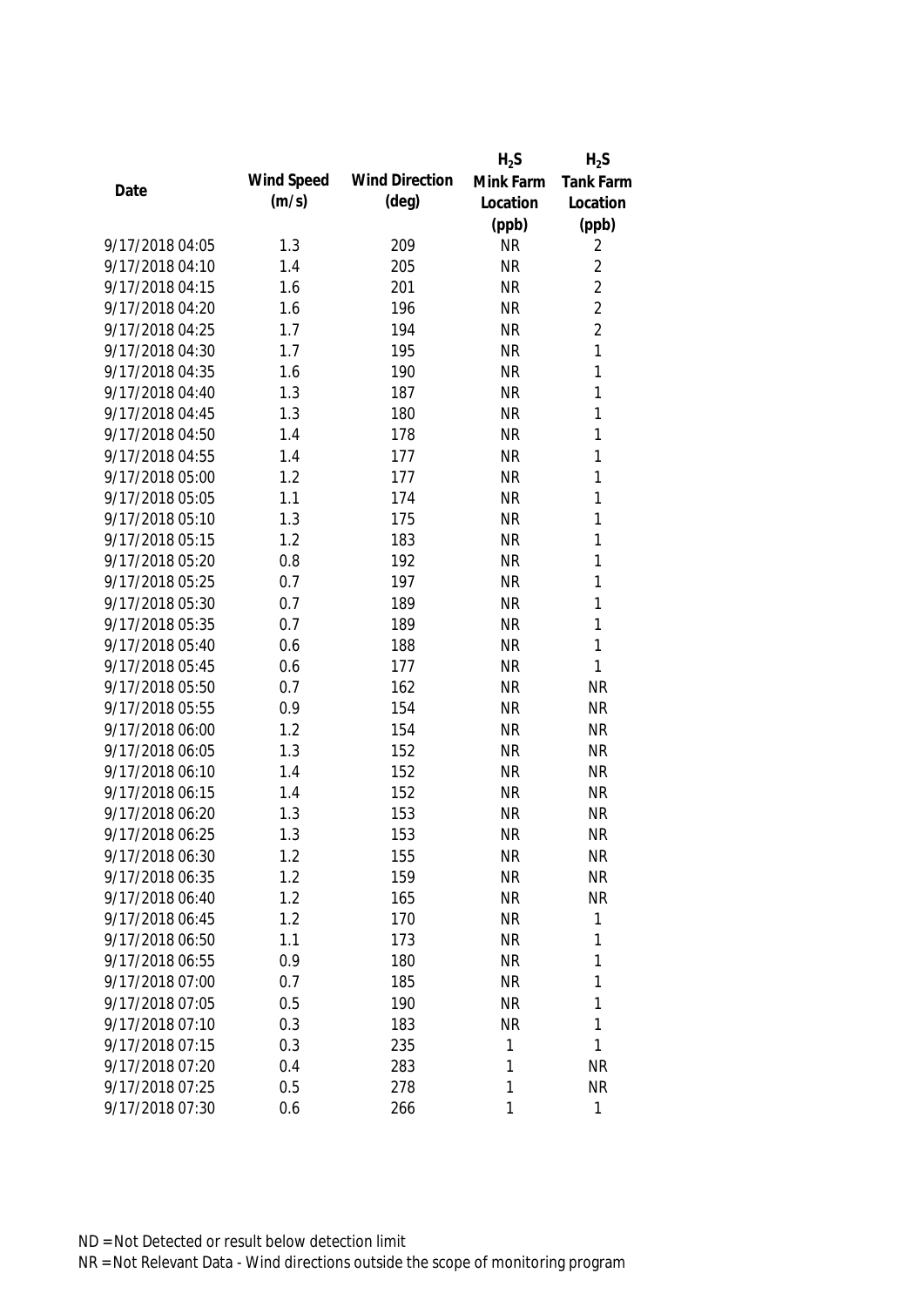|                 |            |                       | $H_2S$         | $H_2S$           |
|-----------------|------------|-----------------------|----------------|------------------|
| Date            | Wind Speed | <b>Wind Direction</b> | Mink Farm      | <b>Tank Farm</b> |
|                 | (m/s)      | $(\text{deg})$        | Location       | Location         |
|                 |            |                       | (ppb)          | (ppb)            |
| 9/17/2018 07:35 | 0.7        | 253                   | 1              | 1                |
| 9/17/2018 07:40 | 0.9        | 237                   | 1              | 1                |
| 9/17/2018 07:45 | 1.0        | 220                   | <b>NR</b>      | 1                |
| 9/17/2018 07:50 | 1.1        | 208                   | <b>NR</b>      | 1                |
| 9/17/2018 07:55 | 1.2        | 202                   | <b>NR</b>      | 1                |
| 9/17/2018 08:00 | 1.3        | 199                   | <b>NR</b>      | 1                |
| 9/17/2018 08:05 | 1.6        | 202                   | <b>NR</b>      | 1                |
| 9/17/2018 08:10 | 1.6        | 205                   | <b>NR</b>      | $\overline{2}$   |
| 9/17/2018 08:15 | 1.7        | 205                   | <b>NR</b>      | 1                |
| 9/17/2018 08:20 | 1.8        | 207                   | <b>NR</b>      | 1                |
| 9/17/2018 08:25 | 1.8        | 208                   | <b>NR</b>      | 1                |
| 9/17/2018 08:30 | 1.9        | 210                   | <b>NR</b>      | 1                |
| 9/17/2018 08:35 | 1.9        | 209                   | <b>NR</b>      | 1                |
| 9/17/2018 08:40 | 1.9        | 211                   | <b>NR</b>      | 1                |
| 9/17/2018 08:45 | 2.0        | 211                   | <b>NR</b>      | 1                |
| 9/17/2018 08:50 | 2.0        | 210                   | <b>NR</b>      | 1                |
| 9/17/2018 08:55 | 2.0        | 208                   | <b>NR</b>      | 1                |
| 9/17/2018 09:00 | 2.0        | 210                   | <b>NR</b>      | 1                |
| 9/17/2018 09:05 | 1.8        | 212                   | <b>NR</b>      | 1                |
| 9/17/2018 09:10 | 1.8        | 216                   | <b>NR</b>      | 1                |
| 9/17/2018 09:15 | 1.7        | 220                   | <b>NR</b>      | 1                |
| 9/17/2018 09:20 | 1.8        | 221                   | <b>NR</b>      | 1                |
| 9/17/2018 09:25 | 1.8        | 225                   | <b>NR</b>      | 1                |
| 9/17/2018 09:30 | 1.7        | 227                   | <b>NR</b>      | 1                |
| 9/17/2018 09:35 | 1.9        | 230                   | 1              | $\sqrt{2}$       |
| 9/17/2018 09:40 | 1.9        | 230                   | 1              | $\overline{2}$   |
| 9/17/2018 09:45 | 1.7        | 232                   | 1              | $\overline{2}$   |
| 9/17/2018 09:50 | 1.7        | 239                   | 1              | $\overline{2}$   |
| 9/17/2018 09:55 | 1.7        | 242                   | 1              | $\overline{2}$   |
| 9/17/2018 10:00 | 1.7        | 241                   | 1              | 2                |
| 9/17/2018 10:05 | 1.8        | 241                   | 2              | 1                |
| 9/17/2018 10:10 | 1.8        | 240                   | $\overline{2}$ | 1                |
| 9/17/2018 10:15 | 1.9        | 234                   | $\overline{2}$ | 1                |
| 9/17/2018 10:20 | 1.8        | 231                   | $\overline{2}$ | 1                |
| 9/17/2018 10:25 | 1.8        | 224                   | <b>NR</b>      | 1                |
| 9/17/2018 10:30 | 1.8        | 221                   | <b>NR</b>      | 1                |
| 9/17/2018 10:35 | 1.6        | 218                   | <b>NR</b>      | 1                |
| 9/17/2018 10:40 | 1.6        | 216                   | <b>NR</b>      | 1                |
| 9/17/2018 10:45 | 1.5        | 217                   | <b>NR</b>      | 1                |
| 9/17/2018 10:50 | 1.4        | 217                   | <b>NR</b>      | 1                |
| 9/17/2018 10:55 | 1.4        | 224                   | <b>NR</b>      | $\overline{2}$   |
| 9/17/2018 11:00 | 1.2        | 228                   | <b>NR</b>      | $\overline{2}$   |
|                 |            |                       |                |                  |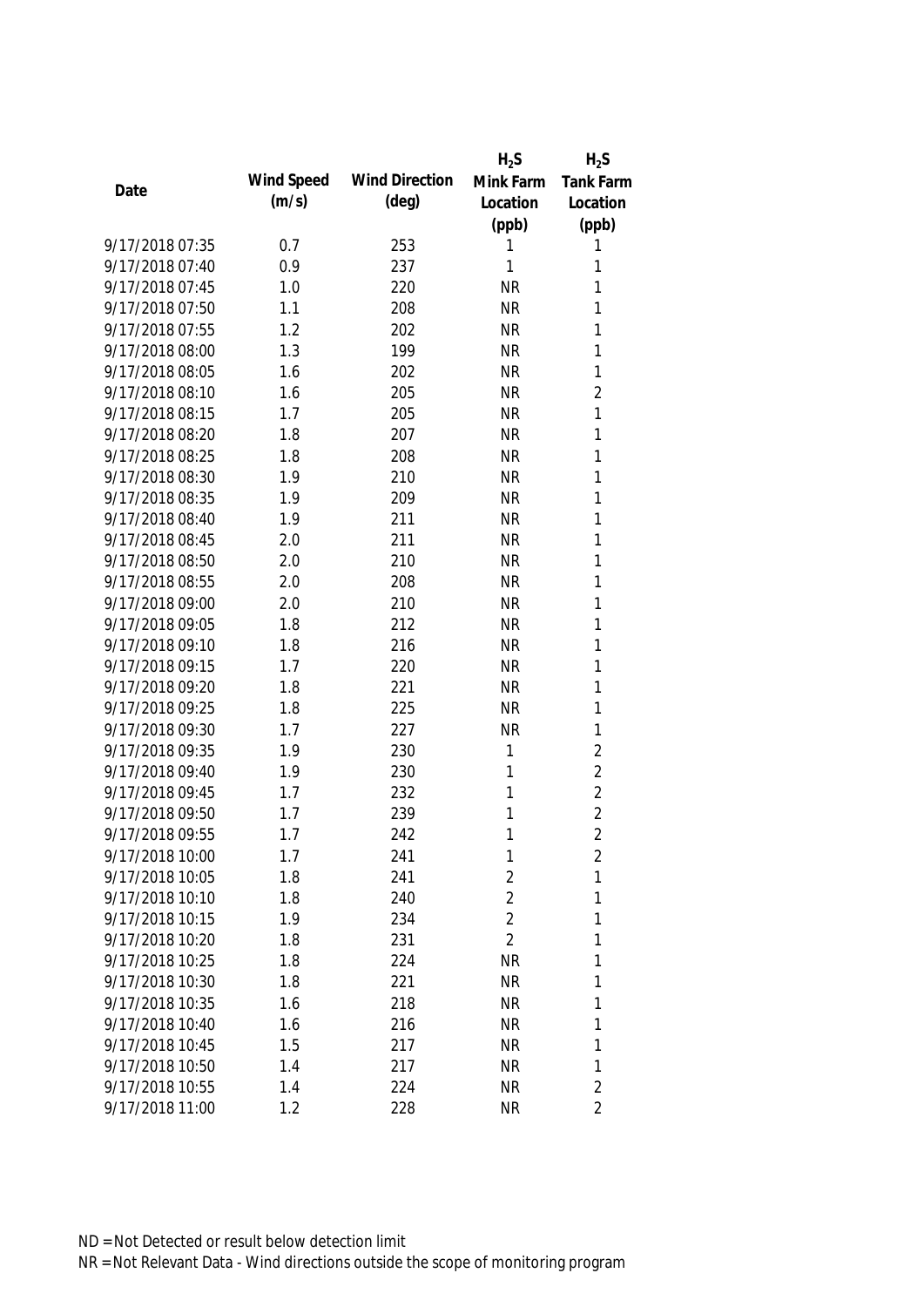|                 |            |                       | $H_2S$       | $H_2S$         |
|-----------------|------------|-----------------------|--------------|----------------|
| Date            | Wind Speed | <b>Wind Direction</b> | Mink Farm    | Tank Farm      |
|                 | (m/s)      | $(\text{deg})$        | Location     | Location       |
|                 |            |                       | (ppb)        | (ppb)          |
| 9/17/2018 11:05 | 1.1        | 228                   | <b>NR</b>    | 2              |
| 9/17/2018 11:10 | 1.1        | 234                   | 1            | $\overline{2}$ |
| 9/17/2018 11:15 | 1.0        | 240                   | 1            | $\overline{2}$ |
| 9/17/2018 11:20 | 0.9        | 244                   | 1            | $\mathbf{1}$   |
| 9/17/2018 11:25 | 0.7        | 250                   | <b>NR</b>    | <b>NR</b>      |
| 9/17/2018 11:30 | 0.8        | 246                   | <b>NR</b>    | <b>NR</b>      |
| 9/17/2018 11:35 | 0.9        | 266                   | <b>NR</b>    | <b>NR</b>      |
| 9/17/2018 11:40 | 0.8        | 301                   | <b>NR</b>    | <b>NR</b>      |
| 9/17/2018 11:45 | 1.0        | 329                   | <b>NR</b>    | <b>NR</b>      |
| 9/17/2018 11:50 | 1.3        | 341                   | <b>NR</b>    | <b>NR</b>      |
| 9/17/2018 11:55 | 1.6        | 346                   | <b>NR</b>    | <b>NR</b>      |
| 9/17/2018 12:00 | 1.6        | 359                   | <b>NR</b>    | <b>NR</b>      |
| 9/17/2018 12:05 | 1.6        | 8                     | 1            | <b>NR</b>      |
| 9/17/2018 12:10 | 1.7        | 10                    | 1            | <b>NR</b>      |
| 9/17/2018 12:15 | 1.7        | 8                     | 1            | <b>NR</b>      |
| 9/17/2018 12:20 | 1.8        | 8                     | $\mathbf{1}$ | <b>NR</b>      |
| 9/17/2018 12:25 | 1.6        | 360                   | 1            | <b>NR</b>      |
| 9/17/2018 12:30 | 1.7        | 1                     | <b>ND</b>    | <b>NR</b>      |
| 9/17/2018 12:35 | 1.7        | $\overline{2}$        | <b>ND</b>    | <b>NR</b>      |
| 9/17/2018 12:40 | 1.7        | 352                   | <b>NR</b>    | <b>NR</b>      |
| 9/17/2018 12:45 | 1.8        | 354                   | <b>NR</b>    | <b>NR</b>      |
| 9/17/2018 12:50 | 1.7        | 344                   | <b>NR</b>    | <b>NR</b>      |
| 9/17/2018 12:55 | 1.5        | 341                   | <b>ND</b>    | <b>NR</b>      |
| 9/17/2018 13:00 | 1.4        | 338                   | <b>ND</b>    | <b>NR</b>      |
| 9/17/2018 13:05 | 1.4        | 336                   | <b>ND</b>    | <b>NR</b>      |
| 9/17/2018 13:10 | 1.2        | 349                   | <b>ND</b>    | <b>NR</b>      |
| 9/17/2018 13:15 | 0.9        | 348                   | 1            | <b>NR</b>      |
| 9/17/2018 13:20 | 0.9        | 360                   | 1            | <b>NR</b>      |
| 9/17/2018 13:25 | 0.9        | 33                    | 1            | <b>NR</b>      |
| 9/17/2018 13:30 | 1.1        | 51                    | <b>NR</b>    | <b>NR</b>      |
| 9/17/2018 13:35 | 1.1        | 72                    | <b>NR</b>    | <b>NR</b>      |
| 9/17/2018 13:40 | 1.2        | 83                    | <b>NR</b>    | <b>NR</b>      |
| 9/17/2018 13:45 | 1.4        | 96                    | <b>NR</b>    | <b>NR</b>      |
| 9/17/2018 13:50 | 1.7        | 109                   | <b>NR</b>    | <b>NR</b>      |
| 9/17/2018 13:55 | 1.9        | 122                   | <b>NR</b>    | <b>NR</b>      |
| 9/17/2018 14:00 | 2.0        | 128                   | <b>NR</b>    | <b>NR</b>      |
| 9/17/2018 14:05 | 2.0        | 130                   | <b>NR</b>    | <b>NR</b>      |
| 9/17/2018 14:10 | 2.0        | 133                   | <b>NR</b>    | <b>NR</b>      |
| 9/17/2018 14:15 | 1.9        | 125                   | <b>NR</b>    | <b>NR</b>      |
| 9/17/2018 14:20 | 1.8        | 107                   | <b>NR</b>    | <b>NR</b>      |
| 9/17/2018 14:25 | 1.7        | 86                    | <b>NR</b>    | <b>NR</b>      |
| 9/17/2018 14:30 | 1.7        | 71                    | <b>NR</b>    | <b>NR</b>      |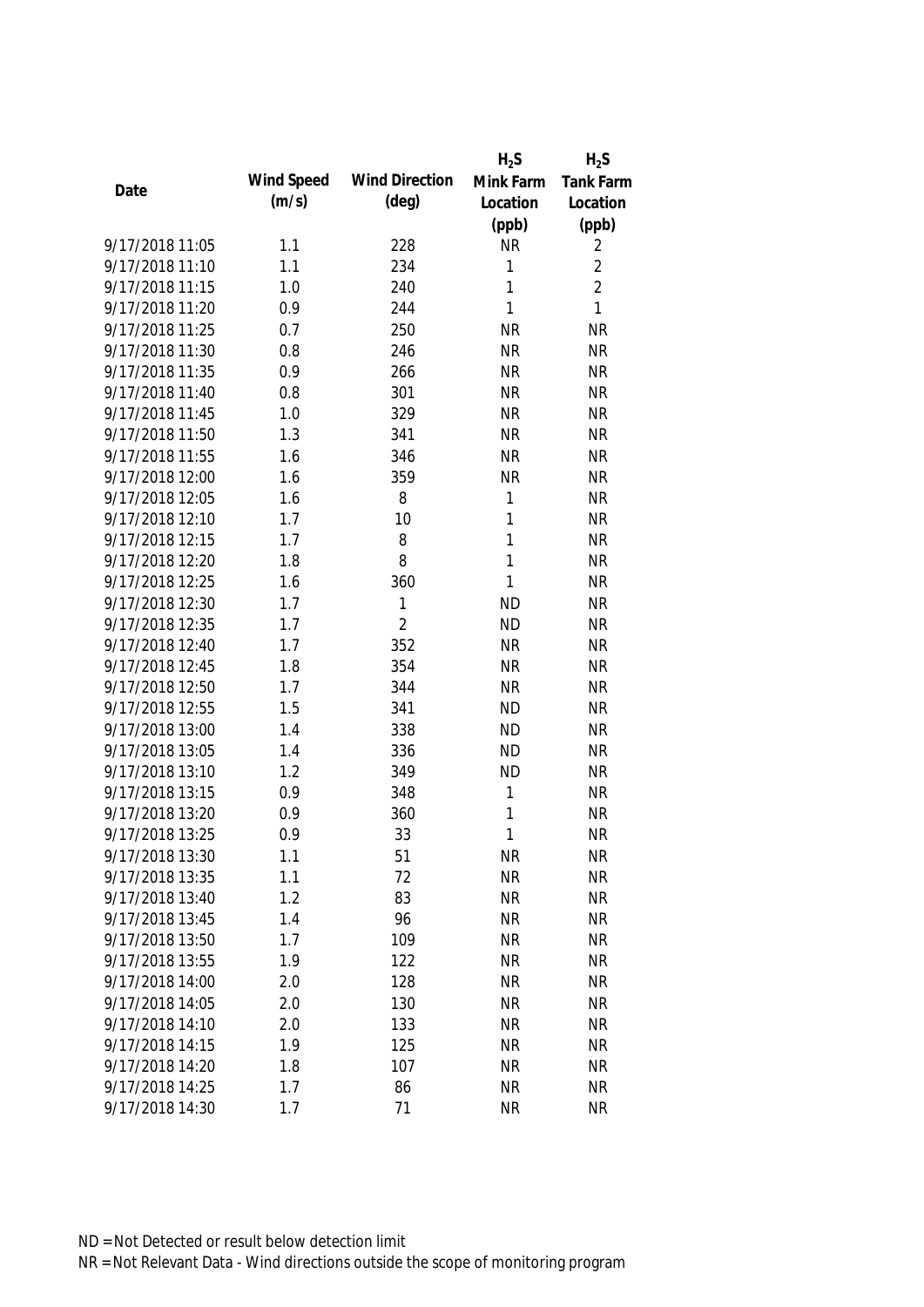|                 |            |                       | $H_2S$    | $H_2S$         |
|-----------------|------------|-----------------------|-----------|----------------|
|                 | Wind Speed | <b>Wind Direction</b> | Mink Farm | Tank Farm      |
| Date            | (m/s)      | $(\text{deg})$        | Location  | Location       |
|                 |            |                       | (ppb)     | (ppb)          |
| 9/17/2018 14:35 | 1.6        | 56                    | <b>NR</b> | <b>NR</b>      |
| 9/17/2018 14:40 | 1.5        | 44                    | <b>NR</b> | <b>NR</b>      |
| 9/17/2018 14:45 | 1.5        | 38                    | <b>ND</b> | <b>NR</b>      |
| 9/17/2018 14:50 | 1.2        | 33                    | <b>ND</b> | <b>NR</b>      |
| 9/17/2018 14:55 | 1.0        | 16                    | <b>ND</b> | <b>NR</b>      |
| 9/17/2018 15:00 | 0.8        | 8                     | <b>ND</b> | <b>NR</b>      |
| 9/17/2018 15:05 | 0.7        | 360                   | <b>ND</b> | <b>NR</b>      |
| 9/17/2018 15:10 | 0.9        | 312                   | <b>NR</b> | <b>NR</b>      |
| 9/17/2018 15:15 | 0.8        | 262                   | <b>ND</b> | 1              |
| 9/17/2018 15:20 | 1.1        | 246                   | <b>NR</b> | <b>NR</b>      |
| 9/17/2018 15:25 | 1.3        | 239                   | <b>ND</b> | $\mathbf{1}$   |
| 9/17/2018 15:30 | 1.7        | 249                   | <b>NR</b> | <b>NR</b>      |
| 9/17/2018 15:35 | 1.9        | 252                   | 1         | 1              |
| 9/17/2018 15:40 | 2.0        | 258                   | 1         | 1              |
| 9/17/2018 15:45 | 2.1        | 268                   | 1         | $\mathbf{1}$   |
| 9/17/2018 15:50 | 2.2        | 285                   | 1         | <b>NR</b>      |
| 9/17/2018 15:55 | 2.3        | 288                   | 1         | <b>NR</b>      |
| 9/17/2018 16:00 | 2.3        | 283                   | 1         | <b>NR</b>      |
| 9/17/2018 16:05 | 2.2        | 278                   | 1         | <b>NR</b>      |
| 9/17/2018 16:10 | 2.2        | 279                   | 1         | <b>NR</b>      |
| 9/17/2018 16:15 | 2.3        | 274                   | 1         | 1              |
| 9/17/2018 16:20 | 2.1        | 263                   | 1         | $\mathbf{1}$   |
| 9/17/2018 16:25 | 2.1        | 258                   | 1         | $\mathbf{1}$   |
| 9/17/2018 16:30 | 2.1        | 254                   | 1         | $\mathbf{1}$   |
| 9/17/2018 16:35 | 2.1        | 247                   | 1         | $\mathbf{1}$   |
| 9/17/2018 16:40 | 1.9        | 250                   | 1         | $\overline{2}$ |
| 9/17/2018 16:45 | 1.8        | 262                   | <b>NR</b> | <b>NR</b>      |
| 9/17/2018 16:50 | 1.8        | 282                   | <b>NR</b> | <b>NR</b>      |
| 9/17/2018 16:55 | 1.9        | 317                   | <b>NR</b> | <b>NR</b>      |
| 9/17/2018 17:00 | 1.9        | 347                   | <b>NR</b> | <b>NR</b>      |
| 9/17/2018 17:05 | 1.9        | 360                   | 1         | <b>NR</b>      |
| 9/17/2018 17:10 | 2.0        | 5                     | 1         | <b>NR</b>      |
| 9/17/2018 17:15 | 2.0        | 9                     | 1         | <b>NR</b>      |
| 9/17/2018 17:20 | 1.9        | 11                    | <b>ND</b> | <b>NR</b>      |
| 9/17/2018 17:25 | 1.6        | $\overline{7}$        | <b>ND</b> | <b>NR</b>      |
| 9/17/2018 17:30 | 1.4        | 359                   | <b>ND</b> | <b>NR</b>      |
| 9/17/2018 17:35 | 1.4        | 352                   | <b>ND</b> | <b>NR</b>      |
| 9/17/2018 17:40 | 1.3        | 344                   | <b>ND</b> | <b>NR</b>      |
| 9/17/2018 17:45 | 1.2        | 340                   | <b>ND</b> | <b>NR</b>      |
| 9/17/2018 17:50 | 1.2        | 335                   | <b>ND</b> | <b>NR</b>      |
| 9/17/2018 17:55 | 1.5        | 344                   | 1         | <b>NR</b>      |
| 9/17/2018 18:00 | 1.7        | 355                   | 1         | <b>NR</b>      |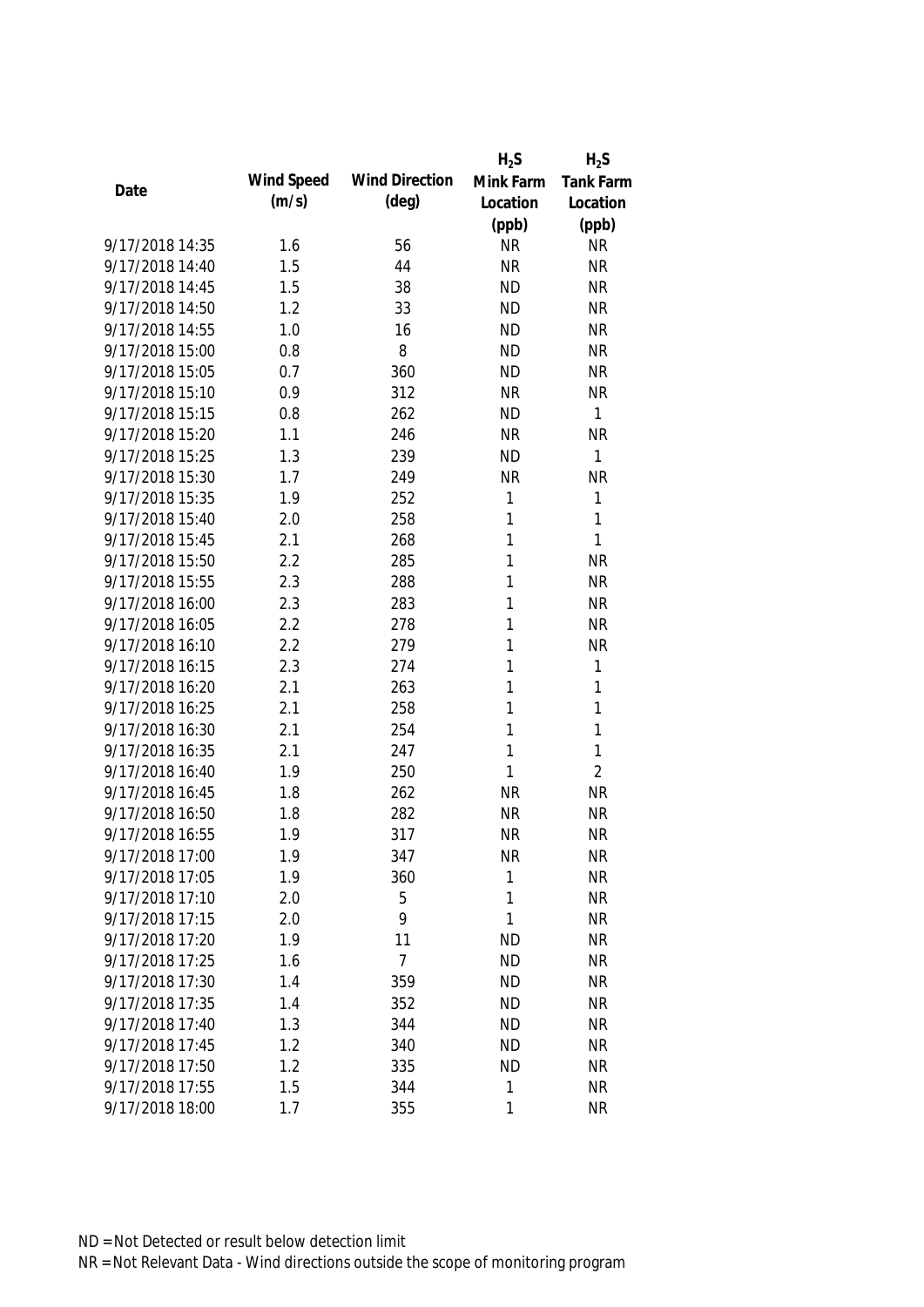|                 |            |                       | $H_2S$       | $H_2S$    |
|-----------------|------------|-----------------------|--------------|-----------|
|                 | Wind Speed | <b>Wind Direction</b> | Mink Farm    | Tank Farm |
| Date            | (m/s)      | $(\text{deg})$        | Location     | Location  |
|                 |            |                       | (ppb)        | (ppb)     |
| 9/17/2018 18:05 | 1.7        | 5                     | <b>ND</b>    | <b>NR</b> |
| 9/17/2018 18:10 | 1.7        | 11                    | 1            | <b>NR</b> |
| 9/17/2018 18:15 | 1.7        | 12                    | <b>ND</b>    | <b>NR</b> |
| 9/17/2018 18:20 | 1.5        | 17                    | <b>ND</b>    | <b>NR</b> |
| 9/17/2018 18:25 | 1.3        | 16                    | <b>ND</b>    | <b>NR</b> |
| 9/17/2018 18:30 | 1.1        | 15                    | <b>ND</b>    | <b>NR</b> |
| 9/17/2018 18:35 | 0.9        | 16                    | <b>ND</b>    | <b>NR</b> |
| 9/17/2018 18:40 | 0.9        | 21                    | <b>ND</b>    | <b>NR</b> |
| 9/17/2018 18:45 | 0.8        | 27                    | <b>ND</b>    | <b>NR</b> |
| 9/17/2018 18:50 | 0.9        | 27                    | <b>ND</b>    | <b>NR</b> |
| 9/17/2018 18:55 | 1.0        | 26                    | <b>ND</b>    | <b>NR</b> |
| 9/17/2018 19:00 | 1.1        | 25                    | 1            | <b>NR</b> |
| 9/17/2018 19:05 | 1.2        | 24                    | $\mathbf{1}$ | <b>NR</b> |
| 9/17/2018 19:10 | 1.1        | 27                    | $\mathbf{1}$ | <b>NR</b> |
| 9/17/2018 19:15 | 1.2        | 41                    | <b>NR</b>    | <b>NR</b> |
| 9/17/2018 19:20 | 1.3        | 59                    | <b>NR</b>    | <b>NR</b> |
| 9/17/2018 19:25 | 1.4        | 77                    | <b>NR</b>    | <b>NR</b> |
| 9/17/2018 19:30 | 1.4        | 91                    | <b>NR</b>    | <b>NR</b> |
| 9/17/2018 19:35 | 1.6        | 102                   | <b>NR</b>    | <b>NR</b> |
| 9/17/2018 19:40 | 1.9        | 105                   | <b>NR</b>    | <b>NR</b> |
| 9/17/2018 19:45 | 2.0        | 106                   | <b>NR</b>    | <b>NR</b> |
| 9/17/2018 19:50 | 2.0        | 102                   | <b>NR</b>    | <b>NR</b> |
| 9/17/2018 19:55 | 2.1        | 99                    | <b>NR</b>    | <b>NR</b> |
| 9/17/2018 20:00 | 2.1        | 100                   | <b>NR</b>    | <b>NR</b> |
| 9/17/2018 20:05 | 2.2        | 102                   | <b>NR</b>    | <b>NR</b> |
| 9/17/2018 20:10 | 2.3        | 103                   | <b>NR</b>    | <b>NR</b> |
| 9/17/2018 20:15 | 2.3        | 103                   | <b>NR</b>    | <b>NR</b> |
| 9/17/2018 20:20 | 2.4        | 107                   | <b>NR</b>    | <b>NR</b> |
| 9/17/2018 20:25 | 2.5        | 111                   | <b>NR</b>    | <b>NR</b> |
| 9/17/2018 20:30 | 2.5        | 112                   | <b>NR</b>    | <b>NR</b> |
| 9/17/2018 20:35 | 2.4        | 112                   | <b>NR</b>    | <b>NR</b> |
| 9/17/2018 20:40 | 2.3        | 112                   | <b>NR</b>    | <b>NR</b> |
| 9/17/2018 20:45 | 2.3        | 114                   | <b>NR</b>    | <b>NR</b> |
| 9/17/2018 20:50 | 2.2        | 113                   | <b>NR</b>    | <b>NR</b> |
| 9/17/2018 20:55 | 2.0        | 110                   | <b>NR</b>    | <b>NR</b> |
| 9/17/2018 21:00 | 1.9        | 109                   | <b>NR</b>    | <b>NR</b> |
| 9/17/2018 21:05 | 1.8        | 109                   | <b>NR</b>    | <b>NR</b> |
| 9/17/2018 21:10 | 1.7        | 110                   | <b>NR</b>    | <b>NR</b> |
| 9/17/2018 21:15 | 1.6        | 111                   | <b>NR</b>    | <b>NR</b> |
| 9/17/2018 21:20 | 1.7        | 115                   | <b>NR</b>    | <b>NR</b> |
| 9/17/2018 21:25 | 1.8        | 122                   | <b>NR</b>    | <b>NR</b> |
| 9/17/2018 21:30 | 1.9        | 129                   | <b>NR</b>    | <b>NR</b> |
|                 |            |                       |              |           |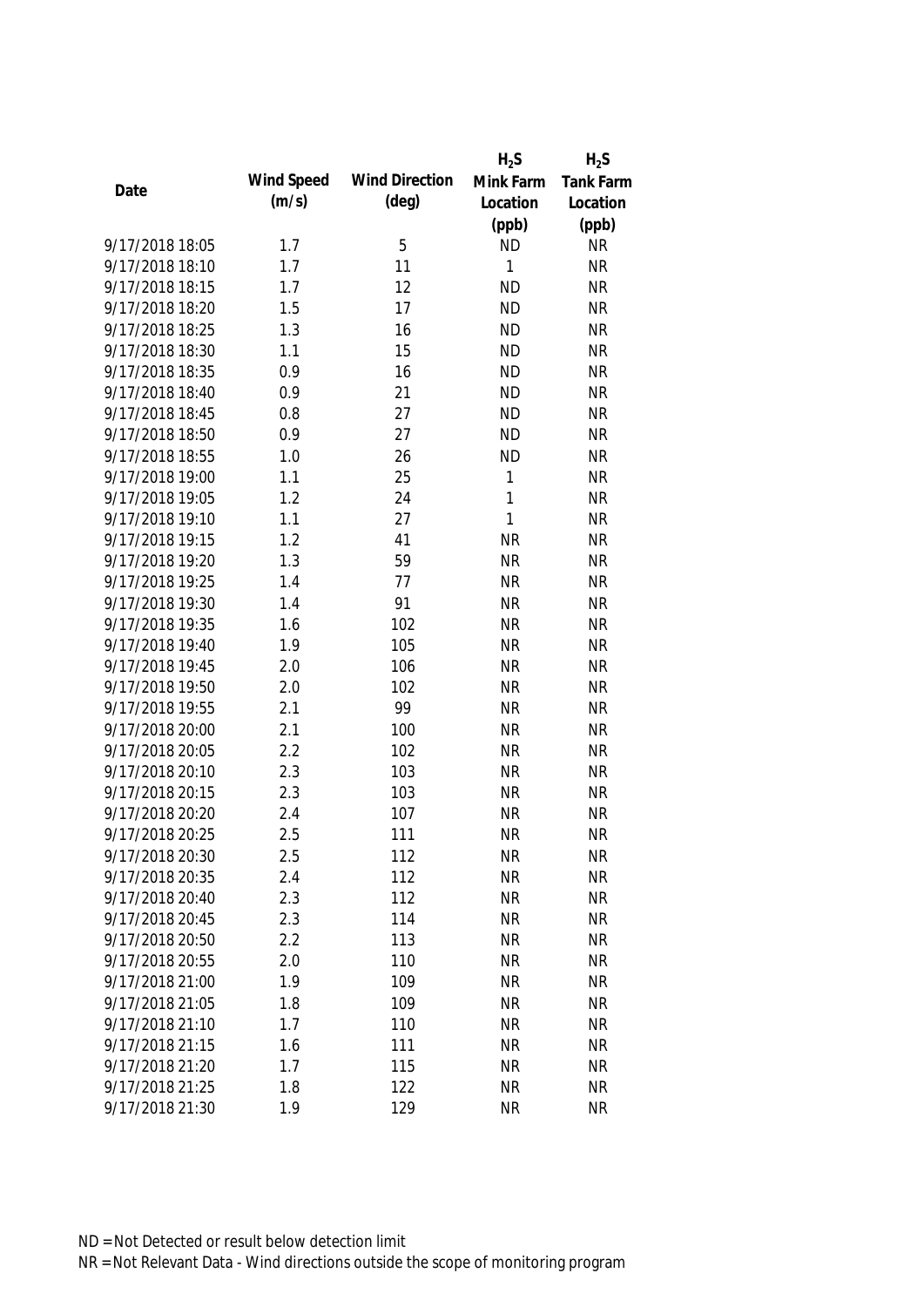|                 |            |                       | $H_2S$    | $H_2S$       |
|-----------------|------------|-----------------------|-----------|--------------|
| Date            | Wind Speed | <b>Wind Direction</b> | Mink Farm | Tank Farm    |
|                 | (m/s)      | $(\text{deg})$        | Location  | Location     |
|                 |            |                       | (ppb)     | (ppb)        |
| 9/17/2018 21:35 | 1.9        | 132                   | <b>NR</b> | <b>NR</b>    |
| 9/17/2018 21:40 | 1.9        | 135                   | <b>NR</b> | <b>NR</b>    |
| 9/17/2018 21:45 | 1.9        | 136                   | <b>NR</b> | <b>NR</b>    |
| 9/17/2018 21:50 | 1.7        | 136                   | <b>NR</b> | <b>NR</b>    |
| 9/17/2018 21:55 | 1.6        | 137                   | <b>NR</b> | <b>NR</b>    |
| 9/17/2018 22:00 | 1.6        | 137                   | <b>NR</b> | <b>NR</b>    |
| 9/17/2018 22:05 | 1.6        | 139                   | <b>NR</b> | <b>NR</b>    |
| 9/17/2018 22:10 | 1.4        | 140                   | <b>NR</b> | <b>NR</b>    |
| 9/17/2018 22:15 | 1.1        | 142                   | <b>NR</b> | <b>NR</b>    |
| 9/17/2018 22:20 | 0.9        | 143                   | <b>NR</b> | <b>NR</b>    |
| 9/17/2018 22:25 | 0.8        | 142                   | <b>NR</b> | <b>NR</b>    |
| 9/17/2018 22:30 | 0.5        | 142                   | <b>NR</b> | <b>NR</b>    |
| 9/17/2018 22:35 | 0.2        | 138                   | <b>NR</b> | <b>NR</b>    |
| 9/17/2018 22:40 | 0.2        | 133                   | <b>NR</b> | <b>NR</b>    |
| 9/17/2018 22:45 | 0.2        | 138                   | <b>NR</b> | <b>NR</b>    |
| 9/17/2018 22:50 | 0.1        | 139                   | <b>NR</b> | <b>NR</b>    |
| 9/17/2018 22:55 | 0.0        | CALM                  | <b>NR</b> | <b>NR</b>    |
| 9/17/2018 23:00 | 0.0        | CALM                  | <b>NR</b> | <b>NR</b>    |
| 9/17/2018 23:05 | 0.0        | CALM                  | <b>NR</b> | <b>NR</b>    |
| 9/17/2018 23:10 | 0.0        | CALM                  | <b>NR</b> | <b>NR</b>    |
| 9/17/2018 23:15 | 0.0        | CALM                  | <b>NR</b> | <b>NR</b>    |
| 9/17/2018 23:20 | 0.0        | CALM                  | <b>NR</b> | <b>NR</b>    |
| 9/17/2018 23:25 | 0.0        | CALM                  | <b>NR</b> | <b>NR</b>    |
| 9/17/2018 23:30 | 0.2        | 194                   | <b>NR</b> | $\mathbf{1}$ |
| 9/17/2018 23:35 | 0.2        | 199                   | <b>NR</b> | $\mathbf{1}$ |
| 9/17/2018 23:40 | 0.3        | 207                   | <b>NR</b> | $\mathbf{1}$ |
| 9/17/2018 23:45 | 0.5        | 190                   | <b>NR</b> | 1            |
| 9/17/2018 23:50 | 0.7        | 186                   | <b>NR</b> | 1            |
| 9/17/2018 23:55 | 0.8        | 182                   | <b>NR</b> | 1            |
| 9/17/2018 24:00 | 0.6        | 179                   | <b>NR</b> | 1            |
| 9/18/2018 00:05 | 0.7        | 179                   | <b>NR</b> | 1            |
| 9/18/2018 00:10 | 0.7        | 178                   | <b>NR</b> | 1            |
| 9/18/2018 00:15 | 0.5        | 184                   | <b>NR</b> | 1            |
| 9/18/2018 00:20 | 0.4        | 185                   | <b>NR</b> | 1            |
| 9/18/2018 00:25 | 0.6        | 189                   | <b>NR</b> | 1            |
| 9/18/2018 00:30 | 0.6        | 189                   | <b>NR</b> | 1            |
| 9/18/2018 00:35 | 0.6        | 192                   | <b>NR</b> | 1            |
| 9/18/2018 00:40 | 0.6        | 190                   | <b>NR</b> | 1            |
| 9/18/2018 00:45 | 0.7        | 197                   | <b>NR</b> | 1            |
| 9/18/2018 00:50 | 0.7        | 209                   | <b>NR</b> | 1            |
| 9/18/2018 00:55 | 0.8        | 226                   | <b>NR</b> | 1            |
| 9/18/2018 01:00 | 1.0        | 230                   | 1         | 1            |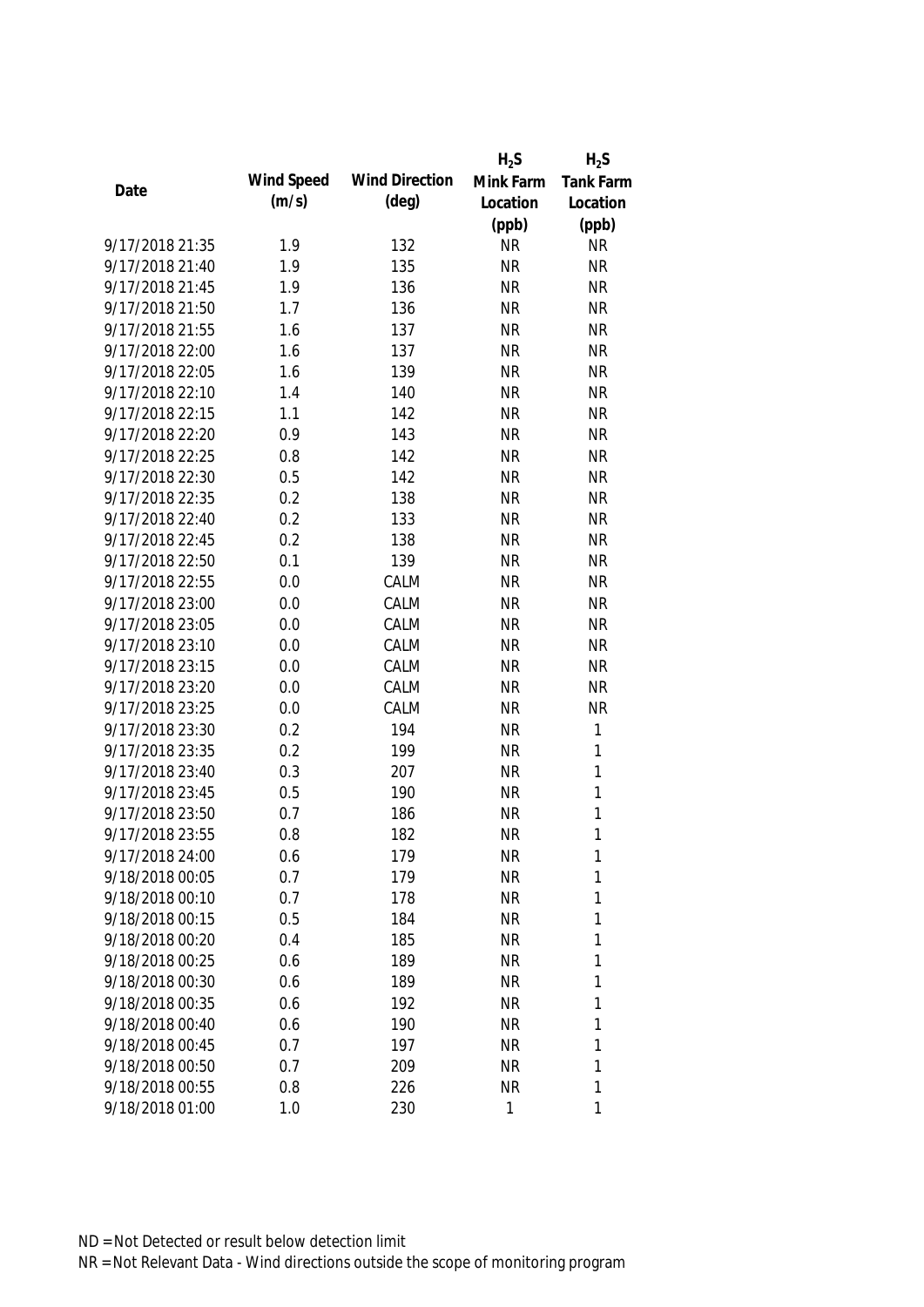|                 |            |                       | $H_2S$    | $H_2S$           |
|-----------------|------------|-----------------------|-----------|------------------|
| Date            | Wind Speed | <b>Wind Direction</b> | Mink Farm | <b>Tank Farm</b> |
|                 | (m/s)      | $(\text{deg})$        | Location  | Location         |
|                 |            |                       | (ppb)     | (ppb)            |
| 9/18/2018 01:05 | 1.2        | 232                   | 1         | 1                |
| 9/18/2018 01:10 | 1.4        | 229                   | <b>NR</b> | 1                |
| 9/18/2018 01:15 | 1.5        | 225                   | <b>NR</b> | 1                |
| 9/18/2018 01:20 | 1.6        | 221                   | <b>NR</b> | 1                |
| 9/18/2018 01:25 | 1.8        | 216                   | <b>NR</b> | $\overline{2}$   |
| 9/18/2018 01:30 | 1.8        | 211                   | <b>NR</b> | $\overline{2}$   |
| 9/18/2018 01:35 | 1.9        | 207                   | <b>NR</b> | $\overline{2}$   |
| 9/18/2018 01:40 | 1.9        | 203                   | <b>NR</b> | $\overline{2}$   |
| 9/18/2018 01:45 | 1.8        | 204                   | <b>NR</b> | $\overline{2}$   |
| 9/18/2018 01:50 | 1.8        | 204                   | <b>NR</b> | $\overline{2}$   |
| 9/18/2018 01:55 | 1.7        | 205                   | <b>NR</b> | $\overline{2}$   |
| 9/18/2018 02:00 | 1.7        | 207                   | <b>NR</b> | $\overline{2}$   |
| 9/18/2018 02:05 | 1.7        | 208                   | <b>NR</b> | 1                |
| 9/18/2018 02:10 | 1.7        | 210                   | <b>NR</b> | 1                |
| 9/18/2018 02:15 | 1.8        | 213                   | <b>NR</b> | $\overline{2}$   |
| 9/18/2018 02:20 | 1.7        | 212                   | <b>NR</b> | $\overline{2}$   |
| 9/18/2018 02:25 | 1.7        | 211                   | <b>NR</b> | $\overline{2}$   |
| 9/18/2018 02:30 | 1.7        | 209                   | <b>NR</b> | $\overline{2}$   |
| 9/18/2018 02:35 | 1.6        | 205                   | <b>NR</b> | $\mathbf{1}$     |
| 9/18/2018 02:40 | 1.6        | 201                   | <b>NR</b> | 1                |
| 9/18/2018 02:45 | 1.5        | 202                   | <b>NR</b> | 1                |
| 9/18/2018 02:50 | 1.7        | 209                   | <b>NR</b> | <b>NR</b>        |
| 9/18/2018 02:55 | 1.6        | 201                   | <b>NR</b> | <b>NR</b>        |
| 9/18/2018 03:00 | 1.3        | 193                   | <b>NR</b> | <b>NR</b>        |
| 9/18/2018 03:05 | 1.2        | 201                   | <b>NR</b> | <b>NR</b>        |
| 9/18/2018 03:10 | 1.1        | 200                   | <b>NR</b> | <b>NR</b>        |
| 9/18/2018 03:15 | 1.2        | 231                   | <b>NR</b> | <b>NR</b>        |
| 9/18/2018 03:20 | 0.9        | 195                   | <b>NR</b> | <b>NR</b>        |
| 9/18/2018 03:25 | 1.1        | 223                   | <b>NR</b> | <b>NR</b>        |
| 9/18/2018 03:30 | 1.2        | 229                   | <b>NR</b> | <b>NR</b>        |
| 9/18/2018 03:35 | 1.4        | 252                   | <b>NR</b> | <b>NR</b>        |
| 9/18/2018 03:40 | 1.2        | 274                   | <b>NR</b> | <b>NR</b>        |
| 9/18/2018 03:45 | 1.3        | 238                   | <b>NR</b> | <b>NR</b>        |
| 9/18/2018 03:50 | 1.3        | 225                   | <b>NR</b> | <b>NR</b>        |
| 9/18/2018 03:55 | 1.3        | 215                   | <b>NR</b> | <b>NR</b>        |
| 9/18/2018 04:00 | 1.2        | 210                   | <b>NR</b> | <b>NR</b>        |
| 9/18/2018 04:05 | 0.9        | 196                   | <b>NR</b> | 2                |
| 9/18/2018 04:10 | 1.0        | 191                   | <b>NR</b> | 2                |
| 9/18/2018 04:15 | 0.9        | 189                   | <b>NR</b> | $\overline{2}$   |
| 9/18/2018 04:20 | 0.9        | 192                   | <b>NR</b> | $\overline{2}$   |
| 9/18/2018 04:25 | 0.9        | 183                   | <b>NR</b> | $\overline{2}$   |
| 9/18/2018 04:30 | 1.0        | 187                   | <b>NR</b> | $\overline{2}$   |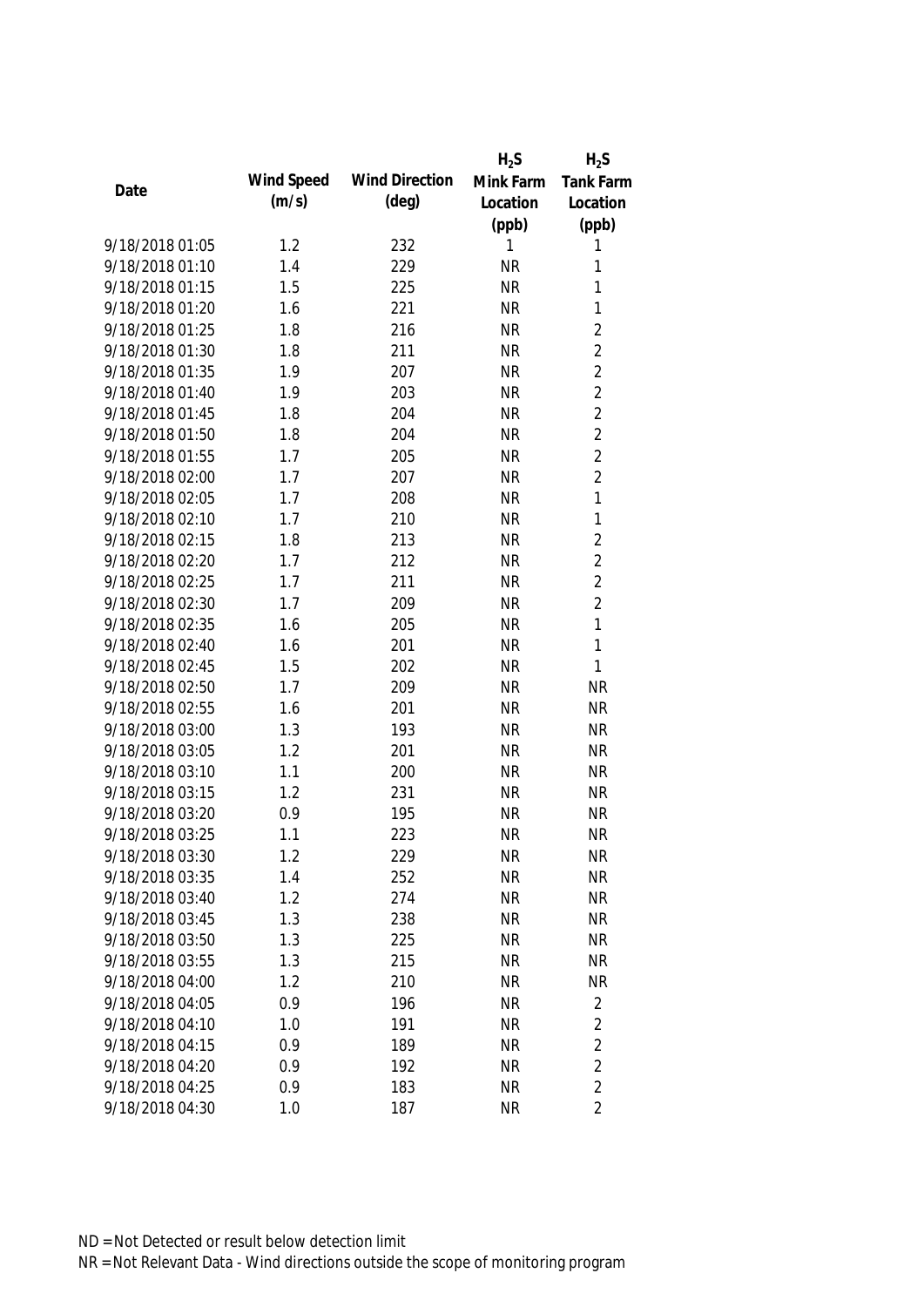|                 |            |                       | $H_2S$         | $H_2S$           |
|-----------------|------------|-----------------------|----------------|------------------|
| Date            | Wind Speed | <b>Wind Direction</b> | Mink Farm      | <b>Tank Farm</b> |
|                 | (m/s)      | $(\text{deg})$        | Location       | Location         |
|                 |            |                       | (ppb)          | (ppb)            |
| 9/18/2018 04:35 | 1.2        | 186                   | <b>NR</b>      | 2                |
| 9/18/2018 04:40 | 1.4        | 181                   | <b>NR</b>      | $\overline{2}$   |
| 9/18/2018 04:45 | 1.4        | 177                   | <b>NR</b>      | $\overline{2}$   |
| 9/18/2018 04:50 | 1.6        | 168                   | <b>NR</b>      | <b>NR</b>        |
| 9/18/2018 04:55 | 1.6        | 148                   | <b>NR</b>      | <b>NR</b>        |
| 9/18/2018 05:00 | 1.4        | 127                   | <b>NR</b>      | <b>NR</b>        |
| 9/18/2018 05:05 | 1.3        | 76                    | <b>NR</b>      | <b>NR</b>        |
| 9/18/2018 05:10 | 1.3        | 34                    | <b>NR</b>      | <b>NR</b>        |
| 9/18/2018 05:15 | 1.4        | 23                    | $\overline{2}$ | <b>NR</b>        |
| 9/18/2018 05:20 | 1.3        | 26                    | $\overline{2}$ | <b>NR</b>        |
| 9/18/2018 05:25 | 1.3        | 27                    | $\overline{2}$ | <b>NR</b>        |
| 9/18/2018 05:30 | 1.5        | 31                    | $\overline{2}$ | <b>NR</b>        |
| 9/18/2018 05:35 | 1.6        | 37                    | $\overline{2}$ | <b>NR</b>        |
| 9/18/2018 05:40 | 1.6        | 45                    | <b>NR</b>      | <b>NR</b>        |
| 9/18/2018 05:45 | 1.5        | 53                    | <b>NR</b>      | <b>NR</b>        |
| 9/18/2018 05:50 | 1.4        | 55                    | <b>NR</b>      | <b>NR</b>        |
| 9/18/2018 05:55 | 1.3        | 57                    | <b>NR</b>      | <b>NR</b>        |
| 9/18/2018 06:00 | 1.2        | 56                    | <b>NR</b>      | <b>NR</b>        |
| 9/18/2018 06:05 | 1.1        | 58                    | <b>NR</b>      | <b>NR</b>        |
| 9/18/2018 06:10 | 1.1        | 54                    | <b>NR</b>      | <b>NR</b>        |
| 9/18/2018 06:15 | 1.1        | 53                    | <b>NR</b>      | <b>NR</b>        |
| 9/18/2018 06:20 | 1.3        | 53                    | <b>NR</b>      | <b>NR</b>        |
| 9/18/2018 06:25 | 1.2        | 51                    | <b>NR</b>      | <b>NR</b>        |
| 9/18/2018 06:30 | 1.2        | 52                    | <b>NR</b>      | <b>NR</b>        |
| 9/18/2018 06:35 | 1.2        | 50                    | <b>NR</b>      | <b>NR</b>        |
| 9/18/2018 06:40 | 1.2        | 51                    | <b>NR</b>      | <b>NR</b>        |
| 9/18/2018 06:45 | 1.2        | 51                    | <b>NR</b>      | <b>NR</b>        |
| 9/18/2018 06:50 | 1.1        | 50                    | <b>NR</b>      | <b>NR</b>        |
| 9/18/2018 06:55 | 1.1        | 50                    | <b>NR</b>      | <b>NR</b>        |
| 9/18/2018 07:00 | 1.2        | 55                    | <b>NR</b>      | <b>NR</b>        |
| 9/18/2018 07:05 | 1.3        | 56                    | <b>NR</b>      | <b>NR</b>        |
| 9/18/2018 07:10 | 1.3        | 58                    | <b>NR</b>      | <b>NR</b>        |
| 9/18/2018 07:15 | 1.2        | 58                    | <b>NR</b>      | <b>NR</b>        |
| 9/18/2018 07:20 | 1.1        | 59                    | <b>NR</b>      | <b>NR</b>        |
| 9/18/2018 07:25 | 1.0        | 64                    | <b>NR</b>      | <b>NR</b>        |
| 9/18/2018 07:30 | 1.0        | 63                    | <b>NR</b>      | <b>NR</b>        |
| 9/18/2018 07:35 | 1.0        | 70                    | <b>NR</b>      | <b>NR</b>        |
| 9/18/2018 07:40 | 1.1        | 75                    | <b>NR</b>      | <b>NR</b>        |
| 9/18/2018 07:45 | 1.1        | 80                    | <b>NR</b>      | <b>NR</b>        |
| 9/18/2018 07:50 | 1.4        | 71                    | <b>NR</b>      | <b>NR</b>        |
| 9/18/2018 07:55 | 2.0        | 58                    | <b>NR</b>      | <b>NR</b>        |
| 9/18/2018 08:00 | 2.2        | 51                    | <b>NR</b>      | <b>NR</b>        |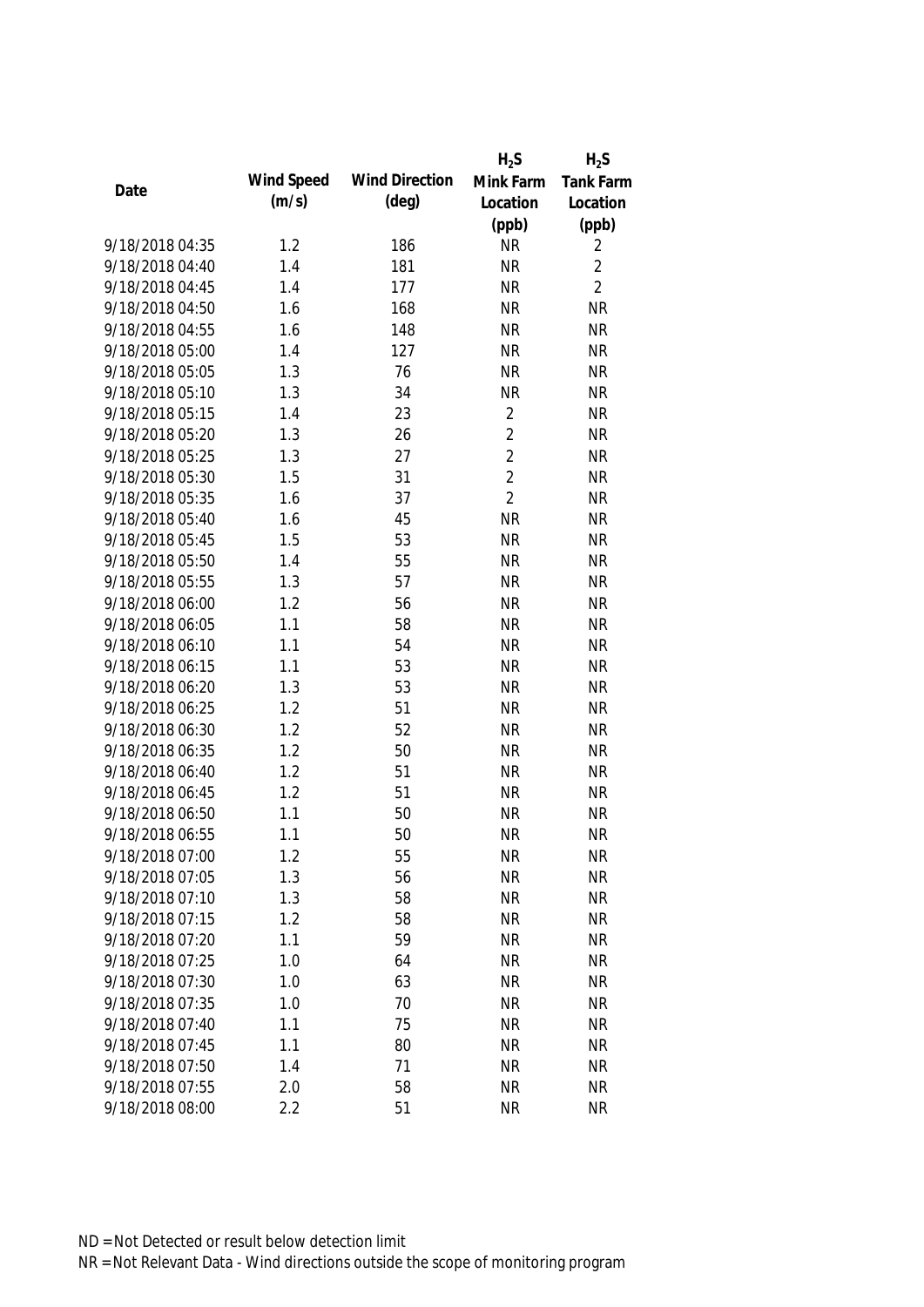|                 |            |                       | $H_2S$       | $H_2S$           |
|-----------------|------------|-----------------------|--------------|------------------|
|                 | Wind Speed | <b>Wind Direction</b> | Mink Farm    | <b>Tank Farm</b> |
| Date            | (m/s)      | $(\text{deg})$        | Location     | Location         |
|                 |            |                       | (ppb)        | (ppb)            |
| 9/18/2018 08:05 | 2.3        | 43                    | <b>NR</b>    | <b>NR</b>        |
| 9/18/2018 08:10 | 2.8        | 30                    | 1            | <b>NR</b>        |
| 9/18/2018 08:15 | 3.0        | 24                    | 1            | NR               |
| 9/18/2018 08:20 | 3.1        | 22                    | 1            | <b>NR</b>        |
| 9/18/2018 08:25 | 3.1        | 23                    | 1            | <b>NR</b>        |
| 9/18/2018 08:30 | 3.4        | 19                    | 1            | <b>NR</b>        |
| 9/18/2018 08:35 | 3.8        | 15                    | 1            | <b>NR</b>        |
| 9/18/2018 08:40 | 3.7        | 15                    | 1            | <b>NR</b>        |
| 9/18/2018 08:45 | 3.8        | 12                    | $\mathbf{1}$ | <b>NR</b>        |
| 9/18/2018 08:50 | 4.0        | 14                    | $\mathbf{1}$ | <b>NR</b>        |
| 9/18/2018 08:55 | 4.0        | 15                    | 1            | <b>NR</b>        |
| 9/18/2018 09:00 | 3.7        | 17                    | 1            | <b>NR</b>        |
| 9/18/2018 09:05 | 3.6        | 17                    | 1            | <b>NR</b>        |
| 9/18/2018 09:10 | 3.5        | 12                    | 1            | <b>NR</b>        |
| 9/18/2018 09:15 | 3.5        | 8                     | 1            | <b>NR</b>        |
| 9/18/2018 09:20 | 3.4        | $\overline{4}$        | 1            | <b>NR</b>        |
| 9/18/2018 09:25 | 3.3        | $\overline{2}$        | 1            | <b>NR</b>        |
| 9/18/2018 09:30 | 3.3        | 358                   | $\mathbf{1}$ | <b>NR</b>        |
| 9/18/2018 09:35 | 2.9        | $\overline{2}$        | 1            | <b>NR</b>        |
| 9/18/2018 09:40 | 2.7        | 11                    | 1            | <b>NR</b>        |
| 9/18/2018 09:45 | 2.4        | 18                    | 1            | <b>NR</b>        |
| 9/18/2018 09:50 | 2.1        | 27                    | 1            | NR               |
| 9/18/2018 09:55 | 1.8        | 32                    | 1            | <b>NR</b>        |
| 9/18/2018 10:00 | 1.6        | 40                    | 1            | NoData           |
| 9/18/2018 10:05 | 1.7        | 34                    | 1            | NoData           |
| 9/18/2018 10:10 | 1.8        | 33                    | 1            | NoData           |
| 9/18/2018 10:15 | 1.8        | 33                    | 1            | NoData           |
| 9/18/2018 10:20 | 1.8        | 30                    | 1            | NoData           |
| 9/18/2018 10:25 | 2.0        | 28                    | 1            | NoData           |
| 9/18/2018 10:30 | 2.0        | 29                    | 1            | NoData           |
| 9/18/2018 10:35 | 2.1        | 34                    | 1            | NoData           |
| 9/18/2018 10:40 | 2.0        | 32                    | 1            | NoData           |
| 9/18/2018 10:45 | 1.8        | 36                    | <b>ND</b>    | NoData           |
| 9/18/2018 10:50 | 1.8        | 37                    | <b>ND</b>    | NoData           |
| 9/18/2018 10:55 | 1.5        | 42                    | <b>NR</b>    | NoData           |
| 9/18/2018 11:00 | 1.5        | 41                    | <b>NR</b>    | NoData           |
| 9/18/2018 11:05 | 1.4        | 37                    | <b>ND</b>    | NoData           |
| 9/18/2018 11:10 | 1.4        | 40                    | ND           | NoData           |
| 9/18/2018 11:15 | 1.5        | 39                    | <b>ND</b>    | NoData           |
| 9/18/2018 11:20 | 1.5        | 39                    | <b>ND</b>    | NoData           |
| 9/18/2018 11:25 | 1.7        | 38                    | <b>ND</b>    | NoData           |
| 9/18/2018 11:30 | 1.7        | 46                    | <b>NR</b>    | NoData           |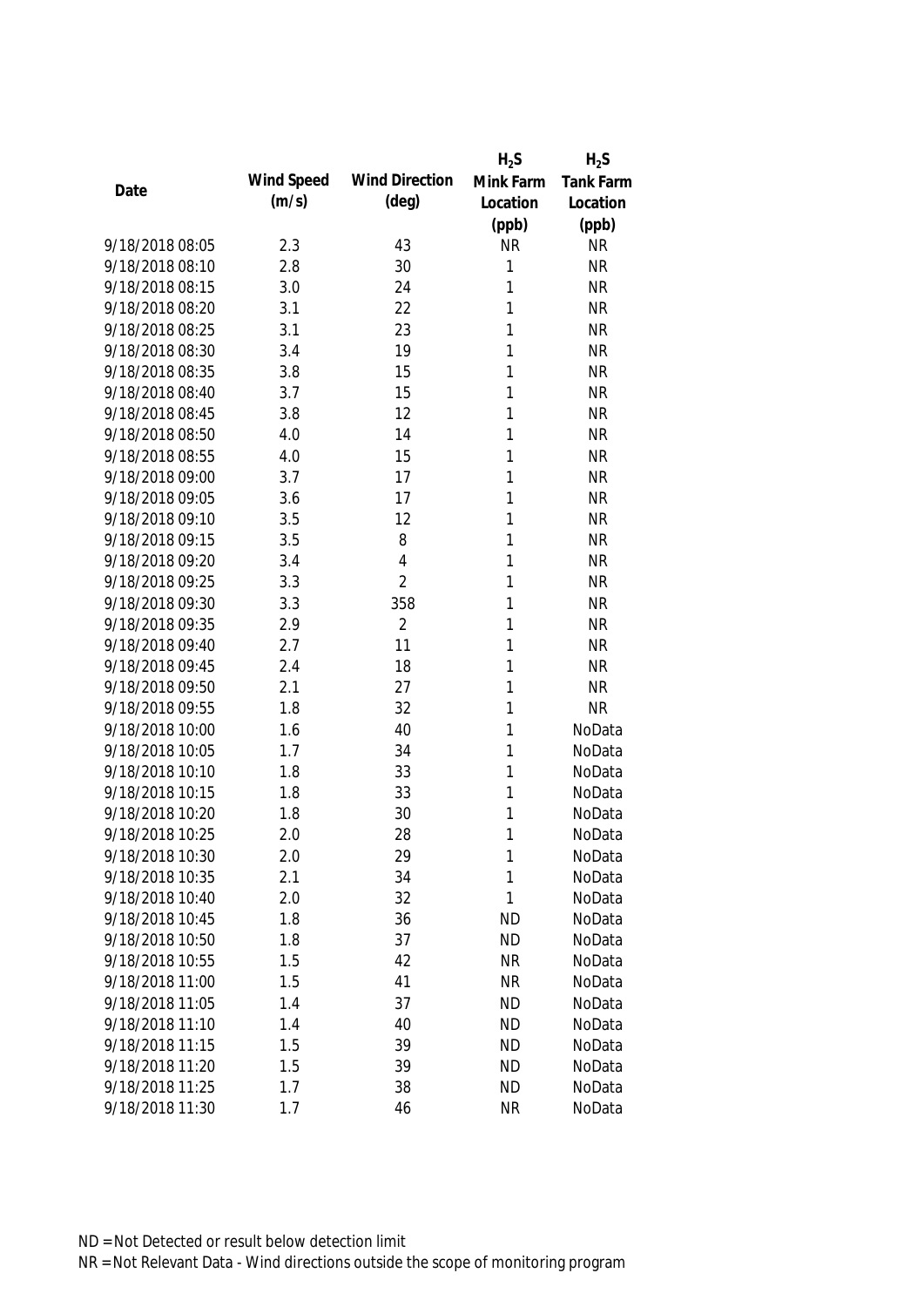|                 |            |                       | $H_2S$       | $H_2S$    |
|-----------------|------------|-----------------------|--------------|-----------|
| Date            | Wind Speed | <b>Wind Direction</b> | Mink Farm    | Tank Farm |
|                 | (m/s)      | $(\text{deg})$        | Location     | Location  |
|                 |            |                       | (ppb)        | (ppb)     |
| 9/18/2018 11:35 | 1.7        | 56                    | <b>NR</b>    | NoData    |
| 9/18/2018 11:40 | 1.7        | 59                    | <b>NR</b>    | NoData    |
| 9/18/2018 11:45 | 1.7        | 56                    | <b>NR</b>    | NoData    |
| 9/18/2018 11:50 | 1.6        | 53                    | <b>NR</b>    | NoData    |
| 9/18/2018 11:55 | 1.4        | 54                    | <b>NR</b>    | NoData    |
| 9/18/2018 12:00 | 1.5        | 45                    | <b>NR</b>    | NoData    |
| 9/18/2018 12:05 | 1.4        | 43                    | <b>NR</b>    | NoData    |
| 9/18/2018 12:10 | 1.4        | 33                    | <b>NR</b>    | NoData    |
| 9/18/2018 12:15 | 1.3        | 29                    | <b>NR</b>    | <b>NR</b> |
| 9/18/2018 12:20 | 1.2        | 37                    | 1            | <b>NR</b> |
| 9/18/2018 12:25 | 1.4        | 36                    | <b>NR</b>    | <b>NR</b> |
| 9/18/2018 12:30 | 1.4        | 35                    | <b>NR</b>    | <b>NR</b> |
| 9/18/2018 12:35 | 1.5        | 26                    | $\mathbf{1}$ | <b>NR</b> |
| 9/18/2018 12:40 | 1.5        | 28                    | <b>NR</b>    | <b>NR</b> |
| 9/18/2018 12:45 | 1.4        | 34                    | 1            | <b>NR</b> |
| 9/18/2018 12:50 | 1.5        | 25                    | 1            | <b>NR</b> |
| 9/18/2018 12:55 | 1.5        | 29                    | $\mathbf{1}$ | <b>NR</b> |
| 9/18/2018 13:00 | 1.6        | 24                    | 1            | <b>NR</b> |
| 9/18/2018 13:05 | 1.9        | 21                    | 1            | <b>NR</b> |
| 9/18/2018 13:10 | 2.0        | 18                    | $\mathbf{1}$ | <b>NR</b> |
| 9/18/2018 13:15 | 2.7        | 19                    | 1            | <b>NR</b> |
| 9/18/2018 13:20 | 3.1        | 22                    | 1            | <b>NR</b> |
| 9/18/2018 13:25 | 3.5        | 20                    | 1            | <b>NR</b> |
| 9/18/2018 13:30 | 3.6        | 24                    | $\mathbf{1}$ | <b>NR</b> |
| 9/18/2018 13:35 | 3.8        | 28                    | 1            | <b>NR</b> |
| 9/18/2018 13:40 | 3.8        | 30                    | NoData       | <b>NR</b> |
| 9/18/2018 13:45 | 3.7        | 33                    | NoData       | <b>NR</b> |
| 9/18/2018 13:50 | 3.5        | 34                    | NoData       | <b>NR</b> |
| 9/18/2018 13:55 | 3.4        | 34                    | NoData       | <b>NR</b> |
| 9/18/2018 14:00 | 3.4        | 29                    | NoData       | <b>NR</b> |
| 9/18/2018 14:05 | 3.3        | 25                    | NoData       | <b>NR</b> |
| 9/18/2018 14:10 | 3.3        | 21                    | NoData       | <b>NR</b> |
| 9/18/2018 14:15 | 3.4        | 14                    | NoData       | <b>NR</b> |
| 9/18/2018 14:20 | 3.5        | 7                     | NoData       | <b>NR</b> |
| 9/18/2018 14:25 | 3.6        | $\overline{2}$        | NoData       | <b>NR</b> |
| 9/18/2018 14:30 | 3.7        | 359                   | NoData       | <b>NR</b> |
| 9/18/2018 14:35 | 3.9        | 355                   | NoData       | <b>NR</b> |
| 9/18/2018 14:40 | 4.1        | 356                   | NoData       | <b>NR</b> |
| 9/18/2018 14:45 | 4.2        | 359                   | NoData       | <b>NR</b> |
| 9/18/2018 14:50 | 4.3        | 360                   | NoData       | <b>NR</b> |
| 9/18/2018 14:55 | 4.2        | 358                   | NoData       | <b>NR</b> |
| 9/18/2018 15:00 | 4.2        | 356                   | NoData       | <b>NR</b> |
|                 |            |                       |              |           |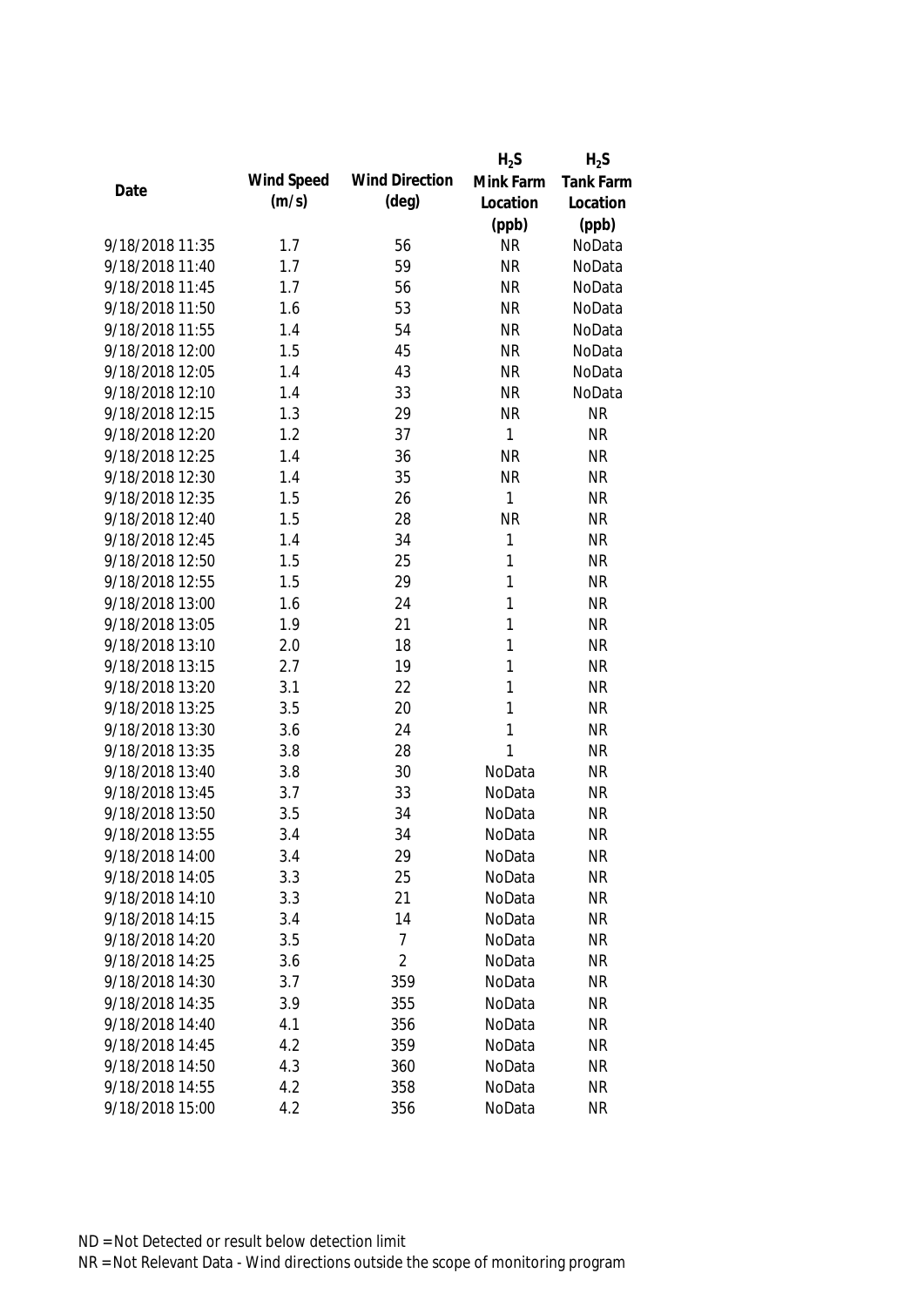|                 |            |                       | $H_2S$       | $H_2S$    |
|-----------------|------------|-----------------------|--------------|-----------|
| Date            | Wind Speed | <b>Wind Direction</b> | Mink Farm    | Tank Farm |
|                 | (m/s)      | $(\text{deg})$        | Location     | Location  |
|                 |            |                       | (ppb)        | (ppb)     |
| 9/18/2018 15:05 | 4.0        | 358                   | NoData       | <b>NR</b> |
| 9/18/2018 15:10 | 3.9        | 360                   | NoData       | <b>NR</b> |
| 9/18/2018 15:15 | 3.7        | 360                   | NoData       | <b>NR</b> |
| 9/18/2018 15:20 | 3.6        | $\overline{4}$        | NoData       | <b>NR</b> |
| 9/18/2018 15:25 | 3.6        | 10                    | NoData       | <b>NR</b> |
| 9/18/2018 15:30 | 3.5        | 12                    | NoData       | <b>NR</b> |
| 9/18/2018 15:35 | 3.5        | 14                    | NoData       | <b>NR</b> |
| 9/18/2018 15:40 | 3.5        | 14                    | $\mathbf{1}$ | <b>NR</b> |
| 9/18/2018 15:45 | 3.3        | 14                    | 1            | <b>NR</b> |
| 9/18/2018 15:50 | 3.0        | 18                    | 1            | <b>NR</b> |
| 9/18/2018 15:55 | 2.8        | 20                    | 1            | <b>NR</b> |
| 9/18/2018 16:00 | 2.6        | 26                    | 1            | <b>NR</b> |
| 9/18/2018 16:05 | 2.4        | 33                    | 1            | <b>NR</b> |
| 9/18/2018 16:10 | 2.3        | 37                    | $\mathbf{1}$ | <b>NR</b> |
| 9/18/2018 16:15 | 2.2        | 41                    | <b>NR</b>    | <b>NR</b> |
| 9/18/2018 16:20 | 2.1        | 41                    | <b>NR</b>    | <b>NR</b> |
| 9/18/2018 16:25 | 2.1        | 43                    | <b>NR</b>    | <b>NR</b> |
| 9/18/2018 16:30 | 1.9        | 43                    | <b>NR</b>    | <b>NR</b> |
| 9/18/2018 16:35 | 1.7        | 50                    | <b>NR</b>    | <b>NR</b> |
| 9/18/2018 16:40 | 1.7        | 61                    | <b>NR</b>    | <b>NR</b> |
| 9/18/2018 16:45 | 1.5        | 70                    | <b>NR</b>    | <b>NR</b> |
| 9/18/2018 16:50 | 1.5        | 79                    | <b>NR</b>    | <b>NR</b> |
| 9/18/2018 16:55 | 1.8        | 94                    | <b>NR</b>    | <b>NR</b> |
| 9/18/2018 17:00 | 2.2        | 106                   | <b>NR</b>    | <b>NR</b> |
| 9/18/2018 17:05 | 2.5        | 116                   | <b>NR</b>    | <b>NR</b> |
| 9/18/2018 17:10 | 2.7        | 124                   | <b>NR</b>    | <b>NR</b> |
| 9/18/2018 17:15 | 3.1        | 134                   | <b>NR</b>    | <b>NR</b> |
| 9/18/2018 17:20 | 3.4        | 142                   | <b>NR</b>    | <b>NR</b> |
| 9/18/2018 17:25 | 3.5        | 147                   | <b>NR</b>    | <b>NR</b> |
| 9/18/2018 17:30 | 3.6        | 152                   | <b>NR</b>    | <b>NR</b> |
| 9/18/2018 17:35 | 3.6        | 155                   | <b>NR</b>    | <b>NR</b> |
| 9/18/2018 17:40 | 3.6        | 158                   | <b>NR</b>    | <b>NR</b> |
| 9/18/2018 17:45 | 3.3        | 156                   | <b>NR</b>    | <b>NR</b> |
| 9/18/2018 17:50 | 3.0        | 154                   | <b>NR</b>    | <b>NR</b> |
| 9/18/2018 17:55 | 2.7        | 150                   | <b>NR</b>    | <b>NR</b> |
| 9/18/2018 18:00 | 2.4        | 146                   | <b>NR</b>    | <b>NR</b> |
| 9/18/2018 18:05 | 2.2        | 143                   | <b>NR</b>    | <b>NR</b> |
| 9/18/2018 18:10 | 1.9        | 139                   | <b>NR</b>    | <b>NR</b> |
| 9/18/2018 18:15 | 1.7        | 132                   | <b>NR</b>    | <b>NR</b> |
| 9/18/2018 18:20 | 1.6        | 117                   | <b>NR</b>    | <b>NR</b> |
| 9/18/2018 18:25 | 1.6        | 96                    | <b>NR</b>    | <b>NR</b> |
| 9/18/2018 18:30 | 1.6        | 71                    | <b>NR</b>    | <b>NR</b> |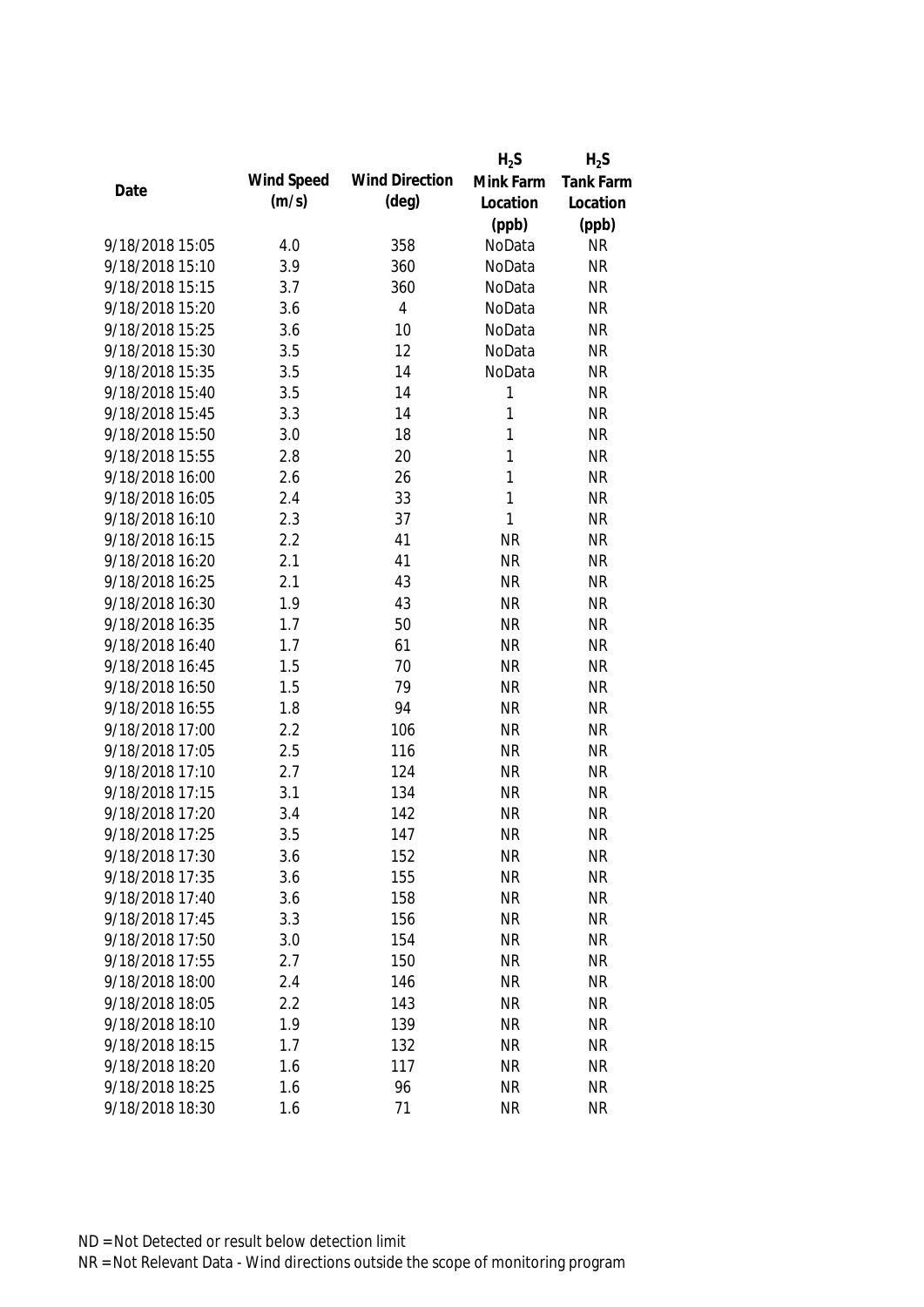|                 |            |                       | $H_2S$    | $H_2S$    |
|-----------------|------------|-----------------------|-----------|-----------|
|                 | Wind Speed | <b>Wind Direction</b> | Mink Farm | Tank Farm |
| Date            | (m/s)      | $(\text{deg})$        | Location  | Location  |
|                 |            |                       | (ppb)     | (ppb)     |
| 9/18/2018 18:35 | 1.6        | 49                    | <b>NR</b> | <b>NR</b> |
| 9/18/2018 18:40 | 1.6        | 37                    | 1         | <b>NR</b> |
| 9/18/2018 18:45 | 1.8        | 34                    | 1         | <b>NR</b> |
| 9/18/2018 18:50 | 1.7        | 35                    | <b>ND</b> | <b>NR</b> |
| 9/18/2018 18:55 | 1.7        | 37                    | 1         | <b>NR</b> |
| 9/18/2018 19:00 | 1.6        | 49                    | <b>NR</b> | <b>NR</b> |
| 9/18/2018 19:05 | 1.7        | 61                    | <b>NR</b> | <b>NR</b> |
| 9/18/2018 19:10 | 2.0        | 73                    | <b>NR</b> | <b>NR</b> |
| 9/18/2018 19:15 | 2.1        | 83                    | <b>NR</b> | <b>NR</b> |
| 9/18/2018 19:20 | 2.2        | 90                    | <b>NR</b> | <b>NR</b> |
| 9/18/2018 19:25 | 2.4        | 96                    | <b>NR</b> | <b>NR</b> |
| 9/18/2018 19:30 | 2.4        | 96                    | <b>NR</b> | <b>NR</b> |
| 9/18/2018 19:35 | 2.4        | 95                    | <b>NR</b> | <b>NR</b> |
| 9/18/2018 19:40 | 2.2        | 91                    | <b>NR</b> | <b>NR</b> |
| 9/18/2018 19:45 | 2.0        | 87                    | <b>NR</b> | <b>NR</b> |
| 9/18/2018 19:50 | 2.0        | 85                    | <b>NR</b> | <b>NR</b> |
| 9/18/2018 19:55 | 1.9        | 79                    | <b>NR</b> | <b>NR</b> |
| 9/18/2018 20:00 | 1.8        | 70                    | <b>NR</b> | <b>NR</b> |
| 9/18/2018 20:05 | 1.7        | 61                    | <b>NR</b> | <b>NR</b> |
| 9/18/2018 20:10 | 1.7        | 57                    | <b>NR</b> | <b>NR</b> |
| 9/18/2018 20:15 | 1.8        | 53                    | <b>NR</b> | <b>NR</b> |
| 9/18/2018 20:20 | 1.9        | 46                    | <b>NR</b> | <b>NR</b> |
| 9/18/2018 20:25 | 2.2        | 42                    | <b>NR</b> | <b>NR</b> |
| 9/18/2018 20:30 | 2.4        | 42                    | <b>NR</b> | <b>NR</b> |
| 9/18/2018 20:35 | 2.5        | 46                    | <b>NR</b> | <b>NR</b> |
| 9/18/2018 20:40 | 2.6        | 52                    | <b>NR</b> | <b>NR</b> |
| 9/18/2018 20:45 | 2.6        | 60                    | <b>NR</b> | <b>NR</b> |
| 9/18/2018 20:50 | 2.7        | 70                    | <b>NR</b> | <b>NR</b> |
| 9/18/2018 20:55 | 2.5        | 76                    | <b>NR</b> | <b>NR</b> |
| 9/18/2018 21:00 | 2.5        | 81                    | <b>NR</b> | <b>NR</b> |
| 9/18/2018 21:05 | 2.4        | 83                    | <b>NR</b> | <b>NR</b> |
| 9/18/2018 21:10 | 2.6        | 86                    | <b>NR</b> | <b>NR</b> |
| 9/18/2018 21:15 | 2.6        | 89                    | <b>NR</b> | <b>NR</b> |
| 9/18/2018 21:20 | 2.6        | 92                    | <b>NR</b> | <b>NR</b> |
| 9/18/2018 21:25 | 2.6        | 96                    | <b>NR</b> | <b>NR</b> |
| 9/18/2018 21:30 | 2.4        | 98                    | <b>NR</b> | <b>NR</b> |
| 9/18/2018 21:35 | 2.4        | 100                   | <b>NR</b> | <b>NR</b> |
| 9/18/2018 21:40 | 2.2        | 93                    | <b>NR</b> | <b>NR</b> |
| 9/18/2018 21:45 | 2.1        | 80                    | <b>NR</b> | <b>NR</b> |
| 9/18/2018 21:50 | 1.9        | 72                    | <b>NR</b> | <b>NR</b> |
|                 |            |                       |           |           |
| 9/18/2018 21:55 | 1.8        | 71                    | <b>NR</b> | <b>NR</b> |
| 9/18/2018 22:00 | 1.7        | 67                    | <b>NR</b> | <b>NR</b> |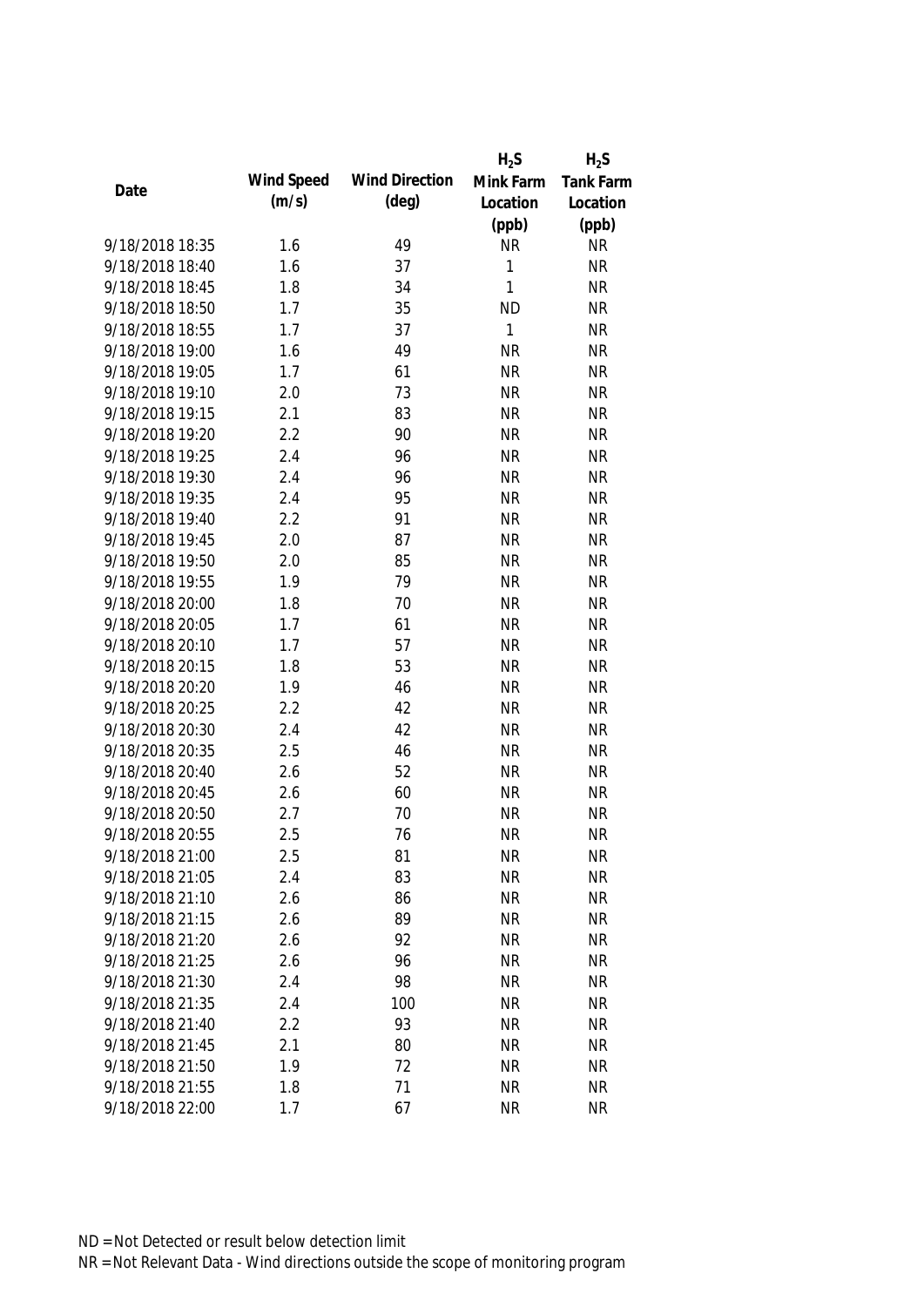|                 |            |                       | $H_2S$         | $H_2S$    |
|-----------------|------------|-----------------------|----------------|-----------|
|                 | Wind Speed | <b>Wind Direction</b> | Mink Farm      | Tank Farm |
| Date            | (m/s)      | $(\text{deg})$        | Location       | Location  |
|                 |            |                       | (ppb)          | (ppb)     |
| 9/18/2018 22:05 | 1.7        | 54                    | <b>NR</b>      | <b>NR</b> |
| 9/18/2018 22:10 | 1.9        | 46                    | <b>NR</b>      | <b>NR</b> |
| 9/18/2018 22:15 | 2.1        | 46                    | <b>NR</b>      | <b>NR</b> |
| 9/18/2018 22:20 | 2.3        | 37                    | 1              | <b>NR</b> |
| 9/18/2018 22:25 | 2.5        | 28                    | 1              | <b>NR</b> |
| 9/18/2018 22:30 | 2.7        | 22                    | 1              | <b>NR</b> |
| 9/18/2018 22:35 | 2.8        | 23                    | 1              | <b>NR</b> |
| 9/18/2018 22:40 | 2.6        | 24                    | 1              | <b>NR</b> |
| 9/18/2018 22:45 | 2.5        | 25                    | $\mathbf{1}$   | <b>NR</b> |
| 9/18/2018 22:50 | 2.4        | 28                    | 1              | <b>NR</b> |
| 9/18/2018 22:55 | 2.2        | 33                    | <b>ND</b>      | <b>NR</b> |
| 9/18/2018 23:00 | 1.8        | 38                    | <b>ND</b>      | <b>NR</b> |
| 9/18/2018 23:05 | 1.7        | 39                    | 1              | <b>NR</b> |
| 9/18/2018 23:10 | 1.6        | 41                    | <b>NR</b>      | <b>NR</b> |
| 9/18/2018 23:15 | 1.7        | 42                    | <b>NR</b>      | <b>NR</b> |
| 9/18/2018 23:20 | 1.8        | 40                    | $\mathbf{1}$   | <b>NR</b> |
| 9/18/2018 23:25 | 2.1        | 36                    | 1              | <b>NR</b> |
| 9/18/2018 23:30 | 2.3        | 37                    | $\mathbf{1}$   | <b>NR</b> |
| 9/18/2018 23:35 | 2.4        | 37                    | 1              | <b>NR</b> |
| 9/18/2018 23:40 | 2.3        | 41                    | <b>NR</b>      | <b>NR</b> |
| 9/18/2018 23:45 | 2.2        | 49                    | <b>NR</b>      | <b>NR</b> |
| 9/18/2018 23:50 | 1.9        | 58                    | <b>NR</b>      | <b>NR</b> |
| 9/18/2018 23:55 | 1.6        | 78                    | <b>NR</b>      | <b>NR</b> |
| 9/18/2018 24:00 | 1.5        | 91                    | <b>NR</b>      | <b>NR</b> |
| 9/19/2018 00:05 | 1.4        | 105                   | <b>NR</b>      | <b>NR</b> |
| 9/19/2018 00:10 | 1.3        | 115                   | <b>NR</b>      | <b>NR</b> |
| 9/19/2018 00:15 | 1.2        | 113                   | <b>NR</b>      | <b>NR</b> |
| 9/19/2018 00:20 | 1.1        | 110                   | <b>NR</b>      | <b>NR</b> |
| 9/19/2018 00:25 | 1.0        | 102                   | <b>NR</b>      | <b>NR</b> |
| 9/19/2018 00:30 | 0.9        | 90                    | <b>NR</b>      | <b>NR</b> |
| 9/19/2018 00:35 | 0.8        | 73                    | <b>NR</b>      | <b>NR</b> |
| 9/19/2018 00:40 | 0.7        | 59                    | <b>NR</b>      | <b>NR</b> |
| 9/19/2018 00:45 | 0.9        | 53                    | <b>NR</b>      | <b>NR</b> |
| 9/19/2018 00:50 | 0.9        | 43                    | <b>NR</b>      | <b>NR</b> |
| 9/19/2018 00:55 | 1.0        | 33                    | 1              | <b>NR</b> |
| 9/19/2018 01:00 | 1.0        | 24                    | 1              | <b>NR</b> |
| 9/19/2018 01:05 | 0.9        | 18                    | $\overline{2}$ | <b>NR</b> |
| 9/19/2018 01:10 | 0.8        | 12                    | $\overline{2}$ | <b>NR</b> |
| 9/19/2018 01:15 | 0.7        | 7                     | 1              | <b>NR</b> |
| 9/19/2018 01:20 | 0.7        | 7                     | 1              | <b>NR</b> |
| 9/19/2018 01:25 | 0.8        | 12                    | 1              | <b>NR</b> |
| 9/19/2018 01:30 | 1.0        | 18                    | 1              | <b>NR</b> |
|                 |            |                       |                |           |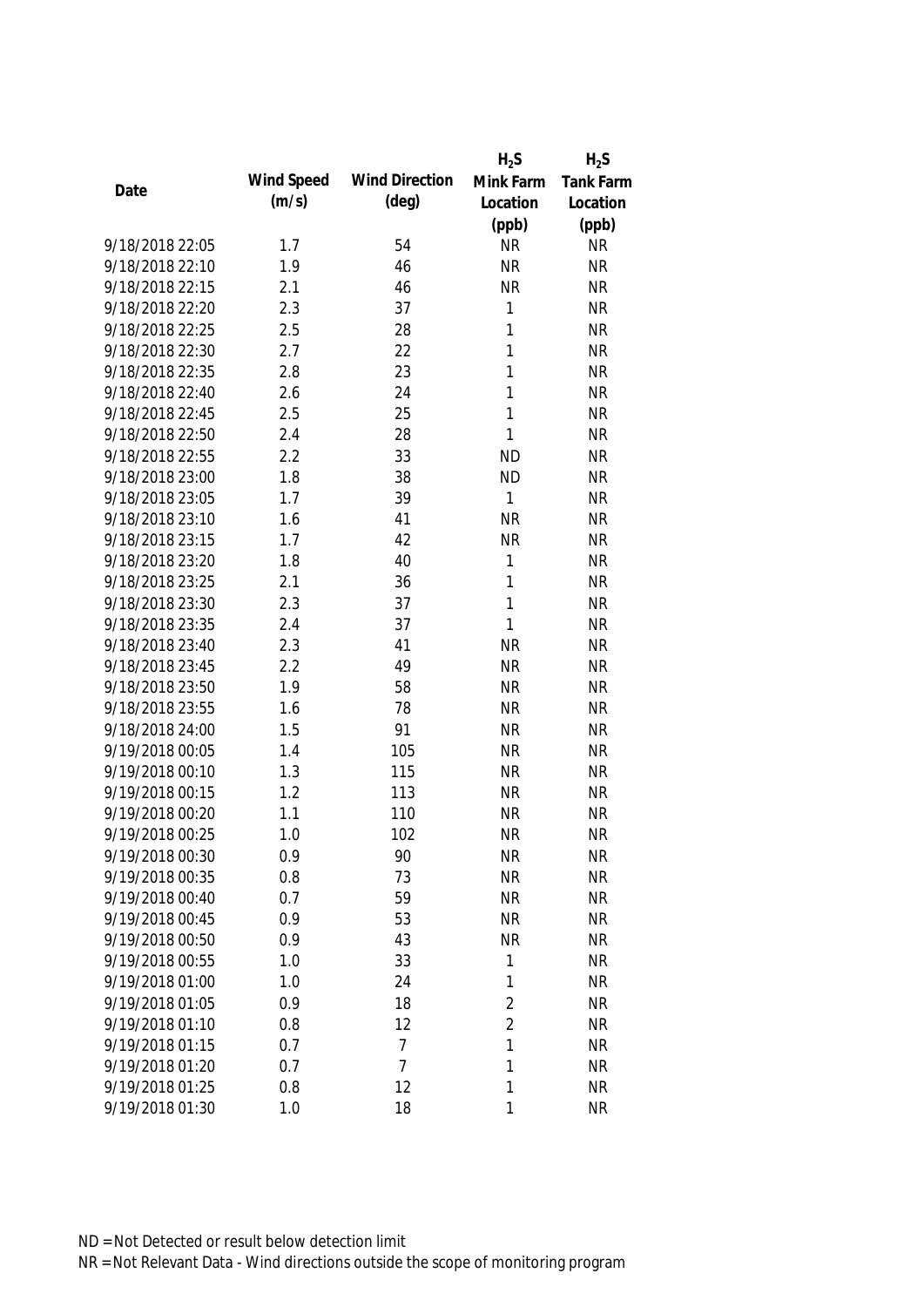|                 |            |                       | $H_2S$       | $H_2S$           |
|-----------------|------------|-----------------------|--------------|------------------|
|                 | Wind Speed | <b>Wind Direction</b> | Mink Farm    | <b>Tank Farm</b> |
| Date            | (m/s)      | $(\text{deg})$        | Location     | Location         |
|                 |            |                       | (ppb)        | (ppb)            |
| 9/19/2018 01:35 | 1.1        | 22                    | 1            | <b>NR</b>        |
| 9/19/2018 01:40 | 1.4        | 23                    | 1            | <b>NR</b>        |
| 9/19/2018 01:45 | 1.6        | 23                    | 1            | <b>NR</b>        |
| 9/19/2018 01:50 | 1.6        | 25                    | 1            | <b>NR</b>        |
| 9/19/2018 01:55 | 1.7        | 26                    | 1            | <b>NR</b>        |
| 9/19/2018 02:00 | 1.8        | 26                    | 1            | <b>NR</b>        |
| 9/19/2018 02:05 | 1.9        | 27                    | 1            | <b>NR</b>        |
| 9/19/2018 02:10 | 2.1        | 28                    | $\mathbf{1}$ | <b>NR</b>        |
| 9/19/2018 02:15 | 2.2        | 30                    | $\mathbf{1}$ | <b>NR</b>        |
| 9/19/2018 02:20 | 2.4        | 32                    | <b>ND</b>    | <b>NR</b>        |
| 9/19/2018 02:25 | 2.5        | 33                    | <b>ND</b>    | <b>NR</b>        |
| 9/19/2018 02:30 | 2.6        | 35                    | 1            | <b>NR</b>        |
| 9/19/2018 02:35 | 2.6        | 36                    | 1            | <b>NR</b>        |
| 9/19/2018 02:40 | 2.7        | 36                    | $\mathbf{1}$ | <b>NR</b>        |
| 9/19/2018 02:45 | 2.7        | 37                    | $\mathbf{1}$ | <b>NR</b>        |
| 9/19/2018 02:50 | 2.7        | 37                    | $\mathbf{1}$ | <b>NR</b>        |
| 9/19/2018 02:55 | 2.6        | 38                    | 1            | <b>NR</b>        |
| 9/19/2018 03:00 | 2.5        | 39                    | $\mathbf{1}$ | <b>NR</b>        |
| 9/19/2018 03:05 | 2.3        | 39                    | 1            | <b>NR</b>        |
| 9/19/2018 03:10 | 2.2        | 41                    | <b>NR</b>    | <b>NR</b>        |
| 9/19/2018 03:15 | 2.1        | 42                    | <b>NR</b>    | <b>NR</b>        |
| 9/19/2018 03:20 | 2.1        | 42                    | <b>NR</b>    | <b>NR</b>        |
| 9/19/2018 03:25 | 2.2        | 43                    | <b>NR</b>    | <b>NR</b>        |
| 9/19/2018 03:30 | 2.3        | 42                    | <b>NR</b>    | <b>NR</b>        |
| 9/19/2018 03:35 | 2.4        | 42                    | <b>NR</b>    | <b>NR</b>        |
| 9/19/2018 03:40 | 2.4        | 42                    | <b>NR</b>    | <b>NR</b>        |
| 9/19/2018 03:45 | 2.3        | 44                    | <b>NR</b>    | <b>NR</b>        |
| 9/19/2018 03:50 | 2.3        | 45                    | <b>NR</b>    | <b>NR</b>        |
| 9/19/2018 03:55 | 2.2        | 46                    | <b>NR</b>    | <b>NR</b>        |
| 9/19/2018 04:00 | 2.2        | 46                    | <b>NR</b>    | NR               |
| 9/19/2018 04:05 | 2.2        | 46                    | <b>NR</b>    | <b>NR</b>        |
| 9/19/2018 04:10 | 2.1        | 46                    | <b>NR</b>    | <b>NR</b>        |
| 9/19/2018 04:15 | 2.1        | 44                    | <b>NR</b>    | <b>NR</b>        |
| 9/19/2018 04:20 | 2.2        | 42                    | <b>NR</b>    | <b>NR</b>        |
| 9/19/2018 04:25 | 2.2        | 41                    | <b>NR</b>    | <b>NR</b>        |
| 9/19/2018 04:30 | 2.2        | 41                    | <b>NR</b>    | <b>NR</b>        |
| 9/19/2018 04:35 | 2.1        | 41                    | <b>NR</b>    | <b>NR</b>        |
| 9/19/2018 04:40 | 2.2        | 42                    | <b>NR</b>    | <b>NR</b>        |
| 9/19/2018 04:45 | 2.3        | 42                    | <b>NR</b>    | <b>NR</b>        |
| 9/19/2018 04:50 | 2.3        | 43                    | <b>NR</b>    | <b>NR</b>        |
| 9/19/2018 04:55 | 2.3        | 45                    | <b>NR</b>    | <b>NR</b>        |
| 9/19/2018 05:00 | 2.3        | 47                    | <b>NR</b>    | <b>NR</b>        |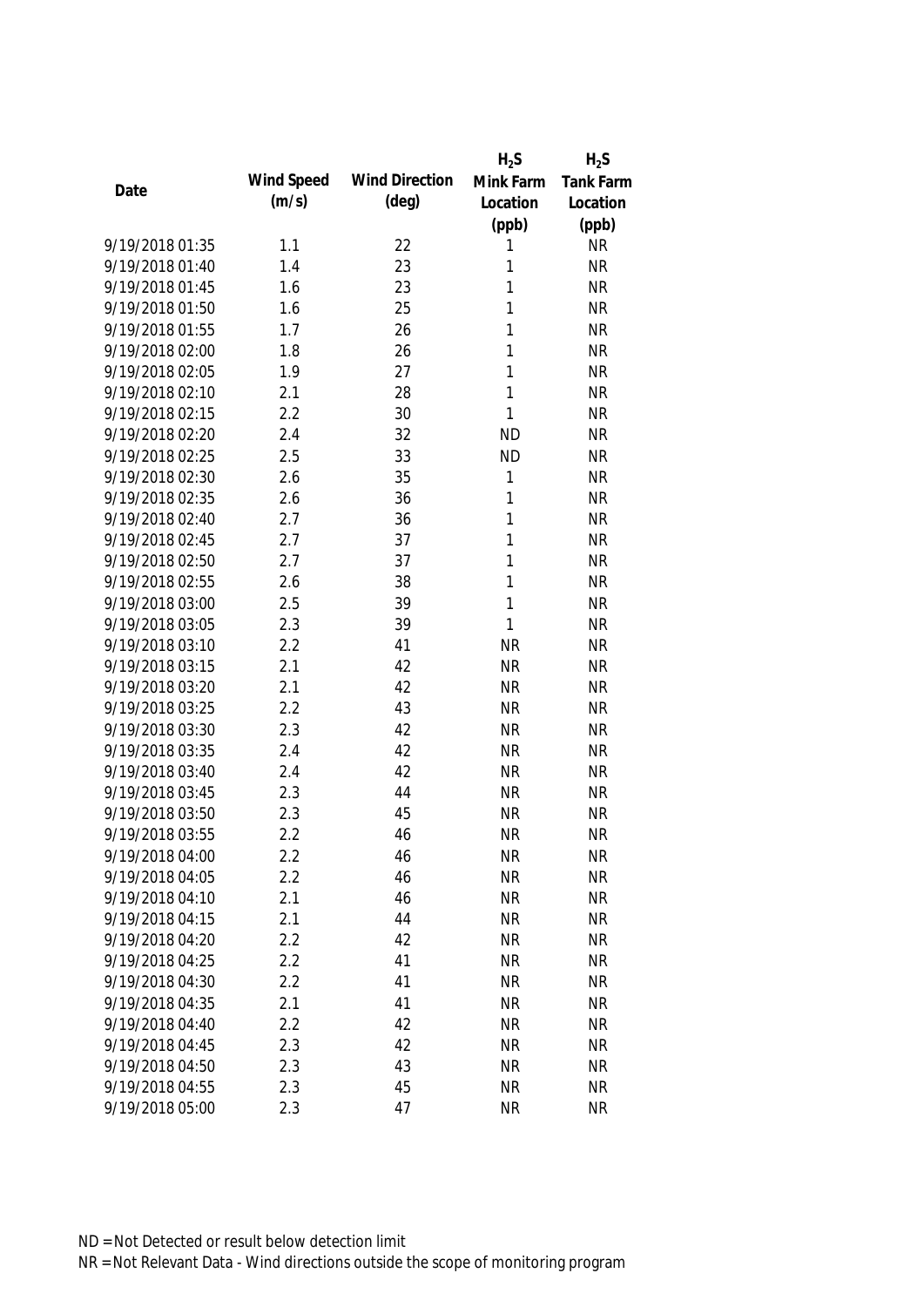|                 |            |                       | $H_2S$    | $H_2S$    |
|-----------------|------------|-----------------------|-----------|-----------|
|                 | Wind Speed | <b>Wind Direction</b> | Mink Farm | Tank Farm |
| Date            | (m/s)      | $(\text{deg})$        | Location  | Location  |
|                 |            |                       | (ppb)     | (ppb)     |
| 9/19/2018 05:05 | 2.3        | 50                    | <b>NR</b> | <b>NR</b> |
| 9/19/2018 05:10 | 2.0        | 50                    | <b>NR</b> | <b>NR</b> |
| 9/19/2018 05:15 | 2.0        | 53                    | <b>NR</b> | <b>NR</b> |
| 9/19/2018 05:20 | 1.8        | 55                    | <b>NR</b> | <b>NR</b> |
| 9/19/2018 05:25 | 1.7        | 57                    | <b>NR</b> | <b>NR</b> |
| 9/19/2018 05:30 | 1.7        | 58                    | <b>NR</b> | <b>NR</b> |
| 9/19/2018 05:35 | 1.7        | 57                    | <b>NR</b> | <b>NR</b> |
| 9/19/2018 05:40 | 1.9        | 55                    | <b>NR</b> | <b>NR</b> |
| 9/19/2018 05:45 | 1.9        | 55                    | <b>NR</b> | <b>NR</b> |
| 9/19/2018 05:50 | 2.0        | 53                    | <b>NR</b> | <b>NR</b> |
| 9/19/2018 05:55 | 2.1        | 53                    | <b>NR</b> | <b>NR</b> |
| 9/19/2018 06:00 | 2.1        | 50                    | <b>NR</b> | <b>NR</b> |
| 9/19/2018 06:05 | 2.0        | 48                    | <b>NR</b> | <b>NR</b> |
| 9/19/2018 06:10 | 2.0        | 50                    | <b>NR</b> | <b>NR</b> |
| 9/19/2018 06:15 | 2.0        | 49                    | <b>NR</b> | <b>NR</b> |
| 9/19/2018 06:20 | 1.9        | 49                    | <b>NR</b> | <b>NR</b> |
| 9/19/2018 06:25 | 1.9        | 48                    | <b>NR</b> | <b>NR</b> |
| 9/19/2018 06:30 | 1.9        | 49                    | <b>NR</b> | <b>NR</b> |
| 9/19/2018 06:35 | 1.9        | 49                    | <b>NR</b> | <b>NR</b> |
| 9/19/2018 06:40 | 1.8        | 48                    | <b>NR</b> | <b>NR</b> |
| 9/19/2018 06:45 | 1.7        | 49                    | <b>NR</b> | <b>NR</b> |
| 9/19/2018 06:50 | 1.7        | 50                    | <b>NR</b> | <b>NR</b> |
| 9/19/2018 06:55 | 1.6        | 48                    | <b>NR</b> | <b>NR</b> |
| 9/19/2018 07:00 | 1.6        | 49                    | <b>NR</b> | <b>NR</b> |
| 9/19/2018 07:05 | 1.4        | 51                    | <b>NR</b> | <b>NR</b> |
| 9/19/2018 07:10 | 1.4        | 53                    | <b>NR</b> | <b>NR</b> |
| 9/19/2018 07:15 | 1.3        | 52                    | <b>NR</b> | <b>NR</b> |
| 9/19/2018 07:20 | 1.2        | 54                    | <b>NR</b> | <b>NR</b> |
| 9/19/2018 07:25 | 1.2        | 59                    | <b>NR</b> | <b>NR</b> |
| 9/19/2018 07:30 | 1.3        | 60                    | <b>NR</b> | <b>NR</b> |
| 9/19/2018 07:35 | 1.5        | 61                    | <b>NR</b> | <b>NR</b> |
| 9/19/2018 07:40 | 1.6        | 60                    | <b>NR</b> | <b>NR</b> |
| 9/19/2018 07:45 | 1.7        | 63                    | <b>NR</b> | <b>NR</b> |
| 9/19/2018 07:50 | 1.7        | 65                    | <b>NR</b> | <b>NR</b> |
| 9/19/2018 07:55 | 1.7        | 66                    | <b>NR</b> | <b>NR</b> |
| 9/19/2018 08:00 | 1.7        | 70                    | <b>NR</b> | <b>NR</b> |
| 9/19/2018 08:05 | 1.8        | 73                    | <b>NR</b> | <b>NR</b> |
| 9/19/2018 08:10 | 1.8        | 77                    | <b>NR</b> | <b>NR</b> |
| 9/19/2018 08:15 | 1.9        | 79                    | <b>NR</b> | <b>NR</b> |
| 9/19/2018 08:20 | 1.9        | 78                    | <b>NR</b> | <b>NR</b> |
| 9/19/2018 08:25 | 1.9        | 82                    | <b>NR</b> | <b>NR</b> |
| 9/19/2018 08:30 | 2.0        | 82                    | <b>NR</b> | <b>NR</b> |
|                 |            |                       |           |           |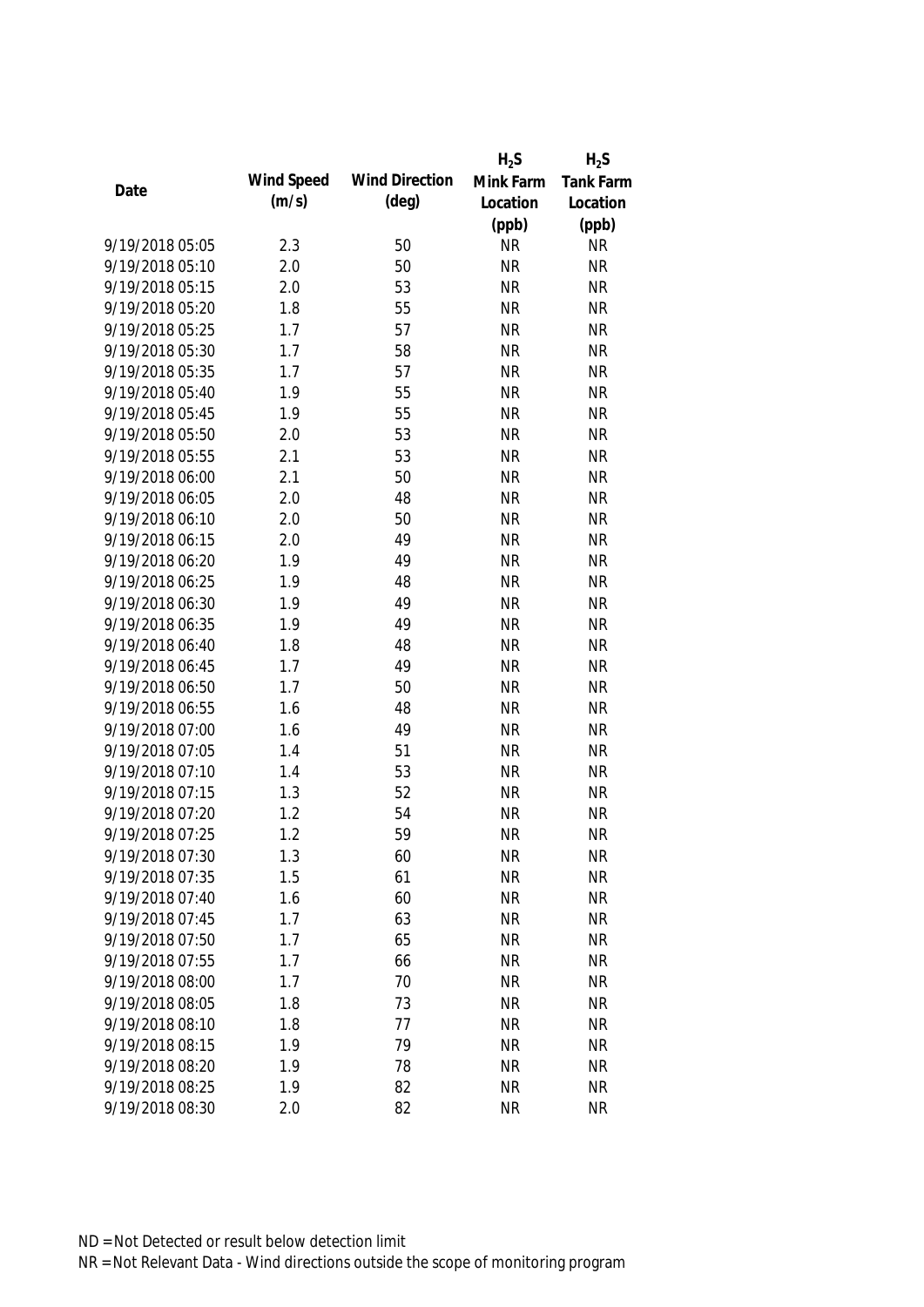|                 |            |                       | $H_2S$    | $H_2S$    |
|-----------------|------------|-----------------------|-----------|-----------|
|                 | Wind Speed | <b>Wind Direction</b> | Mink Farm | Tank Farm |
| Date            | (m/s)      | $(\text{deg})$        | Location  | Location  |
|                 |            |                       | (ppb)     | (ppb)     |
| 9/19/2018 08:35 | 2.2        | 79                    | <b>NR</b> | <b>NR</b> |
| 9/19/2018 08:40 | 2.3        | 79                    | <b>NR</b> | <b>NR</b> |
| 9/19/2018 08:45 | 2.2        | 75                    | <b>NR</b> | <b>NR</b> |
| 9/19/2018 08:50 | 2.4        | 72                    | <b>NR</b> | <b>NR</b> |
| 9/19/2018 08:55 | 2.6        | 66                    | <b>NR</b> | <b>NR</b> |
| 9/19/2018 09:00 | 2.5        | 60                    | <b>NR</b> | <b>NR</b> |
| 9/19/2018 09:05 | 2.4        | 58                    | <b>NR</b> | <b>NR</b> |
| 9/19/2018 09:10 | 2.5        | 58                    | <b>NR</b> | <b>NR</b> |
| 9/19/2018 09:15 | 2.4        | 62                    | <b>NR</b> | <b>NR</b> |
| 9/19/2018 09:20 | 2.4        | 70                    | <b>NR</b> | <b>NR</b> |
| 9/19/2018 09:25 | 2.3        | 79                    | <b>NR</b> | <b>NR</b> |
| 9/19/2018 09:30 | 2.3        | 86                    | <b>NR</b> | <b>NR</b> |
| 9/19/2018 09:35 | 2.2        | 92                    | <b>NR</b> | <b>NR</b> |
| 9/19/2018 09:40 | 2.1        | 94                    | <b>NR</b> | <b>NR</b> |
| 9/19/2018 09:45 | 2.0        | 95                    | <b>NR</b> | <b>NR</b> |
| 9/19/2018 09:50 | 2.0        | 95                    | <b>NR</b> | <b>NR</b> |
| 9/19/2018 09:55 | 2.0        | 92                    | <b>NR</b> | <b>NR</b> |
| 9/19/2018 10:00 | 2.0        | 92                    | <b>NR</b> | <b>NR</b> |
| 9/19/2018 10:05 | 2.0        | 95                    | <b>NR</b> | <b>NR</b> |
| 9/19/2018 10:10 | 2.1        | 98                    | <b>NR</b> | <b>NR</b> |
| 9/19/2018 10:15 | 2.4        | 102                   | <b>NR</b> | <b>NR</b> |
| 9/19/2018 10:20 | 2.4        | 102                   | <b>NR</b> | <b>NR</b> |
| 9/19/2018 10:25 | 2.4        | 106                   | <b>NR</b> | <b>NR</b> |
| 9/19/2018 10:30 | 2.4        | 107                   | <b>NR</b> | <b>NR</b> |
| 9/19/2018 10:35 | 2.7        | 108                   | <b>NR</b> | <b>NR</b> |
| 9/19/2018 10:40 | 2.7        | 109                   | <b>NR</b> | <b>NR</b> |
| 9/19/2018 10:45 | 2.6        | 110                   | <b>NR</b> | <b>NR</b> |
| 9/19/2018 10:50 | 2.4        | 112                   | <b>NR</b> | <b>NR</b> |
| 9/19/2018 10:55 | 2.5        | 118                   | <b>NR</b> | <b>NR</b> |
| 9/19/2018 11:00 | 2.5        | 119                   | <b>NR</b> | <b>NR</b> |
| 9/19/2018 11:05 | 2.3        | 117                   | <b>NR</b> | <b>NR</b> |
| 9/19/2018 11:10 | 2.3        | 118                   | <b>NR</b> | <b>NR</b> |
| 9/19/2018 11:15 | 2.3        | 114                   | <b>NR</b> | <b>NR</b> |
| 9/19/2018 11:20 | 2.5        | 118                   | <b>NR</b> | <b>NR</b> |
| 9/19/2018 11:25 | 2.4        | 110                   | <b>NR</b> | <b>NR</b> |
| 9/19/2018 11:30 | 2.4        | 108                   | <b>NR</b> | <b>NR</b> |
| 9/19/2018 11:35 | 2.3        | 110                   | <b>NR</b> | <b>NR</b> |
| 9/19/2018 11:40 | 2.2        | 105                   | <b>NR</b> | <b>NR</b> |
| 9/19/2018 11:45 | 2.2        | 108                   | <b>NR</b> | <b>NR</b> |
| 9/19/2018 11:50 | 2.0        | 95                    | <b>NR</b> | <b>NR</b> |
| 9/19/2018 11:55 | 1.9        | 87                    | <b>NR</b> | <b>NR</b> |
| 9/19/2018 12:00 | 1.8        | 84                    | <b>NR</b> | <b>NR</b> |
|                 |            |                       |           |           |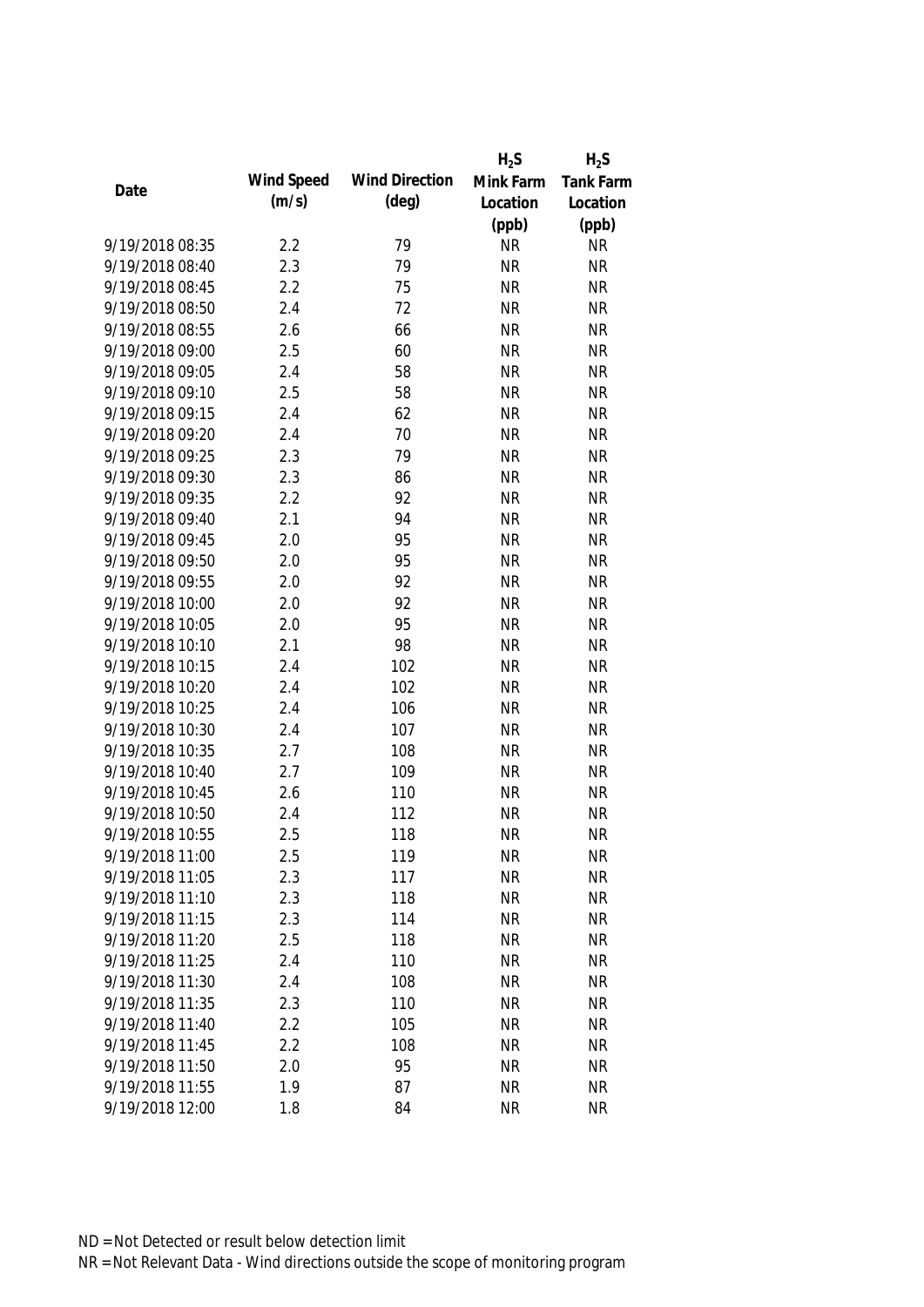|                 |            |                       | $H_2S$       | $H_2S$    |
|-----------------|------------|-----------------------|--------------|-----------|
|                 | Wind Speed | <b>Wind Direction</b> | Mink Farm    | Tank Farm |
| Date            | (m/s)      | $(\text{deg})$        | Location     | Location  |
|                 |            |                       | (ppb)        | (ppb)     |
| 9/19/2018 12:05 | 1.8        | 69                    | <b>NR</b>    | <b>NR</b> |
| 9/19/2018 12:10 | 1.9        | 72                    | <b>NR</b>    | <b>NR</b> |
| 9/19/2018 12:15 | 1.8        | 66                    | <b>NR</b>    | <b>NR</b> |
| 9/19/2018 12:20 | 2.0        | 66                    | <b>NR</b>    | <b>NR</b> |
| 9/19/2018 12:25 | 2.1        | 61                    | <b>NR</b>    | <b>NR</b> |
| 9/19/2018 12:30 | 2.3        | 51                    | <b>NR</b>    | <b>NR</b> |
| 9/19/2018 12:35 | 2.4        | 45                    | <b>NR</b>    | <b>NR</b> |
| 9/19/2018 12:40 | 2.4        | 33                    | <b>ND</b>    | <b>NR</b> |
| 9/19/2018 12:45 | 2.6        | 27                    | <b>ND</b>    | <b>NR</b> |
| 9/19/2018 12:50 | 2.7        | 27                    | <b>ND</b>    | <b>NR</b> |
| 9/19/2018 12:55 | 2.8        | 30                    | <b>ND</b>    | <b>NR</b> |
| 9/19/2018 13:00 | 2.6        | 28                    | <b>ND</b>    | <b>NR</b> |
| 9/19/2018 13:05 | 2.8        | 30                    | <b>ND</b>    | <b>NR</b> |
| 9/19/2018 13:10 | 2.8        | 32                    | <b>ND</b>    | <b>NR</b> |
| 9/19/2018 13:15 | 2.6        | 31                    | 1            | <b>NR</b> |
| 9/19/2018 13:20 | 2.5        | 31                    | <b>ND</b>    | <b>NR</b> |
| 9/19/2018 13:25 | 2.3        | 34                    | 1            | <b>NR</b> |
| 9/19/2018 13:30 | 2.2        | 44                    | <b>NR</b>    | <b>NR</b> |
| 9/19/2018 13:35 | 2.0        | 61                    | <b>NR</b>    | <b>NR</b> |
| 9/19/2018 13:40 | 1.6        | 74                    | <b>NR</b>    | <b>NR</b> |
| 9/19/2018 13:45 | 1.5        | 79                    | <b>NR</b>    | <b>NR</b> |
| 9/19/2018 13:50 | 1.3        | 81                    | <b>NR</b>    | <b>NR</b> |
| 9/19/2018 13:55 | 1.4        | 69                    | <b>NR</b>    | <b>NR</b> |
| 9/19/2018 14:00 | 1.6        | 59                    | <b>NR</b>    | <b>NR</b> |
| 9/19/2018 14:05 | 1.9        | 45                    | <b>NR</b>    | <b>NR</b> |
| 9/19/2018 14:10 | 2.2        | 42                    | <b>NR</b>    | <b>NR</b> |
| 9/19/2018 14:15 | 2.5        | 41                    | <b>NR</b>    | <b>NR</b> |
| 9/19/2018 14:20 | 2.5        | 40                    | 1            | <b>NR</b> |
| 9/19/2018 14:25 | 2.8        | 41                    | <b>NR</b>    | <b>NR</b> |
| 9/19/2018 14:30 | 2.8        | 41                    | <b>NR</b>    | <b>NR</b> |
| 9/19/2018 14:35 | 2.7        | 40                    | $\mathbf{1}$ | <b>NR</b> |
| 9/19/2018 14:40 | 2.8        | 40                    | 1            | <b>NR</b> |
| 9/19/2018 14:45 | 2.8        | 41                    | <b>NR</b>    | <b>NR</b> |
| 9/19/2018 14:50 | 2.9        | 42                    | <b>NR</b>    | <b>NR</b> |
| 9/19/2018 14:55 | 2.9        | 45                    | <b>NR</b>    | <b>NR</b> |
| 9/19/2018 15:00 | 3.1        | 46                    | <b>NR</b>    | <b>NR</b> |
| 9/19/2018 15:05 | 3.0        | 49                    | <b>NR</b>    | <b>NR</b> |
| 9/19/2018 15:10 | 3.1        | 48                    | <b>NR</b>    | <b>NR</b> |
| 9/19/2018 15:15 | 3.1        | 49                    | <b>NR</b>    | <b>NR</b> |
| 9/19/2018 15:20 | 3.4        | 45                    | <b>NR</b>    | <b>NR</b> |
| 9/19/2018 15:25 | 3.4        | 44                    | <b>NR</b>    | <b>NR</b> |
| 9/19/2018 15:30 | 3.3        | 45                    | <b>NR</b>    | <b>NR</b> |
|                 |            |                       |              |           |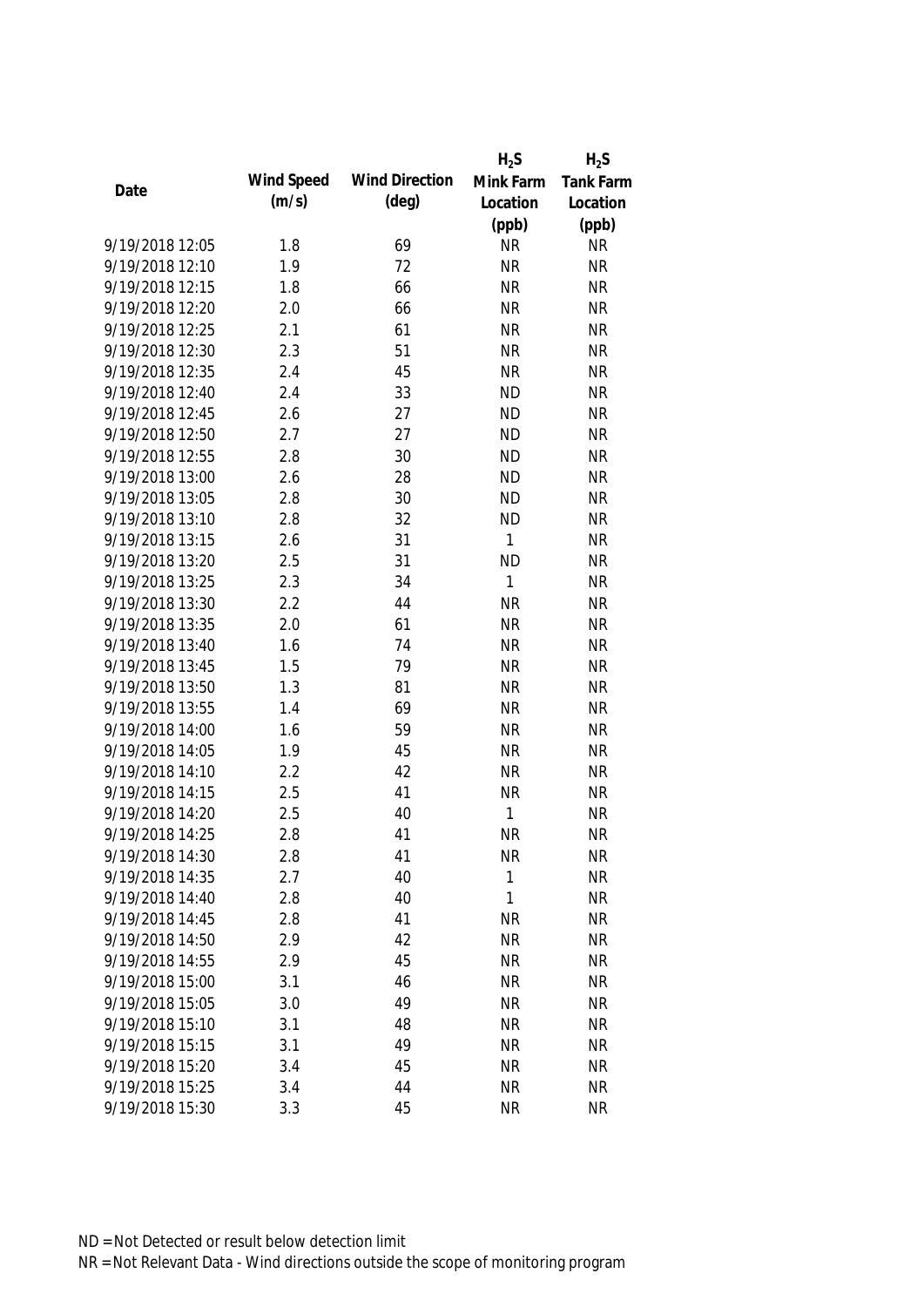|                 |            |                       | $H_2S$       | $H_2S$    |
|-----------------|------------|-----------------------|--------------|-----------|
| Date            | Wind Speed | <b>Wind Direction</b> | Mink Farm    | Tank Farm |
|                 | (m/s)      | $(\text{deg})$        | Location     | Location  |
|                 |            |                       | (ppb)        | (ppb)     |
| 9/19/2018 15:35 | 3.4        | 44                    | <b>NR</b>    | <b>NR</b> |
| 9/19/2018 15:40 | 3.3        | 44                    | <b>NR</b>    | <b>NR</b> |
| 9/19/2018 15:45 | 3.4        | 44                    | <b>NR</b>    | <b>NR</b> |
| 9/19/2018 15:50 | 3.4        | 48                    | <b>NR</b>    | <b>NR</b> |
| 9/19/2018 15:55 | 3.3        | 47                    | <b>NR</b>    | <b>NR</b> |
| 9/19/2018 16:00 | 3.4        | 44                    | <b>NR</b>    | <b>NR</b> |
| 9/19/2018 16:05 | 3.6        | 44                    | <b>NR</b>    | <b>NR</b> |
| 9/19/2018 16:10 | 3.6        | 44                    | <b>NR</b>    | <b>NR</b> |
| 9/19/2018 16:15 | 3.6        | 43                    | <b>NR</b>    | <b>NR</b> |
| 9/19/2018 16:20 | 3.6        | 42                    | <b>NR</b>    | <b>NR</b> |
| 9/19/2018 16:25 | 3.5        | 42                    | <b>NR</b>    | <b>NR</b> |
| 9/19/2018 16:30 | 3.4        | 42                    | <b>NR</b>    | <b>NR</b> |
| 9/19/2018 16:35 | 3.5        | 41                    | <b>NR</b>    | <b>NR</b> |
| 9/19/2018 16:40 | 3.3        | 41                    | <b>NR</b>    | <b>NR</b> |
| 9/19/2018 16:45 | 3.3        | 41                    | <b>NR</b>    | <b>NR</b> |
| 9/19/2018 16:50 | 3.3        | 41                    | <b>NR</b>    | <b>NR</b> |
| 9/19/2018 16:55 | 3.4        | 40                    | $\mathbf{1}$ | <b>NR</b> |
| 9/19/2018 17:00 | 3.5        | 39                    | 1            | <b>NR</b> |
| 9/19/2018 17:05 | 3.3        | 37                    | 1            | <b>NR</b> |
| 9/19/2018 17:10 | 3.5        | 32                    | 1            | <b>NR</b> |
| 9/19/2018 17:15 | 3.8        | 28                    | 1            | <b>NR</b> |
| 9/19/2018 17:20 | 3.8        | 25                    | 1            | <b>NR</b> |
| 9/19/2018 17:25 | 3.8        | 22                    | 1            | <b>NR</b> |
| 9/19/2018 17:30 | 3.7        | 23                    | $\mathbf{1}$ | <b>NR</b> |
| 9/19/2018 17:35 | 3.8        | 24                    | 1            | <b>NR</b> |
| 9/19/2018 17:40 | 3.9        | 26                    | <b>ND</b>    | <b>NR</b> |
| 9/19/2018 17:45 | 3.8        | 27                    | 1            | <b>NR</b> |
| 9/19/2018 17:50 | 3.8        | 28                    | <b>ND</b>    | <b>NR</b> |
| 9/19/2018 17:55 | 3.9        | 28                    | <b>ND</b>    | <b>NR</b> |
| 9/19/2018 18:00 | 3.8        | 29                    | <b>ND</b>    | <b>NR</b> |
| 9/19/2018 18:05 | 3.8        | 29                    | <b>ND</b>    | <b>NR</b> |
| 9/19/2018 18:10 | 3.7        | 31                    | <b>ND</b>    | <b>NR</b> |
| 9/19/2018 18:15 | 3.5        | 34                    | 1            | <b>NR</b> |
| 9/19/2018 18:20 | 3.4        | 38                    | 1            | <b>NR</b> |
| 9/19/2018 18:25 | 3.2        | 42                    | <b>NR</b>    | <b>NR</b> |
| 9/19/2018 18:30 | 3.1        | 45                    | <b>NR</b>    | <b>NR</b> |
| 9/19/2018 18:35 | 2.9        | 53                    | <b>NR</b>    | <b>NR</b> |
| 9/19/2018 18:40 | 2.6        | 60                    | <b>NR</b>    | <b>NR</b> |
| 9/19/2018 18:45 | 2.4        | 69                    | <b>NR</b>    | <b>NR</b> |
| 9/19/2018 18:50 | 2.6        | 79                    | <b>NR</b>    | <b>NR</b> |
| 9/19/2018 18:55 | 3.1        | 91                    | <b>NR</b>    | <b>NR</b> |
| 9/19/2018 19:00 | 3.7        | 103                   | <b>NR</b>    | <b>NR</b> |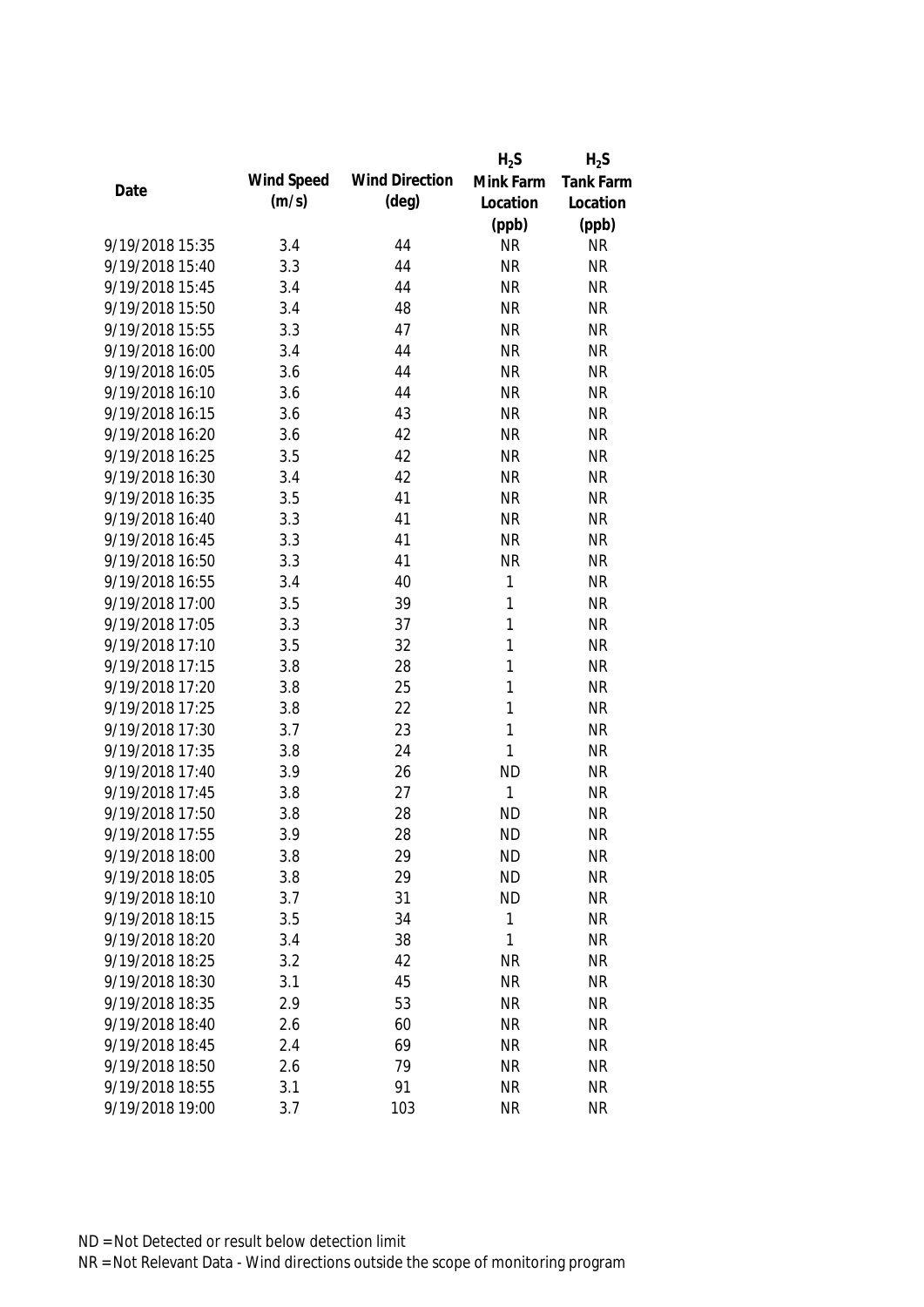|                 |            |                       | $H_2S$    | $H_2S$    |
|-----------------|------------|-----------------------|-----------|-----------|
|                 | Wind Speed | <b>Wind Direction</b> | Mink Farm | Tank Farm |
| Date            | (m/s)      | $(\text{deg})$        | Location  | Location  |
|                 |            |                       | (ppb)     | (ppb)     |
| 9/19/2018 19:05 | 4.4        | 112                   | <b>NR</b> | <b>NR</b> |
| 9/19/2018 19:10 | 5.2        | 119                   | <b>NR</b> | <b>NR</b> |
| 9/19/2018 19:15 | 5.7        | 124                   | <b>NR</b> | <b>NR</b> |
| 9/19/2018 19:20 | 5.7        | 122                   | <b>NR</b> | <b>NR</b> |
| 9/19/2018 19:25 | 5.3        | 111                   | <b>NR</b> | <b>NR</b> |
| 9/19/2018 19:30 | 4.9        | 99                    | <b>NR</b> | <b>NR</b> |
| 9/19/2018 19:35 | 4.1        | 86                    | <b>NR</b> | <b>NR</b> |
| 9/19/2018 19:40 | 3.5        | 68                    | <b>NR</b> | <b>NR</b> |
| 9/19/2018 19:45 | 3.0        | 54                    | <b>NR</b> | <b>NR</b> |
| 9/19/2018 19:50 | 2.7        | 51                    | <b>NR</b> | <b>NR</b> |
| 9/19/2018 19:55 | 2.4        | 55                    | <b>NR</b> | <b>NR</b> |
| 9/19/2018 20:00 | 2.3        | 52                    | <b>NR</b> | <b>NR</b> |
| 9/19/2018 20:05 | 2.2        | 54                    | <b>NR</b> | <b>NR</b> |
| 9/19/2018 20:10 | 2.0        | 60                    | <b>NR</b> | <b>NR</b> |
| 9/19/2018 20:15 | 1.8        | 62                    | <b>NR</b> | <b>NR</b> |
| 9/19/2018 20:20 | 1.8        | 63                    | <b>NR</b> | <b>NR</b> |
| 9/19/2018 20:25 | 1.6        | 65                    | <b>NR</b> | <b>NR</b> |
| 9/19/2018 20:30 | 1.5        | 67                    | <b>NR</b> | <b>NR</b> |
| 9/19/2018 20:35 | 1.5        | 65                    | <b>NR</b> | <b>NR</b> |
| 9/19/2018 20:40 | 1.5        | 63                    | <b>NR</b> | <b>NR</b> |
| 9/19/2018 20:45 | 1.6        | 63                    | <b>NR</b> | <b>NR</b> |
| 9/19/2018 20:50 | 1.5        | 62                    | <b>NR</b> | <b>NR</b> |
| 9/19/2018 20:55 | 1.6        | 62                    | <b>NR</b> | <b>NR</b> |
| 9/19/2018 21:00 | 1.7        | 60                    | <b>NR</b> | <b>NR</b> |
| 9/19/2018 21:05 | 1.7        | 55                    | <b>NR</b> | <b>NR</b> |
| 9/19/2018 21:10 | 1.5        | 55                    | <b>NR</b> | <b>NR</b> |
| 9/19/2018 21:15 | 1.4        | 55                    | <b>NR</b> | <b>NR</b> |
| 9/19/2018 21:20 | 1.3        | 58                    | <b>NR</b> | <b>NR</b> |
| 9/19/2018 21:25 | 1.2        | 56                    | <b>NR</b> | <b>NR</b> |
| 9/19/2018 21:30 | 1.0        | 59                    | <b>NR</b> | <b>NR</b> |
| 9/19/2018 21:35 | 0.9        | 63                    | <b>NR</b> | <b>NR</b> |
| 9/19/2018 21:40 | 0.9        | 64                    | <b>NR</b> | <b>NR</b> |
| 9/19/2018 21:45 | 1.0        | 60                    | <b>NR</b> | <b>NR</b> |
| 9/19/2018 21:50 | 1.0        | 57                    | <b>NR</b> | <b>NR</b> |
| 9/19/2018 21:55 | 1.2        | 56                    | <b>NR</b> | <b>NR</b> |
| 9/19/2018 22:00 | 1.3        | 52                    | <b>NR</b> | <b>NR</b> |
| 9/19/2018 22:05 | 1.5        | 51                    | <b>NR</b> | <b>NR</b> |
| 9/19/2018 22:10 | 1.6        | 47                    | <b>NR</b> | <b>NR</b> |
| 9/19/2018 22:15 | 1.7        | 47                    | <b>NR</b> | <b>NR</b> |
| 9/19/2018 22:20 | 1.8        | 45                    | <b>NR</b> | <b>NR</b> |
| 9/19/2018 22:25 | 1.8        | 44                    | <b>NR</b> | <b>NR</b> |
| 9/19/2018 22:30 | 1.9        | 44                    | <b>NR</b> | <b>NR</b> |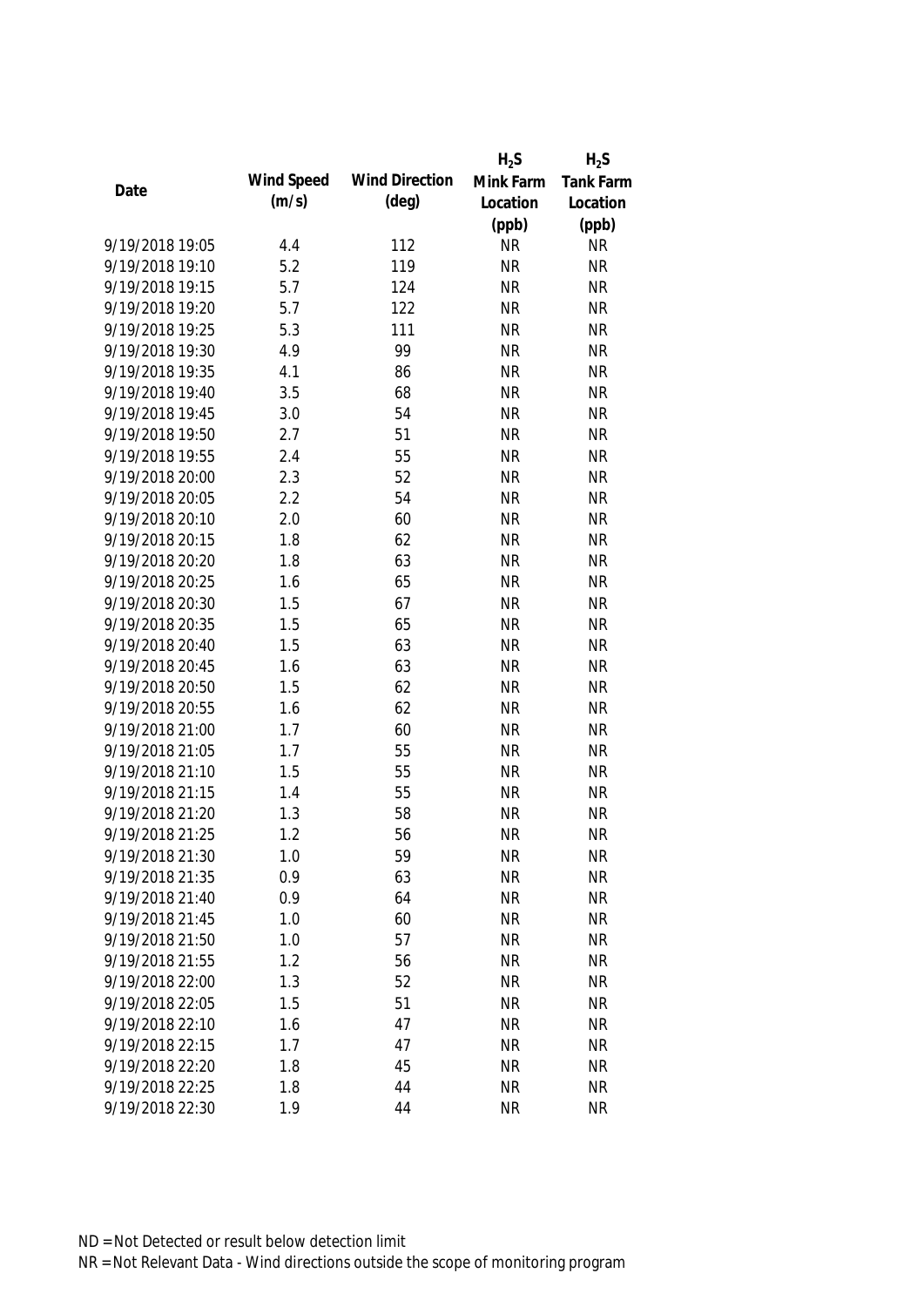|                 |            |                       | $H_2S$         | $H_2S$           |
|-----------------|------------|-----------------------|----------------|------------------|
| Date            | Wind Speed | <b>Wind Direction</b> | Mink Farm      | <b>Tank Farm</b> |
|                 | (m/s)      | $(\text{deg})$        | Location       | Location         |
|                 |            |                       | (ppb)          | (ppb)            |
| 9/19/2018 22:35 | 1.9        | 43                    | <b>NR</b>      | <b>NR</b>        |
| 9/19/2018 22:40 | 1.9        | 40                    | 1              | <b>NR</b>        |
| 9/19/2018 22:45 | 1.9        | 39                    | 1              | <b>NR</b>        |
| 9/19/2018 22:50 | 1.9        | 40                    | 1              | <b>NR</b>        |
| 9/19/2018 22:55 | 1.9        | 39                    | 1              | <b>NR</b>        |
| 9/19/2018 23:00 | 1.9        | 38                    | 1              | <b>NR</b>        |
| 9/19/2018 23:05 | 2.0        | 38                    | $\mathbf{1}$   | <b>NR</b>        |
| 9/19/2018 23:10 | 1.9        | 42                    | <b>NR</b>      | <b>NR</b>        |
| 9/19/2018 23:15 | 2.0        | 43                    | <b>NR</b>      | <b>NR</b>        |
| 9/19/2018 23:20 | 2.1        | 43                    | <b>NR</b>      | <b>NR</b>        |
| 9/19/2018 23:25 | 2.1        | 43                    | <b>NR</b>      | <b>NR</b>        |
| 9/19/2018 23:30 | 2.1        | 43                    | <b>NR</b>      | <b>NR</b>        |
| 9/19/2018 23:35 | 2.1        | 44                    | <b>NR</b>      | <b>NR</b>        |
| 9/19/2018 23:40 | 2.2        | 42                    | <b>NR</b>      | <b>NR</b>        |
| 9/19/2018 23:45 | 2.1        | 43                    | <b>NR</b>      | <b>NR</b>        |
| 9/19/2018 23:50 | 2.1        | 40                    | $\overline{2}$ | <b>NR</b>        |
| 9/19/2018 23:55 | 2.0        | 40                    | $\overline{2}$ | <b>NR</b>        |
| 9/19/2018 24:00 | 1.9        | 43                    | <b>NR</b>      | <b>NR</b>        |
| 9/20/2018 00:05 | 1.8        | 45                    | <b>NR</b>      | <b>NR</b>        |
| 9/20/2018 00:10 | 1.5        | 46                    | <b>NR</b>      | <b>NR</b>        |
| 9/20/2018 00:15 | 1.3        | 46                    | <b>NR</b>      | <b>NR</b>        |
| 9/20/2018 00:20 | 1.1        | 50                    | <b>NR</b>      | <b>NR</b>        |
| 9/20/2018 00:25 | 1.0        | 50                    | <b>NR</b>      | <b>NR</b>        |
| 9/20/2018 00:30 | 0.9        | 47                    | <b>NR</b>      | <b>NR</b>        |
| 9/20/2018 00:35 | 0.9        | 41                    | <b>NR</b>      | <b>NR</b>        |
| 9/20/2018 00:40 | 1.0        | 39                    | $\overline{2}$ | <b>NR</b>        |
| 9/20/2018 00:45 | 1.1        | 39                    | 1              | <b>NR</b>        |
| 9/20/2018 00:50 | 1.1        | 37                    | $\overline{2}$ | <b>NR</b>        |
| 9/20/2018 00:55 | 1.1        | 41                    | <b>NR</b>      | <b>NR</b>        |
| 9/20/2018 01:00 | 1.2        | 41                    | <b>NR</b>      | <b>NR</b>        |
| 9/20/2018 01:05 | 1.0        | 45                    | <b>NR</b>      | <b>NR</b>        |
| 9/20/2018 01:10 | 1.0        | 45                    | <b>NR</b>      | <b>NR</b>        |
| 9/20/2018 01:15 | 1.1        | 45                    | <b>NR</b>      | <b>NR</b>        |
| 9/20/2018 01:20 | 1.1        | 47                    | <b>NR</b>      | <b>NR</b>        |
| 9/20/2018 01:25 | 1.2        | 46                    | <b>NR</b>      | <b>NR</b>        |
| 9/20/2018 01:30 | 1.2        | 45                    | <b>NR</b>      | <b>NR</b>        |
| 9/20/2018 01:35 | 1.4        | 43                    | <b>NR</b>      | <b>NR</b>        |
| 9/20/2018 01:40 | 1.5        | 47                    | <b>NR</b>      | <b>NR</b>        |
| 9/20/2018 01:45 | 1.3        | 47                    | <b>NR</b>      | <b>NR</b>        |
| 9/20/2018 01:50 | 1.2        | 50                    | <b>NR</b>      | <b>NR</b>        |
| 9/20/2018 01:55 | 1.1        | 49                    | <b>NR</b>      | <b>NR</b>        |
| 9/20/2018 02:00 | 1.0        | 55                    | <b>NR</b>      | <b>NR</b>        |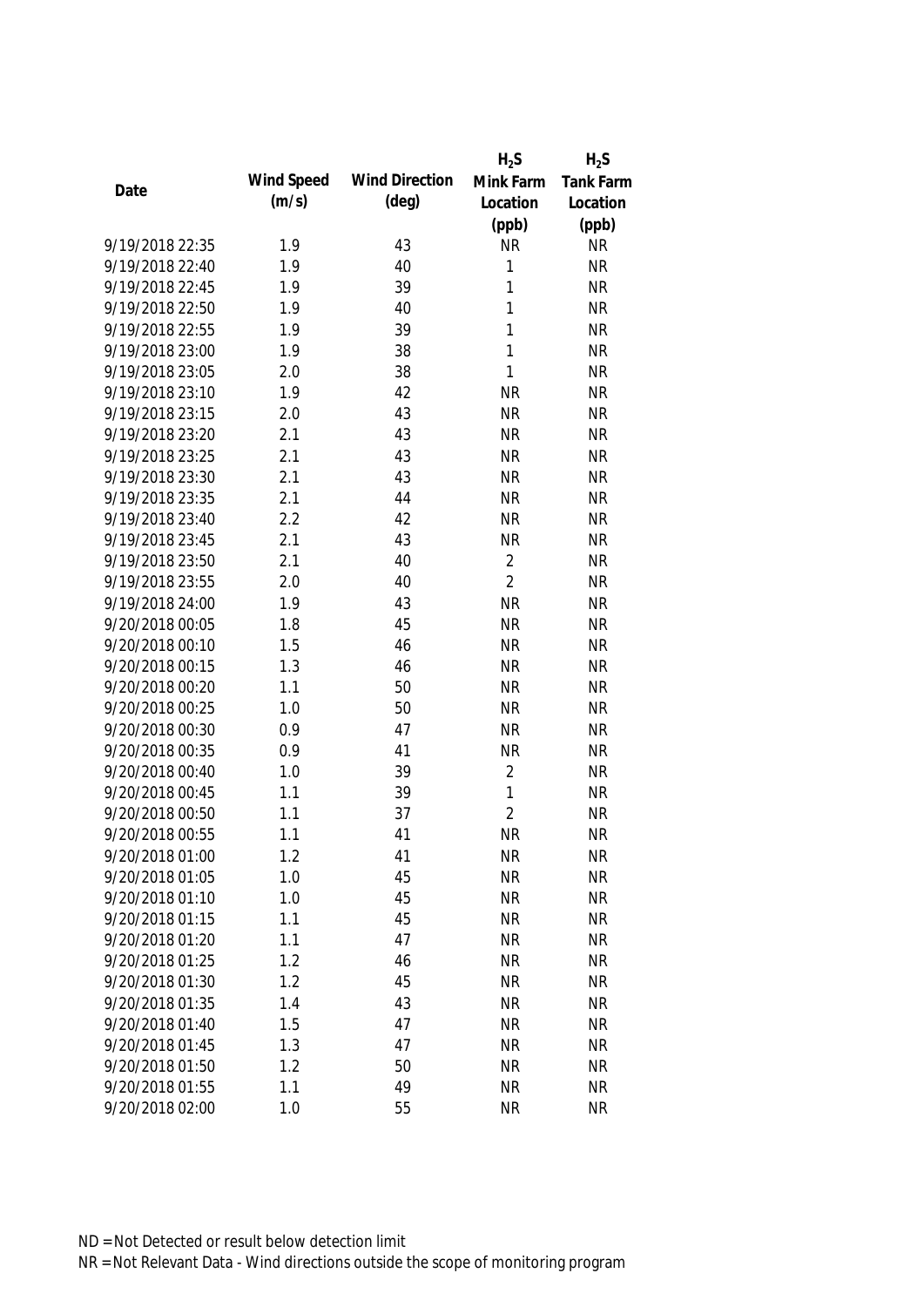|                 |            |                       | $H_2S$    | $H_2S$    |
|-----------------|------------|-----------------------|-----------|-----------|
| Date            | Wind Speed | <b>Wind Direction</b> | Mink Farm | Tank Farm |
|                 | (m/s)      | $(\text{deg})$        | Location  | Location  |
|                 |            |                       | (ppb)     | (ppb)     |
| 9/20/2018 02:05 | 0.9        | 61                    | <b>NR</b> | <b>NR</b> |
| 9/20/2018 02:10 | 1.0        | 67                    | <b>NR</b> | <b>NR</b> |
| 9/20/2018 02:15 | 1.1        | 71                    | <b>NR</b> | <b>NR</b> |
| 9/20/2018 02:20 | 1.2        | 71                    | <b>NR</b> | <b>NR</b> |
| 9/20/2018 02:25 | 1.3        | 71                    | <b>NR</b> | <b>NR</b> |
| 9/20/2018 02:30 | 1.3        | 68                    | <b>NR</b> | <b>NR</b> |
| 9/20/2018 02:35 | 1.3        | 68                    | <b>NR</b> | <b>NR</b> |
| 9/20/2018 02:40 | 1.2        | 68                    | <b>NR</b> | <b>NR</b> |
| 9/20/2018 02:45 | 1.2        | 72                    | <b>NR</b> | <b>NR</b> |
| 9/20/2018 02:50 | 1.2        | 79                    | <b>NR</b> | <b>NR</b> |
| 9/20/2018 02:55 | 1.2        | 86                    | <b>NR</b> | <b>NR</b> |
| 9/20/2018 03:00 | 1.3        | 89                    | <b>NR</b> | <b>NR</b> |
| 9/20/2018 03:05 | 1.4        | 89                    | <b>NR</b> | <b>NR</b> |
| 9/20/2018 03:10 | 1.5        | 88                    | <b>NR</b> | <b>NR</b> |
| 9/20/2018 03:15 | 1.5        | 85                    | <b>NR</b> | <b>NR</b> |
| 9/20/2018 03:20 | 1.5        | 78                    | <b>NR</b> | <b>NR</b> |
| 9/20/2018 03:25 | 1.5        | 70                    | <b>NR</b> | <b>NR</b> |
| 9/20/2018 03:30 | 1.6        | 64                    | <b>NR</b> | <b>NR</b> |
| 9/20/2018 03:35 | 1.5        | 60                    | <b>NR</b> | <b>NR</b> |
| 9/20/2018 03:40 | 1.5        | 60                    | <b>NR</b> | <b>NR</b> |
| 9/20/2018 03:45 | 1.3        | 64                    | <b>NR</b> | <b>NR</b> |
| 9/20/2018 03:50 | 1.4        | 75                    | <b>NR</b> | <b>NR</b> |
| 9/20/2018 03:55 | 1.4        | 92                    | <b>NR</b> | <b>NR</b> |
| 9/20/2018 04:00 | 1.4        | 110                   | <b>NR</b> | <b>NR</b> |
| 9/20/2018 04:05 | 1.6        | 122                   | <b>NR</b> | <b>NR</b> |
| 9/20/2018 04:10 | 1.8        | 127                   | <b>NR</b> | <b>NR</b> |
| 9/20/2018 04:15 | 2.0        | 131                   | <b>NR</b> | <b>NR</b> |
| 9/20/2018 04:20 | 2.1        | 133                   | <b>NR</b> | <b>NR</b> |
| 9/20/2018 04:25 | 2.3        | 135                   | <b>NR</b> | <b>NR</b> |
| 9/20/2018 04:30 | 2.3        | 137                   | <b>NR</b> | <b>NR</b> |
| 9/20/2018 04:35 | 2.3        | 139                   | <b>NR</b> | <b>NR</b> |
| 9/20/2018 04:40 | 2.5        | 143                   | <b>NR</b> | <b>NR</b> |
| 9/20/2018 04:45 | 2.8        | 147                   | <b>NR</b> | <b>NR</b> |
| 9/20/2018 04:50 | 3.0        | 151                   | <b>NR</b> | <b>NR</b> |
| 9/20/2018 04:55 | 3.2        | 155                   | <b>NR</b> | <b>NR</b> |
| 9/20/2018 05:00 | 3.3        | 158                   | <b>NR</b> | <b>NR</b> |
| 9/20/2018 05:05 | 3.5        | 160                   | <b>NR</b> | <b>NR</b> |
| 9/20/2018 05:10 | 3.5        | 162                   | <b>NR</b> | <b>NR</b> |
| 9/20/2018 05:15 | 3.4        | 164                   | <b>NR</b> | <b>NR</b> |
| 9/20/2018 05:20 | 3.5        | 166                   | <b>NR</b> | <b>NR</b> |
| 9/20/2018 05:25 | 3.5        | 166                   | <b>NR</b> | <b>NR</b> |
| 9/20/2018 05:30 | 3.6        | 166                   | <b>NR</b> | <b>NR</b> |
|                 |            |                       |           |           |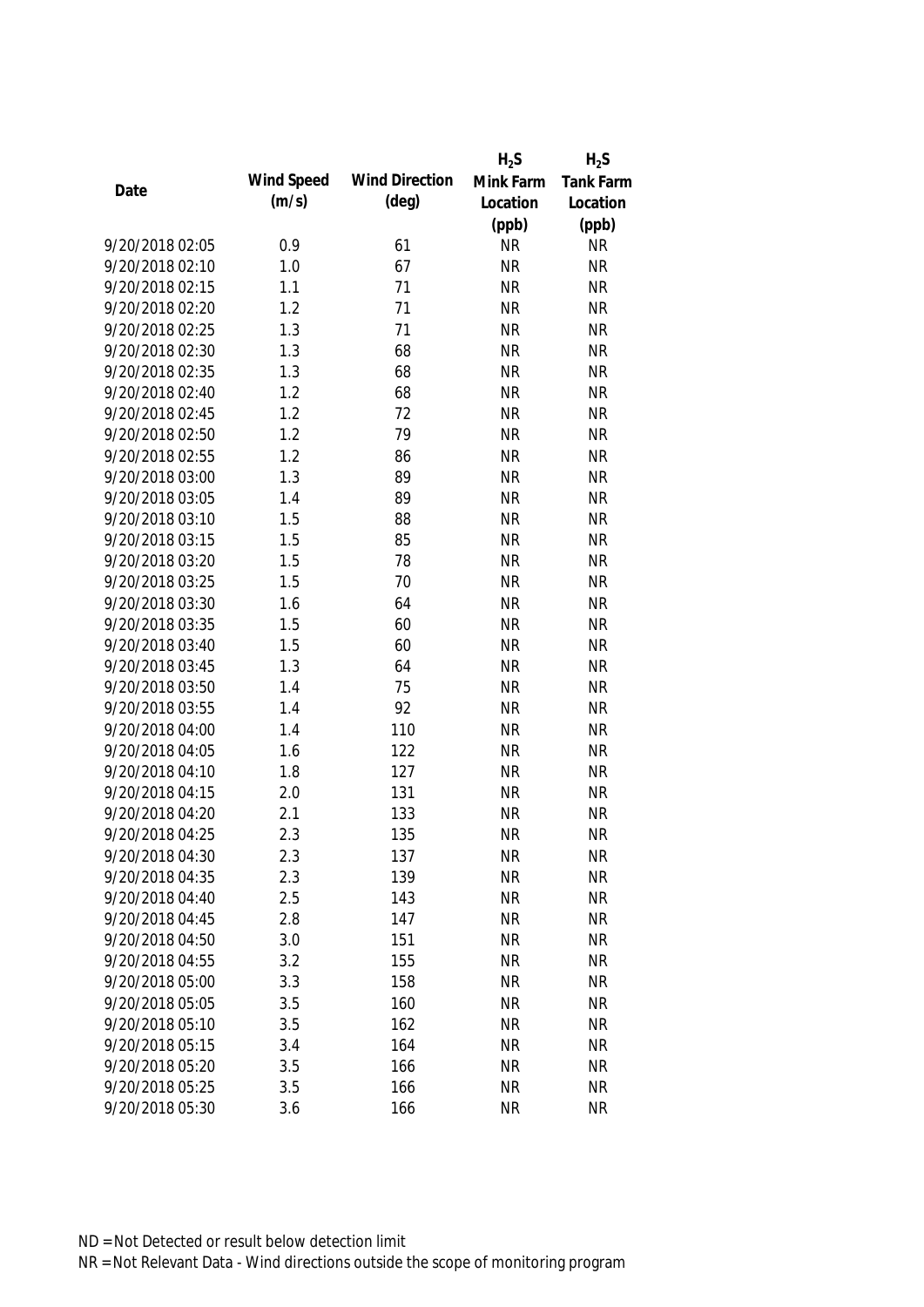|                 |            |                       | $H_2S$    | $H_2S$       |
|-----------------|------------|-----------------------|-----------|--------------|
|                 | Wind Speed | <b>Wind Direction</b> | Mink Farm | Tank Farm    |
| Date            | (m/s)      | $(\text{deg})$        | Location  | Location     |
|                 |            |                       | (ppb)     | (ppb)        |
| 9/20/2018 05:35 | 3.4        | 166                   | <b>NR</b> | <b>NR</b>    |
| 9/20/2018 05:40 | 3.3        | 167                   | <b>NR</b> | <b>NR</b>    |
| 9/20/2018 05:45 | 3.2        | 167                   | <b>NR</b> | <b>NR</b>    |
| 9/20/2018 05:50 | 2.9        | 169                   | <b>NR</b> | <b>NR</b>    |
| 9/20/2018 05:55 | 2.6        | 170                   | <b>NR</b> | 1            |
| 9/20/2018 06:00 | 2.6        | 171                   | <b>NR</b> | 1            |
| 9/20/2018 06:05 | 2.8        | 171                   | <b>NR</b> | $\mathbf{1}$ |
| 9/20/2018 06:10 | 3.0        | 170                   | <b>NR</b> | $\mathbf{1}$ |
| 9/20/2018 06:15 | 3.2        | 169                   | <b>NR</b> | <b>NR</b>    |
| 9/20/2018 06:20 | 3.6        | 167                   | <b>NR</b> | <b>NR</b>    |
| 9/20/2018 06:25 | 3.8        | 166                   | <b>NR</b> | <b>NR</b>    |
| 9/20/2018 06:30 | 4.0        | 166                   | <b>NR</b> | <b>NR</b>    |
| 9/20/2018 06:35 | 4.1        | 167                   | <b>NR</b> | <b>NR</b>    |
| 9/20/2018 06:40 | 4.0        | 168                   | <b>NR</b> | <b>NR</b>    |
| 9/20/2018 06:45 | 4.0        | 169                   | <b>NR</b> | <b>NR</b>    |
| 9/20/2018 06:50 | 3.8        | 171                   | <b>NR</b> | $\mathbf{1}$ |
| 9/20/2018 06:55 | 3.6        | 172                   | <b>NR</b> | 1            |
| 9/20/2018 07:00 | 3.1        | 177                   | <b>NR</b> | $\mathbf{1}$ |
| 9/20/2018 07:05 | 2.7        | 188                   | <b>NR</b> | <b>NR</b>    |
| 9/20/2018 07:10 | 2.3        | 195                   | <b>NR</b> | <b>NR</b>    |
| 9/20/2018 07:15 | 1.9        | 220                   | <b>NR</b> | <b>NR</b>    |
| 9/20/2018 07:20 | 1.4        | 243                   | <b>NR</b> | <b>NR</b>    |
| 9/20/2018 07:25 | 1.0        | 263                   | <b>NR</b> | <b>NR</b>    |
| 9/20/2018 07:30 | 1.0        | 257                   | <b>NR</b> | <b>NR</b>    |
| 9/20/2018 07:35 | 0.8        | 222                   | <b>NR</b> | <b>NR</b>    |
| 9/20/2018 07:40 | 0.9        | 207                   | <b>NR</b> | 1            |
| 9/20/2018 07:45 | 1.0        | 185                   | <b>NR</b> | $\mathbf{1}$ |
| 9/20/2018 07:50 | 1.2        | 180                   | <b>NR</b> | 1            |
| 9/20/2018 07:55 | 1.5        | 174                   | <b>NR</b> | 1            |
| 9/20/2018 08:00 | 1.6        | 168                   | <b>NR</b> | <b>NR</b>    |
| 9/20/2018 08:05 | 1.7        | 165                   | <b>NR</b> | <b>NR</b>    |
| 9/20/2018 08:10 | 1.8        | 162                   | <b>NR</b> | <b>NR</b>    |
| 9/20/2018 08:15 | 1.9        | 159                   | <b>NR</b> | <b>NR</b>    |
| 9/20/2018 08:20 | 2.1        | 157                   | <b>NR</b> | <b>NR</b>    |
| 9/20/2018 08:25 | 2.1        | 159                   | <b>NR</b> | <b>NR</b>    |
| 9/20/2018 08:30 | 2.2        | 161                   | <b>NR</b> | <b>NR</b>    |
| 9/20/2018 08:35 | 2.3        | 165                   | <b>NR</b> | <b>NR</b>    |
| 9/20/2018 08:40 | 2.3        | 171                   | <b>NR</b> | <b>NR</b>    |
| 9/20/2018 08:45 | 2.2        | 182                   | <b>NR</b> | <b>NR</b>    |
| 9/20/2018 08:50 | 2.2        | 190                   | <b>NR</b> | <b>NR</b>    |
| 9/20/2018 08:55 | 2.1        | 217                   | <b>NR</b> | <b>NR</b>    |
| 9/20/2018 09:00 | 1.9        | 320                   | <b>NR</b> | <b>NR</b>    |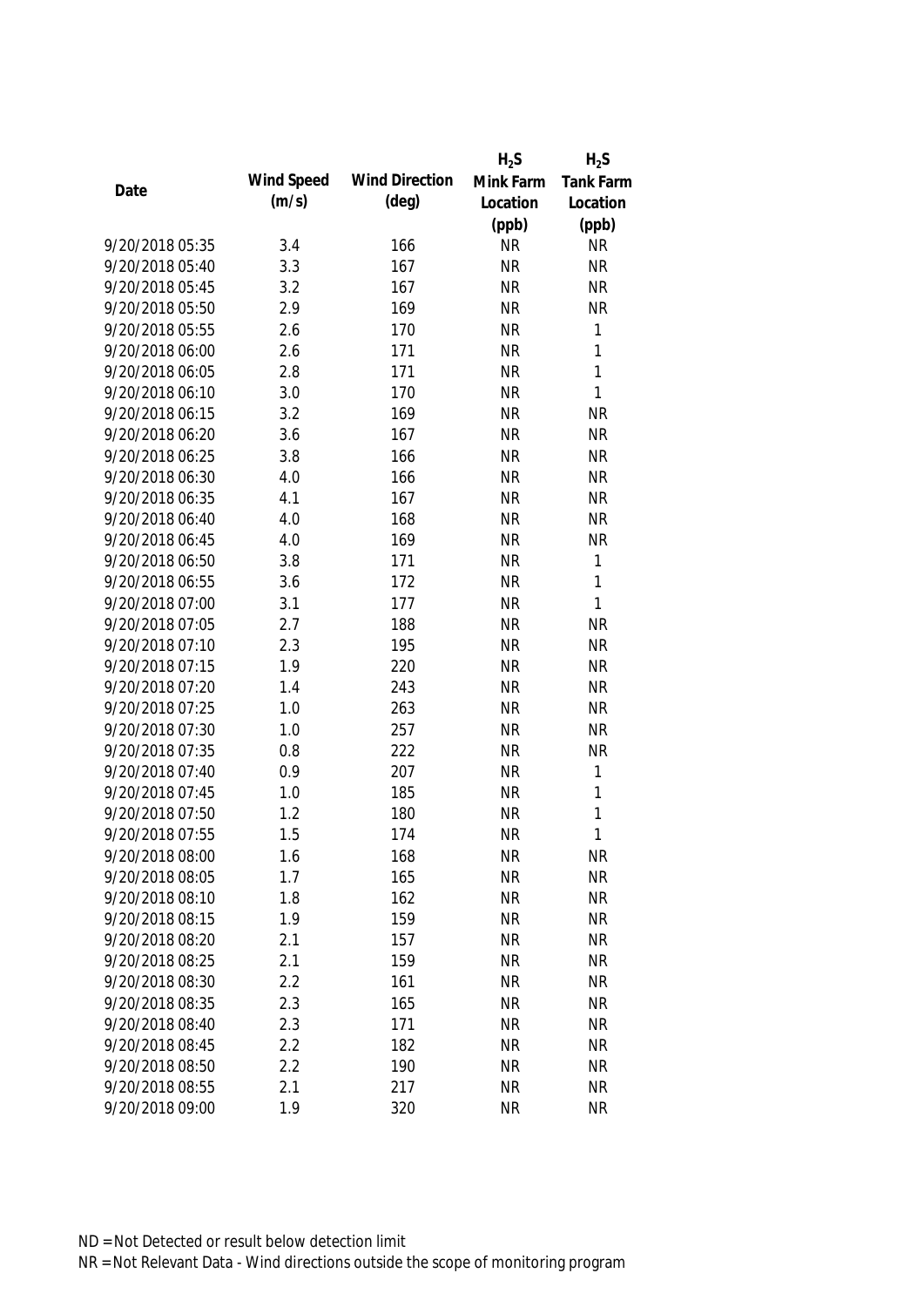|                 |            |                       | $H_2S$    | $H_2S$           |
|-----------------|------------|-----------------------|-----------|------------------|
|                 | Wind Speed | <b>Wind Direction</b> | Mink Farm | <b>Tank Farm</b> |
| Date            | (m/s)      | $(\text{deg})$        | Location  | Location         |
|                 |            |                       | (ppb)     | (ppb)            |
| 9/20/2018 09:05 | 1.8        | 346                   | <b>NR</b> | <b>NR</b>        |
| 9/20/2018 09:10 | 1.5        | 14                    | <b>NR</b> | <b>NR</b>        |
| 9/20/2018 09:15 | 1.3        | 43                    | <b>NR</b> | <b>NR</b>        |
| 9/20/2018 09:20 | 1.2        | 26                    | <b>NR</b> | <b>NR</b>        |
| 9/20/2018 09:25 | 1.0        | 16                    | <b>NR</b> | <b>NR</b>        |
| 9/20/2018 09:30 | 1.0        | 13                    | <b>NR</b> | <b>NR</b>        |
| 9/20/2018 09:35 | 0.8        | 9                     | <b>NR</b> | <b>NR</b>        |
| 9/20/2018 09:40 | 0.8        | 359                   | <b>NR</b> | <b>NR</b>        |
| 9/20/2018 09:45 | 0.9        | 32                    | <b>NR</b> | <b>NR</b>        |
| 9/20/2018 09:50 | 1.0        | 43                    | <b>NR</b> | <b>NR</b>        |
| 9/20/2018 09:55 | 1.0        | 75                    | <b>NR</b> | <b>NR</b>        |
| 9/20/2018 10:00 | 1.1        | 93                    | <b>NR</b> | <b>NR</b>        |
| 9/20/2018 10:05 | 1.3        | 95                    | <b>NR</b> | <b>NR</b>        |
| 9/20/2018 10:10 | 1.5        | 102                   | <b>NR</b> | <b>NR</b>        |
| 9/20/2018 10:15 | 1.7        | 112                   | <b>NR</b> | <b>NR</b>        |
| 9/20/2018 10:20 | 1.8        | 133                   | <b>NR</b> | <b>NR</b>        |
| 9/20/2018 10:25 | 2.0        | 145                   | <b>NR</b> | <b>NR</b>        |
| 9/20/2018 10:30 | 2.2        | 151                   | <b>NR</b> | <b>NR</b>        |
| 9/20/2018 10:35 | 2.2        | 157                   | <b>NR</b> | <b>NR</b>        |
| 9/20/2018 10:40 | 2.2        | 160                   | <b>NR</b> | <b>NR</b>        |
| 9/20/2018 10:45 | 2.1        | 160                   | <b>NR</b> | <b>NR</b>        |
| 9/20/2018 10:50 | 2.1        | 160                   | <b>NR</b> | <b>NR</b>        |
| 9/20/2018 10:55 | 2.1        | 163                   | <b>NR</b> | <b>NR</b>        |
| 9/20/2018 11:00 | 2.1        | 163                   | <b>NR</b> | <b>NR</b>        |
| 9/20/2018 11:05 | 2.1        | 167                   | <b>NR</b> | <b>NR</b>        |
| 9/20/2018 11:10 | 2.2        | 170                   | <b>NR</b> | $\mathbf{1}$     |
| 9/20/2018 11:15 | 2.3        | 171                   | <b>NR</b> | $\mathbf{1}$     |
| 9/20/2018 11:20 | 2.5        | 170                   | <b>NR</b> | $\mathbf{1}$     |
| 9/20/2018 11:25 | 2.7        | 165                   | <b>NR</b> | <b>NR</b>        |
| 9/20/2018 11:30 | 2.7        | 168                   | <b>NR</b> | NR               |
| 9/20/2018 11:35 | 2.8        | 167                   | <b>NR</b> | <b>NR</b>        |
| 9/20/2018 11:40 | 2.9        | 167                   | <b>NR</b> | <b>NR</b>        |
| 9/20/2018 11:45 | 3.0        | 172                   | <b>NR</b> | 1                |
| 9/20/2018 11:50 | 2.9        | 176                   | <b>NR</b> | 1                |
| 9/20/2018 11:55 | 2.8        | 185                   | <b>NR</b> | 1                |
| 9/20/2018 12:00 | 3.0        | 189                   | <b>NR</b> | 1                |
| 9/20/2018 12:05 | 3.3        | 187                   | <b>NR</b> | 1                |
| 9/20/2018 12:10 | 3.3        | 188                   | <b>NR</b> | 1                |
| 9/20/2018 12:15 | 3.5        | 188                   | <b>NR</b> | 1                |
| 9/20/2018 12:20 |            | 190                   | <b>NR</b> | 1                |
|                 | 3.6        |                       |           | 1                |
| 9/20/2018 12:25 | 3.8        | 189                   | <b>NR</b> |                  |
| 9/20/2018 12:30 | 4.0        | 192                   | <b>NR</b> | 1                |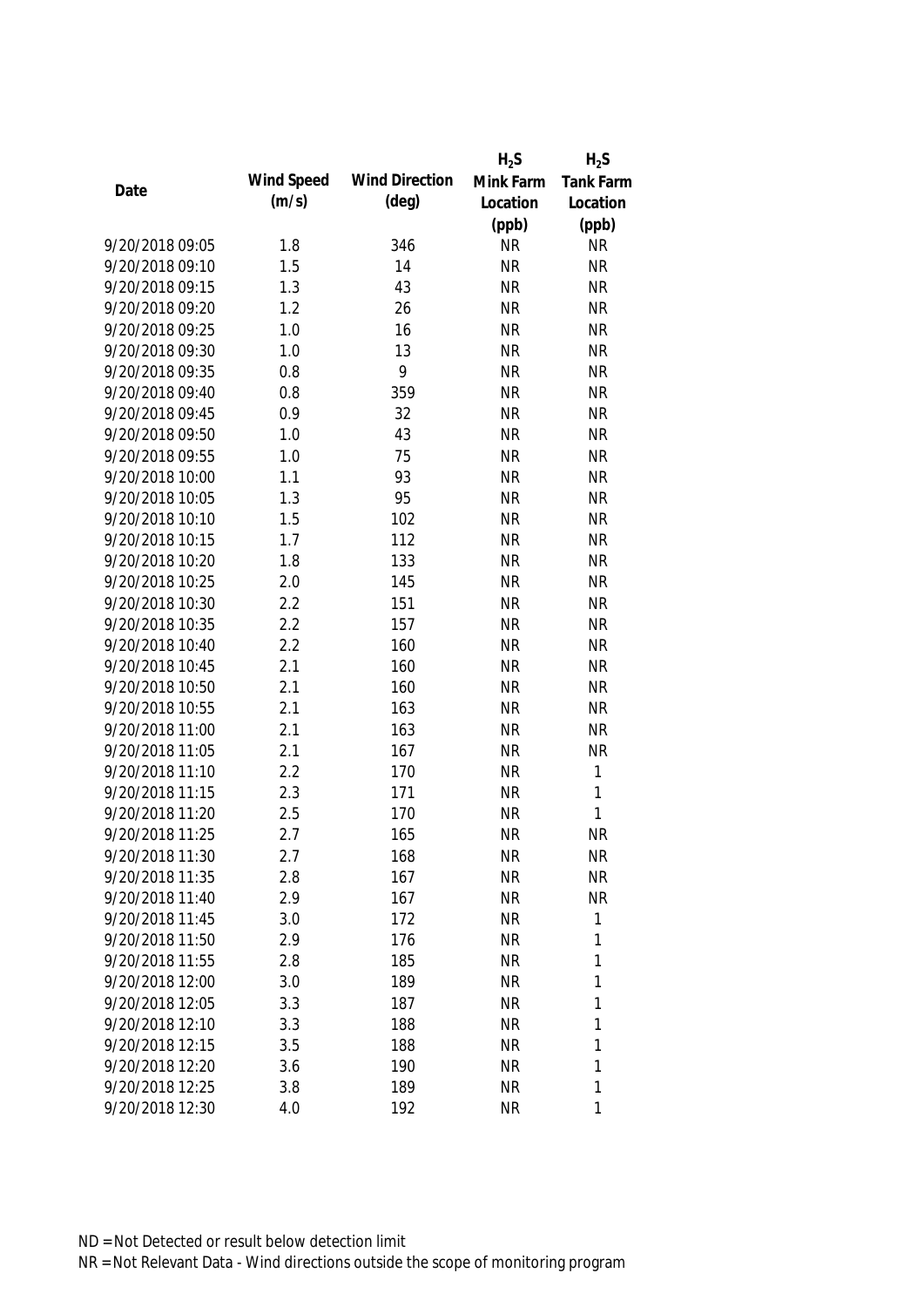|                 |            |                       | $H_2S$    | $H_2S$    |
|-----------------|------------|-----------------------|-----------|-----------|
| Date            | Wind Speed | <b>Wind Direction</b> | Mink Farm | Tank Farm |
|                 | (m/s)      | $(\text{deg})$        | Location  | Location  |
|                 |            |                       | (ppb)     | (ppb)     |
| 9/20/2018 12:35 | 3.9        | 196                   | <b>NR</b> | 1         |
| 9/20/2018 12:40 | 4.1        | 197                   | <b>NR</b> | 1         |
| 9/20/2018 12:45 | 4.2        | 198                   | <b>NR</b> | 1         |
| 9/20/2018 12:50 | 4.2        | 197                   | <b>NR</b> | 1         |
| 9/20/2018 12:55 | 4.2        | 196                   | <b>NR</b> | 1         |
| 9/20/2018 13:00 | 4.2        | 194                   | <b>NR</b> | 1         |
| 9/20/2018 13:05 | 4.1        | 193                   | <b>NR</b> | 1         |
| 9/20/2018 13:10 | 4.1        | 196                   | <b>NR</b> | 1         |
| 9/20/2018 13:15 | 3.9        | 199                   | <b>NR</b> | 1         |
| 9/20/2018 13:20 | 3.9        | 205                   | <b>NR</b> | 1         |
| 9/20/2018 13:25 | 3.7        | 205                   | <b>NR</b> | 1         |
| 9/20/2018 13:30 | 3.5        | 205                   | <b>NR</b> | 1         |
| 9/20/2018 13:35 | 3.5        | 205                   | <b>NR</b> | 1         |
| 9/20/2018 13:40 | 3.5        | 201                   | <b>NR</b> | 1         |
| 9/20/2018 13:45 | 3.7        | 199                   | <b>NR</b> | 1         |
| 9/20/2018 13:50 | 3.6        | 191                   | <b>NR</b> | 1         |
| 9/20/2018 13:55 | 3.9        | 187                   | <b>NR</b> | 1         |
| 9/20/2018 14:00 | 3.9        | 184                   | <b>NR</b> | 1         |
| 9/20/2018 14:05 | 4.2        | 183                   | <b>NR</b> | 1         |
| 9/20/2018 14:10 | 4.1        | 186                   | <b>NR</b> | 1         |
| 9/20/2018 14:15 | 4.2        | 188                   | <b>NR</b> | 1         |
| 9/20/2018 14:20 | 4.3        | 192                   | <b>NR</b> | 1         |
| 9/20/2018 14:25 | 4.4        | 194                   | <b>NR</b> | 1         |
| 9/20/2018 14:30 | 4.6        | 197                   | <b>NR</b> | 1         |
| 9/20/2018 14:35 | 4.6        | 197                   | <b>NR</b> | 1         |
| 9/20/2018 14:40 | 4.7        | 195                   | <b>NR</b> | <b>ND</b> |
| 9/20/2018 14:45 | 4.8        | 196                   | <b>NR</b> | <b>ND</b> |
| 9/20/2018 14:50 | 5.2        | 199                   | <b>NR</b> | 1         |
| 9/20/2018 14:55 | 5.1        | 200                   | <b>NR</b> | 1         |
| 9/20/2018 15:00 | 5.0        | 201                   | <b>NR</b> | 1         |
| 9/20/2018 15:05 | 5.0        | 205                   | <b>NR</b> | 1         |
| 9/20/2018 15:10 | 5.1        | 208                   | <b>NR</b> | 1         |
| 9/20/2018 15:15 | 4.9        | 206                   | <b>NR</b> | 1         |
| 9/20/2018 15:20 | 4.6        | 202                   | <b>NR</b> | 1         |
| 9/20/2018 15:25 | 4.6        | 204                   | <b>NR</b> | 1         |
| 9/20/2018 15:30 | 4.5        | 204                   | <b>NR</b> | 1         |
| 9/20/2018 15:35 | 4.5        | 203                   | <b>NR</b> | 1         |
| 9/20/2018 15:40 | 4.5        | 203                   | <b>NR</b> | 1         |
| 9/20/2018 15:45 | 4.7        | 206                   | <b>NR</b> | 1         |
| 9/20/2018 15:50 | 4.7        |                       | <b>NR</b> |           |
|                 |            | 207                   |           | 1<br>1    |
| 9/20/2018 15:55 | 4.6        | 207                   | <b>NR</b> |           |
| 9/20/2018 16:00 | 4.8        | 205                   | <b>NR</b> | 1         |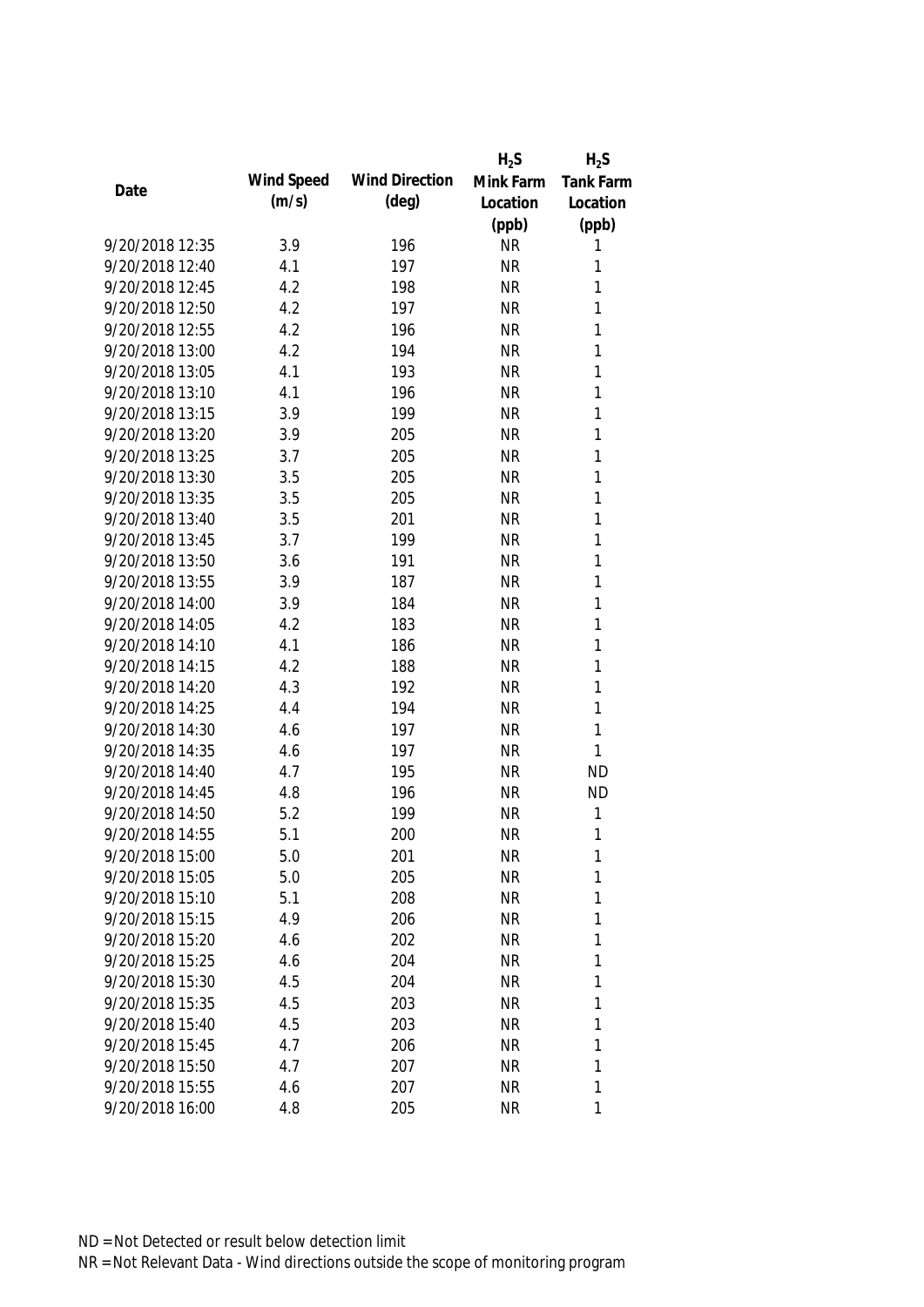|                 |            |                       | $H_2S$    | $H_2S$           |
|-----------------|------------|-----------------------|-----------|------------------|
| Date            | Wind Speed | <b>Wind Direction</b> | Mink Farm | <b>Tank Farm</b> |
|                 | (m/s)      | (deg)                 | Location  | Location         |
|                 |            |                       | (ppb)     | (ppb)            |
| 9/20/2018 16:05 | 5.0        | 204                   | <b>NR</b> | 1                |
| 9/20/2018 16:10 | 5.1        | 202                   | <b>NR</b> | $\overline{2}$   |
| 9/20/2018 16:15 | 5.2        | 201                   | <b>NR</b> | $\overline{2}$   |
| 9/20/2018 16:20 | 5.2        | 200                   | <b>NR</b> | 1                |
| 9/20/2018 16:25 | 5.3        | 200                   | <b>NR</b> | 1                |
| 9/20/2018 16:30 | 5.5        | 200                   | <b>NR</b> | 1                |
| 9/20/2018 16:35 | 5.6        | 200                   | <b>NR</b> | 1                |
| 9/20/2018 16:40 | 5.6        | 200                   | <b>NR</b> | 1                |
| 9/20/2018 16:45 | 5.3        | 199                   | <b>NR</b> | 1                |
| 9/20/2018 16:50 | 5.4        | 200                   | <b>NR</b> | 1                |
| 9/20/2018 16:55 | 5.8        | 202                   | <b>NR</b> | $\mathbf{1}$     |
| 9/20/2018 17:00 | 5.7        | 206                   | <b>NR</b> | 1                |
| 9/20/2018 17:05 | 5.6        | 208                   | <b>NR</b> | 1                |
| 9/20/2018 17:10 | 5.8        | 211                   | <b>NR</b> | 1                |
| 9/20/2018 17:15 | 6.1        | 212                   | <b>NR</b> | $\mathbf{1}$     |
| 9/20/2018 17:20 | 6.1        | 213                   | <b>NR</b> | $\mathbf{1}$     |
| 9/20/2018 17:25 | 5.6        | 213                   | <b>NR</b> | 1                |
| 9/20/2018 17:30 | 5.5        | 211                   | <b>NR</b> | 1                |
| 9/20/2018 17:35 | 5.3        | 209                   | <b>NR</b> | 1                |
| 9/20/2018 17:40 | 5.1        | 207                   | <b>NR</b> | 1                |
| 9/20/2018 17:45 | 4.9        | 207                   | <b>NR</b> | 1                |
| 9/20/2018 17:50 | 5.0        | 207                   | <b>NR</b> | 1                |
| 9/20/2018 17:55 | 5.0        | 207                   | <b>NR</b> | $\mathbf{1}$     |
| 9/20/2018 18:00 | 5.1        | 206                   | <b>NR</b> | 1                |
| 9/20/2018 18:05 | 5.2        | 208                   | <b>NR</b> | 1                |
| 9/20/2018 18:10 | 5.2        | 209                   | <b>NR</b> | 1                |
| 9/20/2018 18:15 | 5.2        | 208                   | <b>NR</b> | 1                |
| 9/20/2018 18:20 | 5.1        | 207                   | <b>NR</b> | 1                |
| 9/20/2018 18:25 | 5.0        | 206                   | <b>NR</b> | 1                |
| 9/20/2018 18:30 | 4.9        | 206                   | <b>NR</b> | 2                |
| 9/20/2018 18:35 | 4.7        | 204                   | <b>NR</b> | $\overline{2}$   |
| 9/20/2018 18:40 | 4.6        | 200                   | <b>NR</b> | $\overline{2}$   |
| 9/20/2018 18:45 | 4.6        | 199                   | <b>NR</b> | 1                |
| 9/20/2018 18:50 | 4.8        | 197                   | <b>NR</b> | $\overline{2}$   |
| 9/20/2018 18:55 | 4.9        | 196                   | <b>NR</b> | 1                |
| 9/20/2018 19:00 | 5.0        | 195                   | <b>NR</b> | 1                |
| 9/20/2018 19:05 | 5.2        | 195                   | <b>NR</b> | 1                |
| 9/20/2018 19:10 | 5.4        | 196                   | <b>NR</b> | 1                |
| 9/20/2018 19:15 | 5.4        | 196                   | <b>NR</b> | 1                |
| 9/20/2018 19:20 | 5.4        | 196                   | <b>NR</b> | 1                |
| 9/20/2018 19:25 | 5.4        | 198                   | <b>NR</b> | 1                |
| 9/20/2018 19:30 | 5.3        | 198                   | <b>NR</b> | 1                |
|                 |            |                       |           |                  |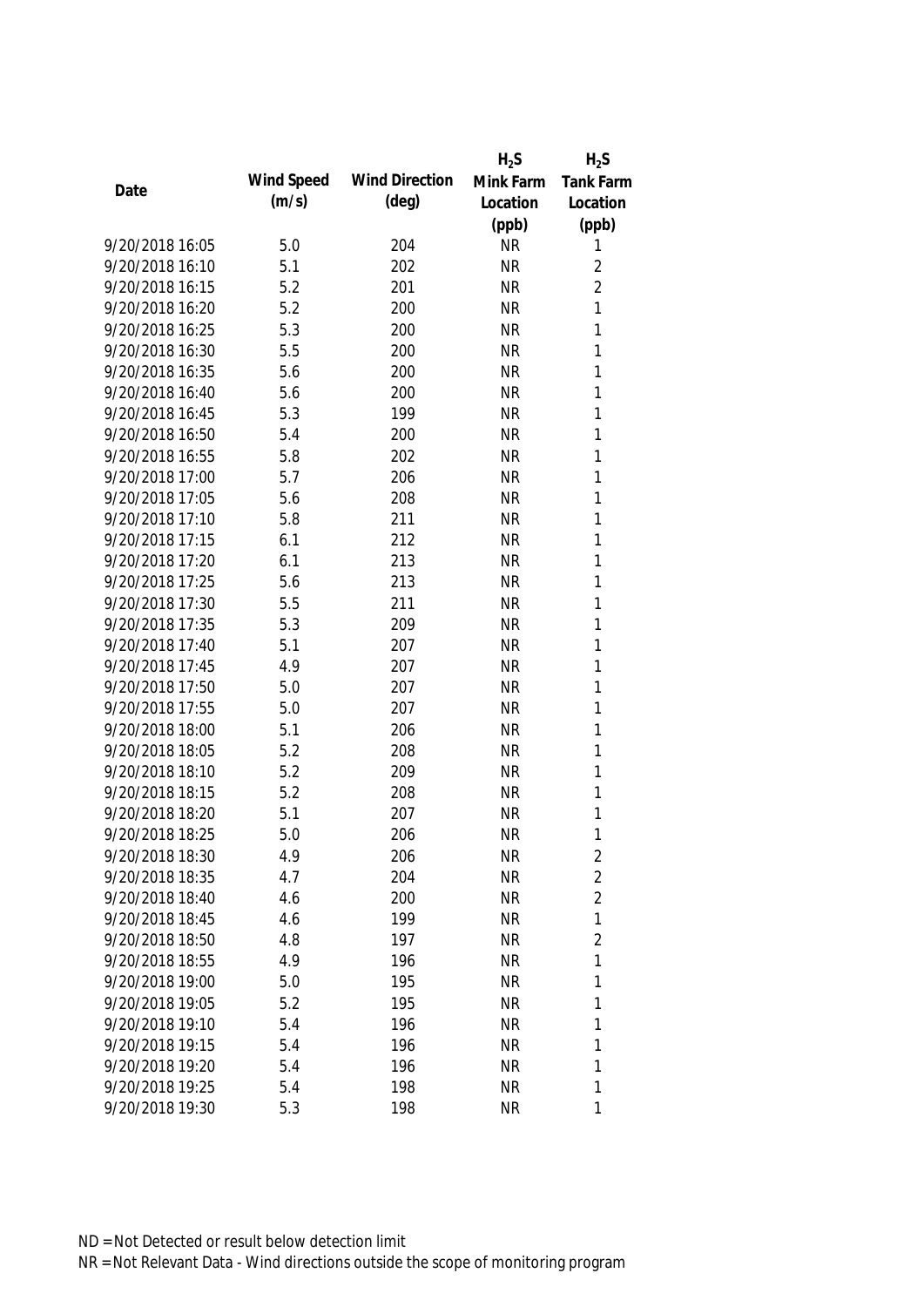|                 |            |                       | $H_2S$    | $H_2S$       |
|-----------------|------------|-----------------------|-----------|--------------|
| Date            | Wind Speed | <b>Wind Direction</b> | Mink Farm | Tank Farm    |
|                 | (m/s)      | (deg)                 | Location  | Location     |
|                 |            |                       | (ppb)     | (ppb)        |
| 9/20/2018 19:35 | 5.3        | 198                   | <b>NR</b> | 1            |
| 9/20/2018 19:40 | 5.6        | 197                   | <b>NR</b> | 1            |
| 9/20/2018 19:45 | 5.6        | 198                   | <b>NR</b> | 1            |
| 9/20/2018 19:50 | 5.7        | 198                   | <b>NR</b> | 1            |
| 9/20/2018 19:55 | 5.6        | 197                   | <b>NR</b> | 1            |
| 9/20/2018 20:00 | 5.8        | 196                   | <b>NR</b> | 1            |
| 9/20/2018 20:05 | 5.7        | 196                   | <b>NR</b> | $\mathbf{1}$ |
| 9/20/2018 20:10 | 5.5        | 195                   | <b>NR</b> | $\mathbf{1}$ |
| 9/20/2018 20:15 | 5.3        | 193                   | <b>NR</b> | $\mathbf{1}$ |
| 9/20/2018 20:20 | 5.2        | 191                   | <b>NR</b> | 1            |
| 9/20/2018 20:25 | 5.0        | 189                   | <b>NR</b> | 1            |
| 9/20/2018 20:30 | 4.9        | 188                   | <b>NR</b> | 1            |
| 9/20/2018 20:35 | 4.9        | 187                   | <b>NR</b> | 1            |
| 9/20/2018 20:40 | 4.9        | 187                   | <b>NR</b> | $\mathbf{1}$ |
| 9/20/2018 20:45 | 5.0        | 187                   | <b>NR</b> | $\mathbf{1}$ |
| 9/20/2018 20:50 | 5.1        | 189                   | <b>NR</b> | $\mathbf{1}$ |
| 9/20/2018 20:55 | 5.2        | 190                   | <b>NR</b> | $\mathbf{1}$ |
| 9/20/2018 21:00 | 5.3        | 190                   | <b>NR</b> | $\mathbf{1}$ |
| 9/20/2018 21:05 | 5.5        | 191                   | <b>NR</b> | $\mathbf{1}$ |
| 9/20/2018 21:10 | 5.6        | 191                   | <b>NR</b> | <b>ND</b>    |
| 9/20/2018 21:15 | 5.6        | 192                   | <b>NR</b> | <b>ND</b>    |
| 9/20/2018 21:20 | 5.6        | 192                   | <b>NR</b> | $\mathbf{1}$ |
| 9/20/2018 21:25 | 5.8        | 192                   | <b>NR</b> | $\mathbf{1}$ |
| 9/20/2018 21:30 | 5.8        | 193                   | <b>NR</b> | 1            |
| 9/20/2018 21:35 | 5.8        | 194                   | <b>NR</b> | 1            |
| 9/20/2018 21:40 | 5.8        | 196                   | <b>NR</b> | 1            |
| 9/20/2018 21:45 | 5.9        | 196                   | <b>NR</b> | 1            |
| 9/20/2018 21:50 | 5.9        | 197                   | <b>NR</b> | 1            |
| 9/20/2018 21:55 | 5.9        | 197                   | <b>NR</b> | 1            |
| 9/20/2018 22:00 | 6.0        | 197                   | <b>NR</b> | 1            |
| 9/20/2018 22:05 | 6.1        | 197                   | <b>NR</b> | 1            |
| 9/20/2018 22:10 | 6.3        | 196                   | <b>NR</b> | 1            |
| 9/20/2018 22:15 | 6.3        | 197                   | <b>NR</b> | 1            |
| 9/20/2018 22:20 | 6.3        | 198                   | <b>NR</b> | 1            |
| 9/20/2018 22:25 | 6.2        | 199                   | <b>NR</b> | 1            |
| 9/20/2018 22:30 | 6.1        | 200                   | <b>NR</b> | 1            |
| 9/20/2018 22:35 | 6.0        | 200                   | <b>NR</b> | 1            |
| 9/20/2018 22:40 | 5.8        | 201                   | <b>NR</b> | 1            |
| 9/20/2018 22:45 | 5.8        | 202                   | <b>NR</b> | 1            |
| 9/20/2018 22:50 | 6.0        | 202                   | <b>NR</b> | 1            |
| 9/20/2018 22:55 | 6.0        | 202                   | <b>NR</b> | 1            |
| 9/20/2018 23:00 | 6.1        | 203                   | <b>NR</b> | 1            |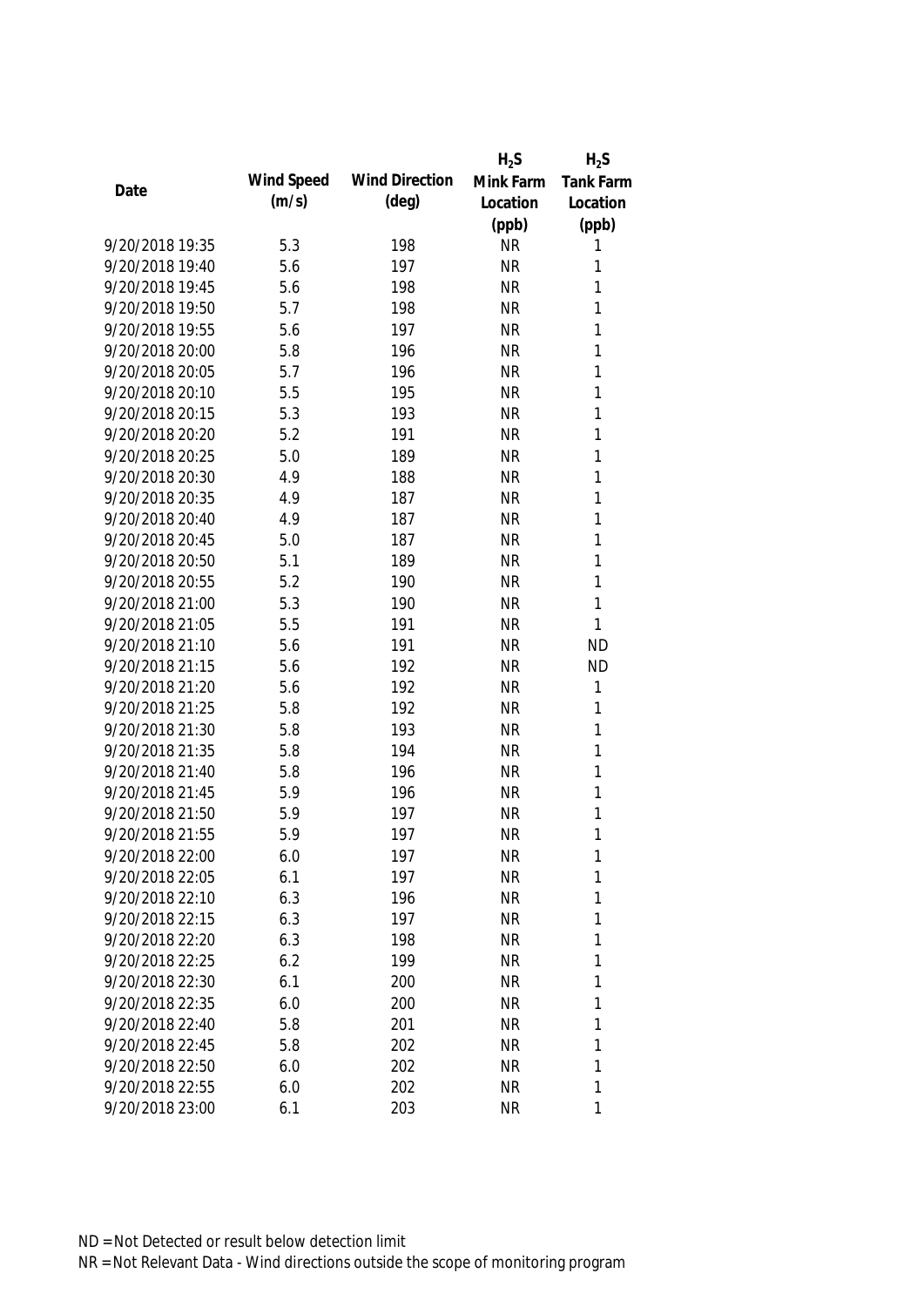|                 |            |                       | $H_2S$    | $H_2S$           |
|-----------------|------------|-----------------------|-----------|------------------|
|                 | Wind Speed | <b>Wind Direction</b> | Mink Farm | <b>Tank Farm</b> |
| Date            | (m/s)      | (deg)                 | Location  | Location         |
|                 |            |                       | (ppb)     | (ppb)            |
| 9/20/2018 23:05 | 6.0        | 202                   | <b>NR</b> | 1                |
| 9/20/2018 23:10 | 6.0        | 201                   | <b>NR</b> | 1                |
| 9/20/2018 23:15 | 5.9        | 201                   | <b>NR</b> | 1                |
| 9/20/2018 23:20 | 5.9        | 202                   | <b>NR</b> | 1                |
| 9/20/2018 23:25 | 5.9        | 202                   | <b>NR</b> | 1                |
| 9/20/2018 23:30 | 5.9        | 201                   | <b>NR</b> | 1                |
| 9/20/2018 23:35 | 5.9        | 202                   | <b>NR</b> | 1                |
| 9/20/2018 23:40 | 5.8        | 202                   | <b>NR</b> | 1                |
| 9/20/2018 23:45 | 5.9        | 201                   | <b>NR</b> | $\mathbf{1}$     |
| 9/20/2018 23:50 | 6.0        | 201                   | <b>NR</b> | 1                |
| 9/20/2018 23:55 | 5.9        | 200                   | <b>NR</b> | 1                |
| 9/20/2018 24:00 | 6.0        | 200                   | <b>NR</b> | 1                |
| 9/21/2018 00:05 | 6.1        | 201                   | <b>NR</b> | 1                |
| 9/21/2018 00:10 | 6.2        | 201                   | <b>NR</b> | $\mathbf{1}$     |
| 9/21/2018 00:15 | 6.3        | 201                   | <b>NR</b> | $\mathbf{1}$     |
| 9/21/2018 00:20 | 6.3        | 200                   | <b>NR</b> | 1                |
| 9/21/2018 00:25 | 6.3        | 200                   | <b>NR</b> | 1                |
| 9/21/2018 00:30 | 6.3        | 200                   | <b>NR</b> | $\mathbf{1}$     |
| 9/21/2018 00:35 | 6.1        | 199                   | <b>NR</b> | 1                |
| 9/21/2018 00:40 | 6.0        | 199                   | <b>NR</b> | 1                |
| 9/21/2018 00:45 | 6.1        | 200                   | <b>NR</b> | 1                |
| 9/21/2018 00:50 | 6.0        | 200                   | <b>NR</b> | $\mathbf{1}$     |
| 9/21/2018 00:55 | 6.0        | 202                   | <b>NR</b> | $\mathbf{1}$     |
| 9/21/2018 01:00 | 5.9        | 202                   | <b>NR</b> | 1                |
| 9/21/2018 01:05 | 6.0        | 202                   | <b>NR</b> | 1                |
| 9/21/2018 01:10 | 6.1        | 203                   | <b>NR</b> | 1                |
| 9/21/2018 01:15 | 6.1        | 204                   | <b>NR</b> | 1                |
| 9/21/2018 01:20 | 6.2        | 205                   | <b>NR</b> | 1                |
| 9/21/2018 01:25 | 6.4        | 205                   | <b>NR</b> | 1                |
| 9/21/2018 01:30 | 6.6        | 206                   | <b>NR</b> | 1                |
| 9/21/2018 01:35 | 6.6        | 206                   | <b>NR</b> | 1                |
| 9/21/2018 01:40 | 6.7        | 205                   | <b>NR</b> | 1                |
| 9/21/2018 01:45 | 6.6        | 203                   | <b>NR</b> | 1                |
| 9/21/2018 01:50 | 6.7        | 202                   | <b>NR</b> | 1                |
| 9/21/2018 01:55 | 6.8        | 202                   | <b>NR</b> | 1                |
| 9/21/2018 02:00 | 6.8        | 201                   | <b>NR</b> | 1                |
| 9/21/2018 02:05 | 7.0        | 201                   | <b>NR</b> | 1                |
| 9/21/2018 02:10 | 6.9        | 202                   | <b>NR</b> | 2                |
| 9/21/2018 02:15 | 7.1        | 203                   | <b>NR</b> | $\overline{2}$   |
| 9/21/2018 02:20 | 7.0        | 203                   | <b>NR</b> | 1                |
| 9/21/2018 02:25 | 7.0        | 205                   | <b>NR</b> | $\overline{2}$   |
| 9/21/2018 02:30 | 7.0        | 207                   | <b>NR</b> | $\overline{2}$   |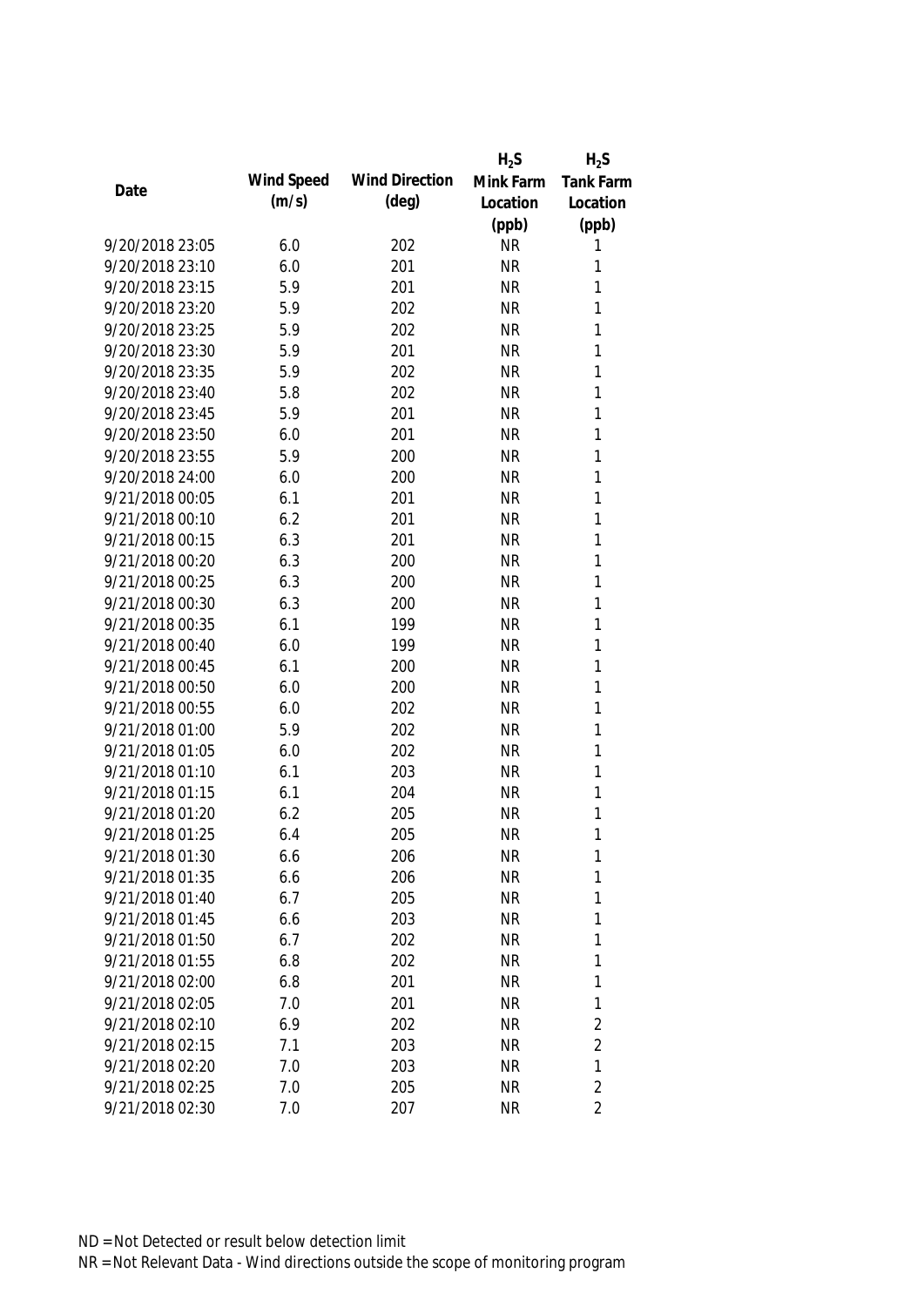|                 |            |                       | $H_2S$    | $H_2S$           |
|-----------------|------------|-----------------------|-----------|------------------|
| Date            | Wind Speed | <b>Wind Direction</b> | Mink Farm | <b>Tank Farm</b> |
|                 | (m/s)      | $(\text{deg})$        | Location  | Location         |
|                 |            |                       | (ppb)     | (ppb)            |
| 9/21/2018 02:35 | 7.0        | 208                   | <b>NR</b> | 2                |
| 9/21/2018 02:40 | 6.9        | 208                   | <b>NR</b> | $\overline{2}$   |
| 9/21/2018 02:45 | 6.9        | 209                   | <b>NR</b> | $\overline{2}$   |
| 9/21/2018 02:50 | 6.9        | 210                   | <b>NR</b> | $\overline{2}$   |
| 9/21/2018 02:55 | 6.9        | 210                   | <b>NR</b> | $\overline{2}$   |
| 9/21/2018 03:00 | 6.7        | 209                   | <b>NR</b> | $\overline{2}$   |
| 9/21/2018 03:05 | 6.7        | 211                   | <b>NR</b> | $\overline{2}$   |
| 9/21/2018 03:10 | 6.8        | 212                   | <b>NR</b> | $\overline{2}$   |
| 9/21/2018 03:15 | 6.6        | 211                   | <b>NR</b> | $\overline{2}$   |
| 9/21/2018 03:20 | 6.5        | 211                   | <b>NR</b> | $\overline{2}$   |
| 9/21/2018 03:25 | 6.4        | 210                   | <b>NR</b> | $\overline{2}$   |
| 9/21/2018 03:30 | 6.5        | 209                   | <b>NR</b> | $\overline{2}$   |
| 9/21/2018 03:35 | 6.5        | 208                   | <b>NR</b> | $\overline{2}$   |
| 9/21/2018 03:40 | 6.3        | 207                   | <b>NR</b> | $\overline{2}$   |
| 9/21/2018 03:45 | 6.4        | 207                   | <b>NR</b> | $\overline{2}$   |
| 9/21/2018 03:50 | 6.4        | 207                   | <b>NR</b> | $\overline{2}$   |
| 9/21/2018 03:55 | 6.3        | 208                   | <b>NR</b> | 1                |
| 9/21/2018 04:00 | 6.2        | 209                   | <b>NR</b> | 1                |
| 9/21/2018 04:05 | 6.1        | 209                   | <b>NR</b> | $\mathbf{1}$     |
| 9/21/2018 04:10 | 6.3        | 211                   | <b>NR</b> | 1                |
| 9/21/2018 04:15 | 6.2        | 211                   | <b>NR</b> | 1                |
| 9/21/2018 04:20 | 6.4        | 213                   | <b>NR</b> | 1                |
| 9/21/2018 04:25 | 6.4        | 215                   | <b>NR</b> | 1                |
| 9/21/2018 04:30 | 6.7        | 217                   | <b>NR</b> | 1                |
| 9/21/2018 04:35 | 6.8        | 218                   | <b>NR</b> | 1                |
| 9/21/2018 04:40 | 6.9        | 219                   | <b>NR</b> | 1                |
| 9/21/2018 04:45 | 7.1        | 221                   | <b>NR</b> | 1                |
| 9/21/2018 04:50 | 7.1        | 222                   | <b>NR</b> | 1                |
| 9/21/2018 04:55 | 7.2        | 225                   | <b>NR</b> | 1                |
| 9/21/2018 05:00 | 7.4        | 228                   | <b>NR</b> | 1                |
| 9/21/2018 05:05 | 7.6        | 231                   | 1         | 1                |
| 9/21/2018 05:10 | 7.5        | 231                   | 1         | 1                |
| 9/21/2018 05:15 | 7.3        | 231                   | 1         | 1                |
| 9/21/2018 05:20 | 7.2        | 230                   | 1         | $\mathbf{1}$     |
| 9/21/2018 05:25 | 7.2        | 227                   | <b>NR</b> | $\overline{2}$   |
| 9/21/2018 05:30 | 6.7        | 225                   | <b>NR</b> | $\overline{2}$   |
| 9/21/2018 05:35 | 6.2        | 223                   | <b>NR</b> | $\mathfrak{Z}$   |
| 9/21/2018 05:40 | 6.2        | 222                   | <b>NR</b> | $\mathfrak{Z}$   |
| 9/21/2018 05:45 | 6.1        | 222                   | <b>NR</b> | 3                |
| 9/21/2018 05:50 | 5.9        | 221                   | <b>NR</b> | 3                |
| 9/21/2018 05:55 | 5.9        | 221                   | <b>NR</b> | 3                |
| 9/21/2018 06:00 | 5.8        | 221                   | <b>NR</b> | 3                |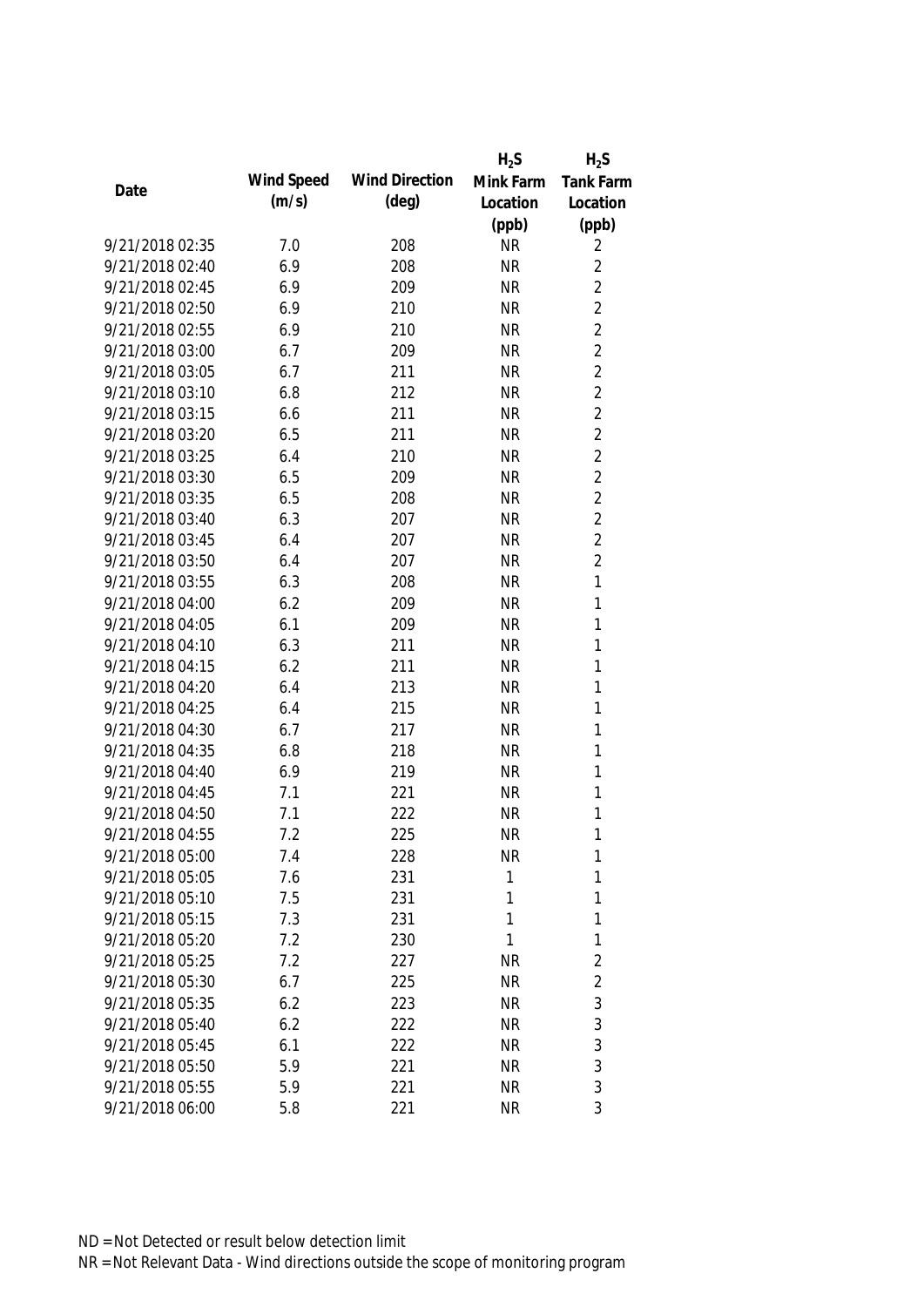| Wind Speed<br><b>Wind Direction</b><br>Mink Farm<br>Date<br>(m/s)<br>$(\text{deg})$<br>Location<br>(ppb)<br>9/21/2018 06:05<br>5.8<br>223<br><b>NR</b><br>9/21/2018 06:10<br>5.7<br>228<br><b>NR</b><br>9/21/2018 06:15<br>5.5<br>231<br>1<br>9/21/2018 06:20<br>5.4<br>235<br>1<br>1<br>9/21/2018 06:25<br>5.0<br>235<br>1<br>9/21/2018 06:30<br>5.1<br>233 | <b>Tank Farm</b><br>Location<br>(ppb)<br>2<br>$\overline{2}$<br>$\overline{2}$<br>$\overline{2}$<br>$\overline{2}$<br>$\overline{2}$<br>$\overline{2}$<br>1<br>1<br>1<br>1<br>1<br>1 |
|--------------------------------------------------------------------------------------------------------------------------------------------------------------------------------------------------------------------------------------------------------------------------------------------------------------------------------------------------------------|--------------------------------------------------------------------------------------------------------------------------------------------------------------------------------------|
|                                                                                                                                                                                                                                                                                                                                                              |                                                                                                                                                                                      |
|                                                                                                                                                                                                                                                                                                                                                              |                                                                                                                                                                                      |
|                                                                                                                                                                                                                                                                                                                                                              |                                                                                                                                                                                      |
|                                                                                                                                                                                                                                                                                                                                                              |                                                                                                                                                                                      |
|                                                                                                                                                                                                                                                                                                                                                              |                                                                                                                                                                                      |
|                                                                                                                                                                                                                                                                                                                                                              |                                                                                                                                                                                      |
|                                                                                                                                                                                                                                                                                                                                                              |                                                                                                                                                                                      |
|                                                                                                                                                                                                                                                                                                                                                              |                                                                                                                                                                                      |
|                                                                                                                                                                                                                                                                                                                                                              |                                                                                                                                                                                      |
| 9/21/2018 06:35<br>5.1<br>229<br><b>NR</b>                                                                                                                                                                                                                                                                                                                   |                                                                                                                                                                                      |
| 9/21/2018 06:40<br>4.9<br>222<br><b>NR</b>                                                                                                                                                                                                                                                                                                                   |                                                                                                                                                                                      |
| 9/21/2018 06:45<br>4.8<br>217<br><b>NR</b>                                                                                                                                                                                                                                                                                                                   |                                                                                                                                                                                      |
| 9/21/2018 06:50<br>4.8<br>213<br><b>NR</b>                                                                                                                                                                                                                                                                                                                   |                                                                                                                                                                                      |
| 9/21/2018 06:55<br>4.8<br>212<br><b>NR</b>                                                                                                                                                                                                                                                                                                                   |                                                                                                                                                                                      |
| 9/21/2018 07:00<br>4.6<br>212<br><b>NR</b>                                                                                                                                                                                                                                                                                                                   |                                                                                                                                                                                      |
| 9/21/2018 07:05<br>4.5<br>212<br><b>NR</b>                                                                                                                                                                                                                                                                                                                   |                                                                                                                                                                                      |
| 9/21/2018 07:10<br>4.6<br>214<br><b>NR</b>                                                                                                                                                                                                                                                                                                                   | 1                                                                                                                                                                                    |
| 9/21/2018 07:15<br>4.8<br>215<br><b>NR</b>                                                                                                                                                                                                                                                                                                                   | 1                                                                                                                                                                                    |
| 9/21/2018 07:20<br>4.8<br>215<br><b>NR</b>                                                                                                                                                                                                                                                                                                                   | 1                                                                                                                                                                                    |
| 9/21/2018 07:25<br>5.0<br>215<br><b>NR</b>                                                                                                                                                                                                                                                                                                                   | 1                                                                                                                                                                                    |
| 9/21/2018 07:30<br>5.2<br>216<br><b>NR</b>                                                                                                                                                                                                                                                                                                                   | 1                                                                                                                                                                                    |
| 9/21/2018 07:35<br>5.3<br>220<br><b>NR</b>                                                                                                                                                                                                                                                                                                                   | 1                                                                                                                                                                                    |
| 9/21/2018 07:40<br>5.3<br>225<br><b>NR</b>                                                                                                                                                                                                                                                                                                                   | 1                                                                                                                                                                                    |
| 9/21/2018 07:45<br>5.5<br>231<br>1                                                                                                                                                                                                                                                                                                                           | 1                                                                                                                                                                                    |
| 9/21/2018 07:50<br>6.0<br>236<br>1                                                                                                                                                                                                                                                                                                                           | 1                                                                                                                                                                                    |
| 9/21/2018 07:55<br>1<br>6.3<br>244                                                                                                                                                                                                                                                                                                                           | 1                                                                                                                                                                                    |
| 9/21/2018 08:00<br>1<br>6.3<br>251                                                                                                                                                                                                                                                                                                                           | 1                                                                                                                                                                                    |
| 1<br>9/21/2018 08:05<br>6.6<br>255                                                                                                                                                                                                                                                                                                                           | 1                                                                                                                                                                                    |
| 9/21/2018 08:10<br>1<br>6.8<br>257                                                                                                                                                                                                                                                                                                                           | 1                                                                                                                                                                                    |
| 9/21/2018 08:15<br>6.7<br>259<br>1                                                                                                                                                                                                                                                                                                                           | 1                                                                                                                                                                                    |
| 9/21/2018 08:20<br>6.3<br>262<br>1                                                                                                                                                                                                                                                                                                                           | 1                                                                                                                                                                                    |
| 1<br>9/21/2018 08:25<br>6.4<br>261                                                                                                                                                                                                                                                                                                                           | 1                                                                                                                                                                                    |
| 9/21/2018 08:30<br>6.4<br>260<br>1                                                                                                                                                                                                                                                                                                                           | 1                                                                                                                                                                                    |
| 1<br>9/21/2018 08:35<br>6.1<br>259                                                                                                                                                                                                                                                                                                                           | 1                                                                                                                                                                                    |
| 9/21/2018 08:40<br>6.2<br>1<br>257                                                                                                                                                                                                                                                                                                                           | 1                                                                                                                                                                                    |
| 9/21/2018 08:45<br>1<br>6.2<br>258                                                                                                                                                                                                                                                                                                                           | 1                                                                                                                                                                                    |
| 9/21/2018 08:50<br>1<br>6.1<br>257                                                                                                                                                                                                                                                                                                                           | 1                                                                                                                                                                                    |
| 9/21/2018 08:55<br>5.8<br>257<br>1                                                                                                                                                                                                                                                                                                                           | 1                                                                                                                                                                                    |
| 9/21/2018 09:00<br>5.7<br>257<br>1                                                                                                                                                                                                                                                                                                                           | 1                                                                                                                                                                                    |
| 9/21/2018 09:05<br>5.9<br>257<br>1                                                                                                                                                                                                                                                                                                                           | 1                                                                                                                                                                                    |
| 9/21/2018 09:10<br>257<br>1<br>5.9                                                                                                                                                                                                                                                                                                                           | 1                                                                                                                                                                                    |
| 9/21/2018 09:15<br>256<br>1<br>5.9                                                                                                                                                                                                                                                                                                                           | 1                                                                                                                                                                                    |
| 9/21/2018 09:20<br>1<br>6.0<br>255                                                                                                                                                                                                                                                                                                                           | 1                                                                                                                                                                                    |
| 9/21/2018 09:25<br>254<br>1<br>6.0                                                                                                                                                                                                                                                                                                                           | 1                                                                                                                                                                                    |
| 9/21/2018 09:30<br>5.9<br>256<br>1                                                                                                                                                                                                                                                                                                                           | $\overline{2}$                                                                                                                                                                       |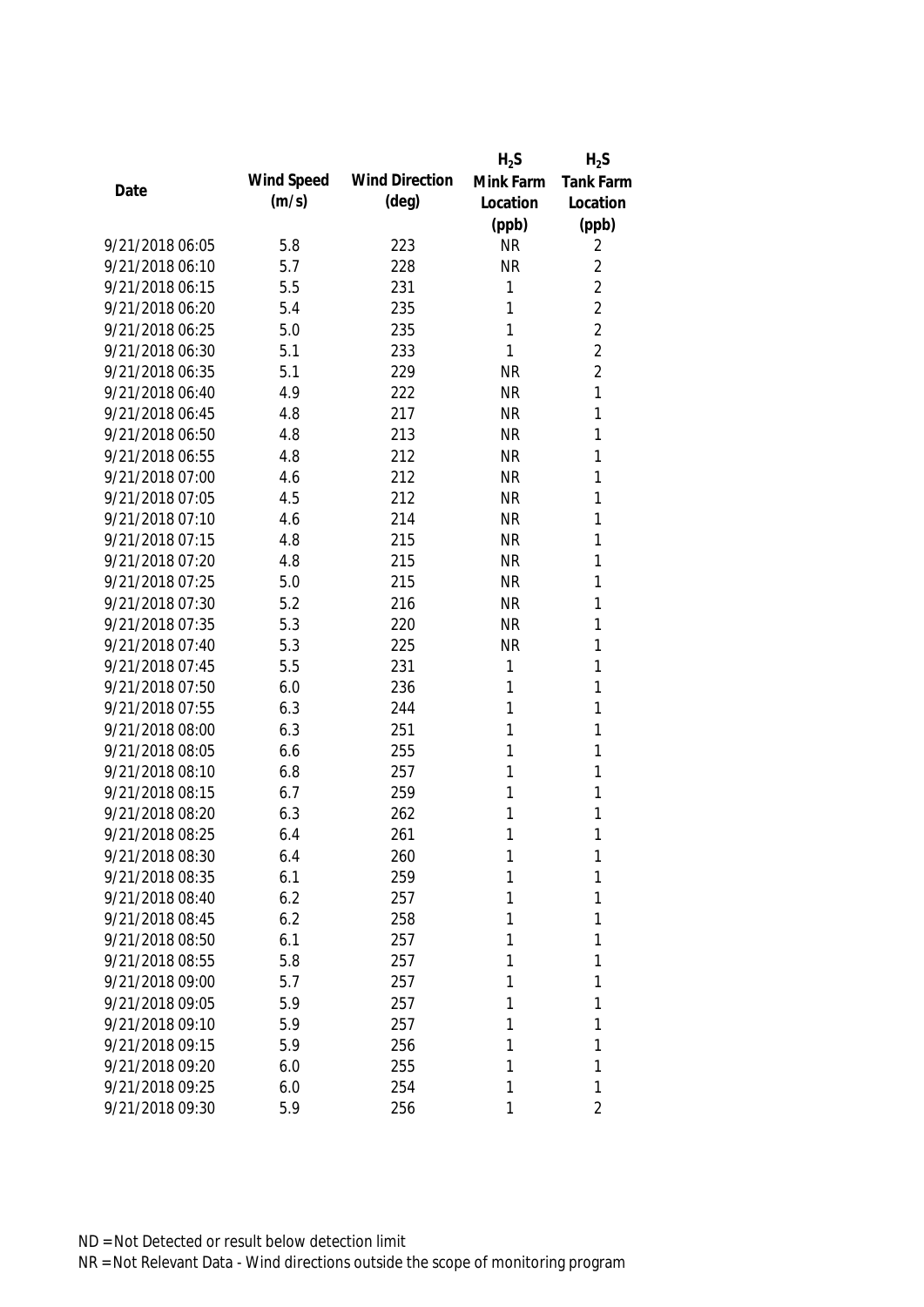|                 |            |                       | $H_2S$    | $H_2S$         |
|-----------------|------------|-----------------------|-----------|----------------|
| Date            | Wind Speed | <b>Wind Direction</b> | Mink Farm | Tank Farm      |
|                 | (m/s)      | $(\text{deg})$        | Location  | Location       |
|                 |            |                       | (ppb)     | (ppb)          |
| 9/21/2018 09:35 | 6.0        | 256                   | 1         | 2              |
| 9/21/2018 09:40 | 5.8        | 258                   | 1         | $\overline{2}$ |
| 9/21/2018 09:45 | 5.5        | 260                   | 1         | $\overline{2}$ |
| 9/21/2018 09:50 | 5.4        | 261                   | 1         | $\overline{2}$ |
| 9/21/2018 09:55 | 5.5        | 262                   | 1         | 1              |
| 9/21/2018 10:00 | 5.6        | 262                   | 1         | 1              |
| 9/21/2018 10:05 | 5.4        | 263                   | 1         | 1              |
| 9/21/2018 10:10 | 5.2        | 263                   | 1         | 1              |
| 9/21/2018 10:15 | 5.4        | 262                   | 1         | 1              |
| 9/21/2018 10:20 | 5.3        | 262                   | 1         | 1              |
| 9/21/2018 10:25 | 5.2        | 262                   | 1         | 1              |
| 9/21/2018 10:30 | 5.3        | 263                   | 1         | 1              |
| 9/21/2018 10:35 | 5.5        | 261                   | 1         | 1              |
| 9/21/2018 10:40 | 5.8        | 262                   | 1         | 1              |
| 9/21/2018 10:45 | 5.9        | 260                   | 1         | 1              |
| 9/21/2018 10:50 | 6.0        | 259                   | 1         | 1              |
| 9/21/2018 10:55 | 6.1        | 258                   | 1         | 1              |
| 9/21/2018 11:00 | 6.1        | 256                   | 1         | 1              |
| 9/21/2018 11:05 | 6.0        | 255                   | 1         | 1              |
| 9/21/2018 11:10 | 5.8        | 256                   | 1         | 1              |
| 9/21/2018 11:15 | 5.8        | 258                   | 1         | 1              |
| 9/21/2018 11:20 | 5.8        | 259                   | 1         | 1              |
| 9/21/2018 11:25 | 5.8        | 262                   | 1         | $\overline{2}$ |
| 9/21/2018 11:30 | 5.8        | 266                   | 1         | $\overline{2}$ |
| 9/21/2018 11:35 | 5.7        | 269                   | 1         | $\overline{2}$ |
| 9/21/2018 11:40 | 5.9        | 268                   | 1         | $\overline{2}$ |
| 9/21/2018 11:45 | 5.9        | 270                   | 1         | $\overline{2}$ |
| 9/21/2018 11:50 | 5.7        | 274                   | 1         | $\overline{2}$ |
| 9/21/2018 11:55 | 5.8        | 272                   | 1         | $\overline{2}$ |
| 9/21/2018 12:00 | 5.9        | 270                   | 1         | $\overline{c}$ |
| 9/21/2018 12:05 | 5.8        | 272                   | 1         | $\overline{2}$ |
| 9/21/2018 12:10 | 6.0        | 274                   | 1         | $\overline{2}$ |
| 9/21/2018 12:15 | 6.3        | 274                   | 1         | $\overline{2}$ |
| 9/21/2018 12:20 | 6.5        | 272                   | 1         | $\overline{2}$ |
| 9/21/2018 12:25 | 6.5        | 274                   | 1         | $\overline{2}$ |
| 9/21/2018 12:30 | 6.5        | 273                   | 1         | $\overline{2}$ |
| 9/21/2018 12:35 | 6.7        | 271                   | 1         | $\overline{2}$ |
| 9/21/2018 12:40 | 6.6        | 271                   | 1         | $\overline{2}$ |
| 9/21/2018 12:45 | 6.5        | 271                   | 1         | $\mathbf{1}$   |
| 9/21/2018 12:50 | 6.4        | 273                   | 1         | $\overline{2}$ |
| 9/21/2018 12:55 | 6.0        | 274                   | 1         | $\overline{2}$ |
| 9/21/2018 13:00 | 5.9        | 276                   | 1         | <b>NR</b>      |
|                 |            |                       |           |                |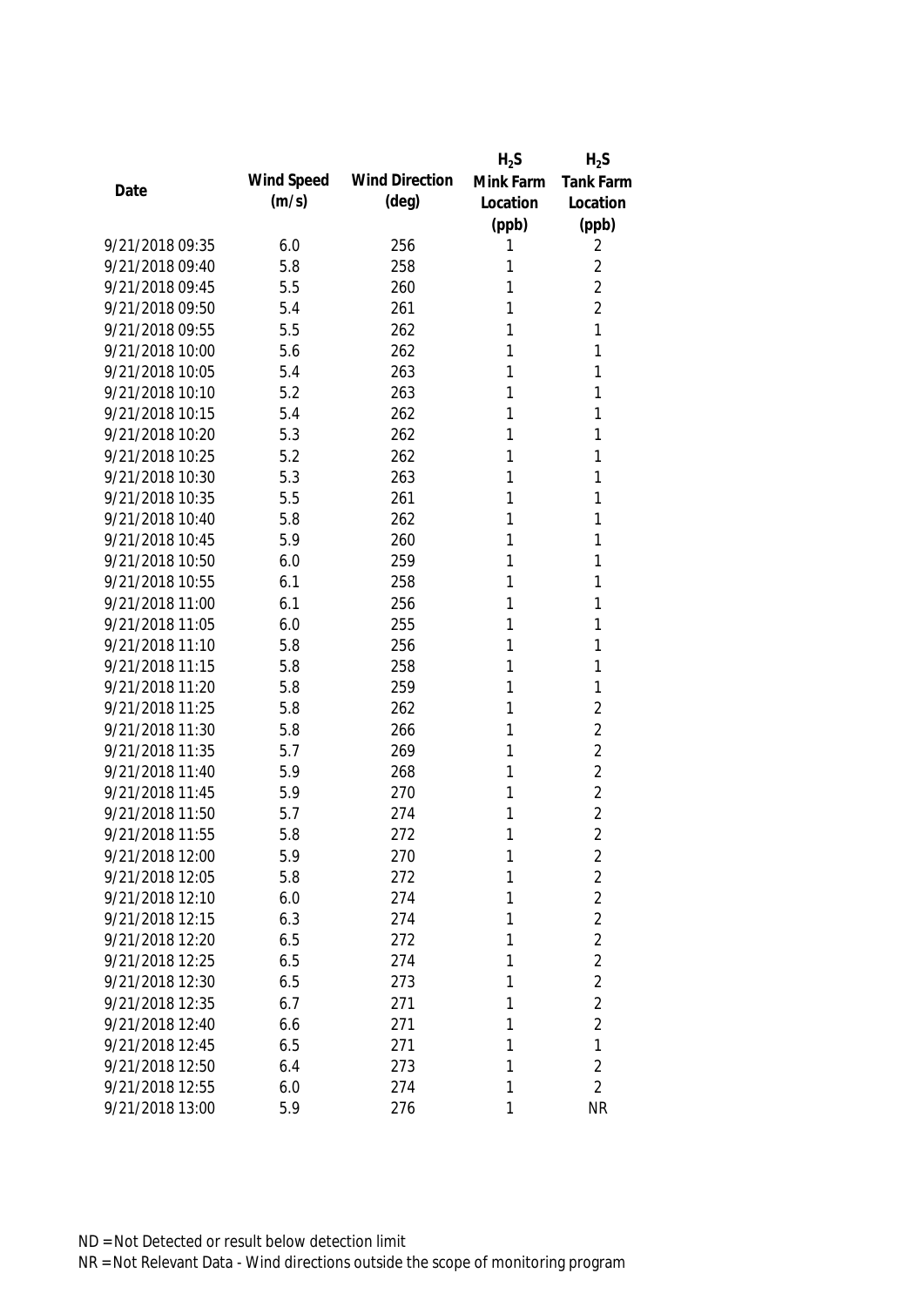|                 |            |                       | $H_2S$    | $H_2S$       |
|-----------------|------------|-----------------------|-----------|--------------|
| Date            | Wind Speed | <b>Wind Direction</b> | Mink Farm | Tank Farm    |
|                 | (m/s)      | $(\text{deg})$        | Location  | Location     |
|                 |            |                       | (ppb)     | (ppb)        |
| 9/21/2018 13:05 | 5.6        | 277                   | 1         | <b>NR</b>    |
| 9/21/2018 13:10 | 5.5        | 274                   | 1         | 1            |
| 9/21/2018 13:15 | 5.5        | 271                   | 1         | 1            |
| 9/21/2018 13:20 | 5.5        | 271                   | 1         | 1            |
| 9/21/2018 13:25 | 5.7        | 270                   | 1         | 1            |
| 9/21/2018 13:30 | 6.0        | 268                   | 1         | 1            |
| 9/21/2018 13:35 | 6.2        | 272                   | 1         | 1            |
| 9/21/2018 13:40 | 6.4        | 274                   | 1         | 1            |
| 9/21/2018 13:45 | 6.3        | 276                   | 1         | <b>NR</b>    |
| 9/21/2018 13:50 | 6.2        | 274                   | 1         | 1            |
| 9/21/2018 13:55 | 6.2        | 276                   | 1         | <b>NR</b>    |
| 9/21/2018 14:00 | 6.0        | 276                   | 1         | <b>NR</b>    |
| 9/21/2018 14:05 | 5.9        | 273                   | 1         | 1            |
| 9/21/2018 14:10 | 5.6        | 273                   | 1         | $\mathbf{1}$ |
| 9/21/2018 14:15 | 5.5        | 276                   | 1         | <b>NR</b>    |
| 9/21/2018 14:20 | 5.5        | 279                   | 1         | <b>NR</b>    |
| 9/21/2018 14:25 | 5.3        | 278                   | 1         | <b>NR</b>    |
| 9/21/2018 14:30 | 5.3        | 281                   | 1         | <b>NR</b>    |
| 9/21/2018 14:35 | 5.2        | 281                   | 1         | <b>NR</b>    |
| 9/21/2018 14:40 | 5.2        | 280                   | 1         | <b>NR</b>    |
| 9/21/2018 14:45 | 5.0        | 280                   | 1         | <b>NR</b>    |
| 9/21/2018 14:50 | 5.1        | 281                   | 1         | <b>NR</b>    |
| 9/21/2018 14:55 | 5.1        | 283                   | 1         | <b>NR</b>    |
| 9/21/2018 15:00 | 5.1        | 283                   | 1         | <b>NR</b>    |
| 9/21/2018 15:05 | 5.3        | 287                   | 1         | <b>NR</b>    |
| 9/21/2018 15:10 | 5.4        | 291                   | 1         | <b>NR</b>    |
| 9/21/2018 15:15 | 5.4        | 291                   | 1         | <b>NR</b>    |
| 9/21/2018 15:20 | 5.2        | 291                   | 1         | <b>NR</b>    |
| 9/21/2018 15:25 | 5.2        | 293                   | 1         | <b>NR</b>    |
| 9/21/2018 15:30 | 5.5        | 295                   | 1         | <b>NR</b>    |
| 9/21/2018 15:35 | 5.4        | 293                   | 1         | <b>NR</b>    |
| 9/21/2018 15:40 | 5.4        | 294                   | 1         | <b>NR</b>    |
| 9/21/2018 15:45 | 5.6        | 298                   | 1         | <b>NR</b>    |
| 9/21/2018 15:50 | 5.7        | 300                   | 1         | <b>NR</b>    |
| 9/21/2018 15:55 | 5.5        | 298                   | 1         | <b>NR</b>    |
| 9/21/2018 16:00 | 5.3        | 300                   | 1         | <b>NR</b>    |
| 9/21/2018 16:05 | 5.4        | 303                   | 1         | <b>NR</b>    |
| 9/21/2018 16:10 | 5.3        | 302                   | 1         | <b>NR</b>    |
| 9/21/2018 16:15 | 5.1        | 301                   | 1         | <b>NR</b>    |
| 9/21/2018 16:20 | 5.4        | 302                   | 1         | <b>NR</b>    |
| 9/21/2018 16:25 | 5.7        | 305                   | 1         | <b>NR</b>    |
| 9/21/2018 16:30 | 5.6        | 304                   | 1         | <b>NR</b>    |
|                 |            |                       |           |              |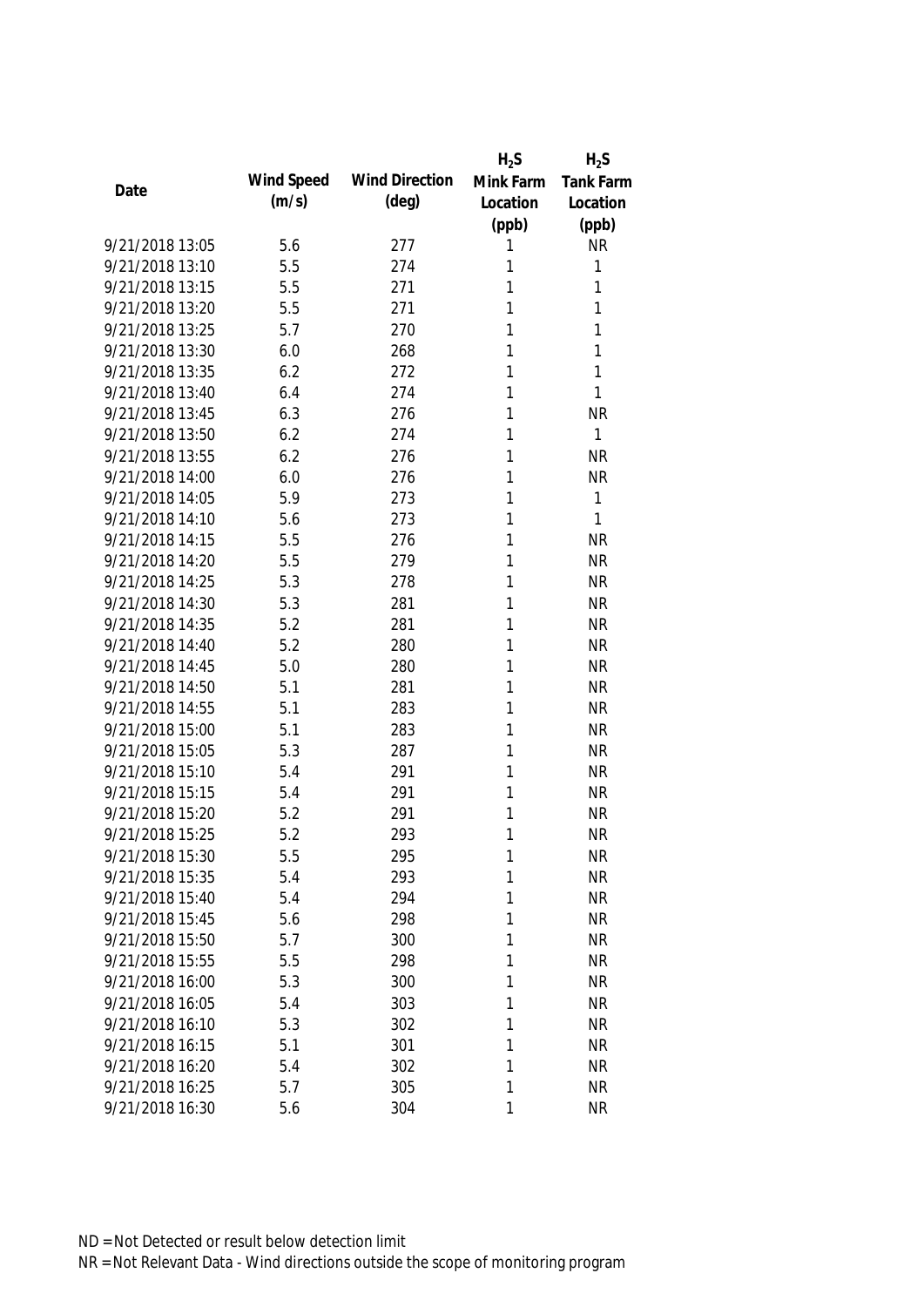|                 |            |                       | $H_2S$         | $H_2S$    |
|-----------------|------------|-----------------------|----------------|-----------|
| Date            | Wind Speed | <b>Wind Direction</b> | Mink Farm      | Tank Farm |
|                 | (m/s)      | $(\text{deg})$        | Location       | Location  |
|                 |            |                       | (ppb)          | (ppb)     |
| 9/21/2018 16:35 | 5.7        | 306                   | 1              | <b>NR</b> |
| 9/21/2018 16:40 | 6.0        | 308                   | 1              | <b>NR</b> |
| 9/21/2018 16:45 | 6.1        | 311                   | 1              | <b>NR</b> |
| 9/21/2018 16:50 | 5.9        | 313                   | <b>ND</b>      | <b>NR</b> |
| 9/21/2018 16:55 | 5.8        | 315                   | <b>ND</b>      | <b>NR</b> |
| 9/21/2018 17:00 | 6.1        | 319                   | <b>ND</b>      | <b>NR</b> |
| 9/21/2018 17:05 | 6.1        | 319                   | <b>ND</b>      | <b>NR</b> |
| 9/21/2018 17:10 | 5.9        | 321                   | <b>ND</b>      | <b>NR</b> |
| 9/21/2018 17:15 | 5.6        | 320                   | <b>ND</b>      | <b>NR</b> |
| 9/21/2018 17:20 | 5.4        | 319                   | 1              | <b>NR</b> |
| 9/21/2018 17:25 | 5.3        | 317                   | 1              | <b>NR</b> |
| 9/21/2018 17:30 | 5.0        | 316                   | 1              | <b>NR</b> |
| 9/21/2018 17:35 | 4.8        | 319                   | 1              | <b>NR</b> |
| 9/21/2018 17:40 | 4.8        | 320                   | 1              | <b>NR</b> |
| 9/21/2018 17:45 | 4.8        | 323                   | 1              | <b>NR</b> |
| 9/21/2018 17:50 | 4.9        | 326                   | 1              | <b>NR</b> |
| 9/21/2018 17:55 | 4.7        | 328                   | 1              | <b>NR</b> |
| 9/21/2018 18:00 | 4.6        | 329                   | 1              | <b>NR</b> |
| 9/21/2018 18:05 | 4.4        | 329                   | 1              | <b>NR</b> |
| 9/21/2018 18:10 | 4.2        | 330                   | 1              | <b>NR</b> |
| 9/21/2018 18:15 | 4.2        | 329                   | 1              | <b>NR</b> |
| 9/21/2018 18:20 | 4.2        | 328                   | 1              | <b>NR</b> |
| 9/21/2018 18:25 | 4.4        | 328                   | 1              | <b>NR</b> |
| 9/21/2018 18:30 | 4.6        | 328                   | 1              | <b>NR</b> |
| 9/21/2018 18:35 | 4.7        | 328                   | 1              | <b>NR</b> |
| 9/21/2018 18:40 | 4.8        | 327                   | $\overline{2}$ | <b>NR</b> |
| 9/21/2018 18:45 | 5.0        | 327                   | $\mathbf{1}$   | <b>NR</b> |
| 9/21/2018 18:50 | 5.1        | 327                   | 1              | <b>NR</b> |
| 9/21/2018 18:55 | 5.1        | 327                   | 1              | <b>NR</b> |
| 9/21/2018 19:00 | 5.1        | 327                   | 1              | <b>NR</b> |
| 9/21/2018 19:05 | 5.1        | 329                   | 1              | <b>NR</b> |
| 9/21/2018 19:10 | 5.1        | 330                   | 1              | <b>NR</b> |
| 9/21/2018 19:15 | 4.8        | 332                   | 1              | <b>NR</b> |
| 9/21/2018 19:20 | 4.7        | 333                   | 1              | <b>NR</b> |
| 9/21/2018 19:25 | 4.8        | 335                   | 1              | <b>NR</b> |
| 9/21/2018 19:30 | 4.7        | 336                   | $\overline{2}$ | <b>NR</b> |
| 9/21/2018 19:35 | 4.6        | 336                   | 1              | <b>NR</b> |
| 9/21/2018 19:40 | 4.5        | 336                   | 1              | <b>NR</b> |
| 9/21/2018 19:45 | 4.4        | 338                   | 1              | <b>NR</b> |
| 9/21/2018 19:50 | 4.2        | 340                   | 1              | <b>NR</b> |
| 9/21/2018 19:55 | 3.8        | 342                   | 1              | <b>NR</b> |
| 9/21/2018 20:00 | 3.6        | 344                   | 1              | <b>NR</b> |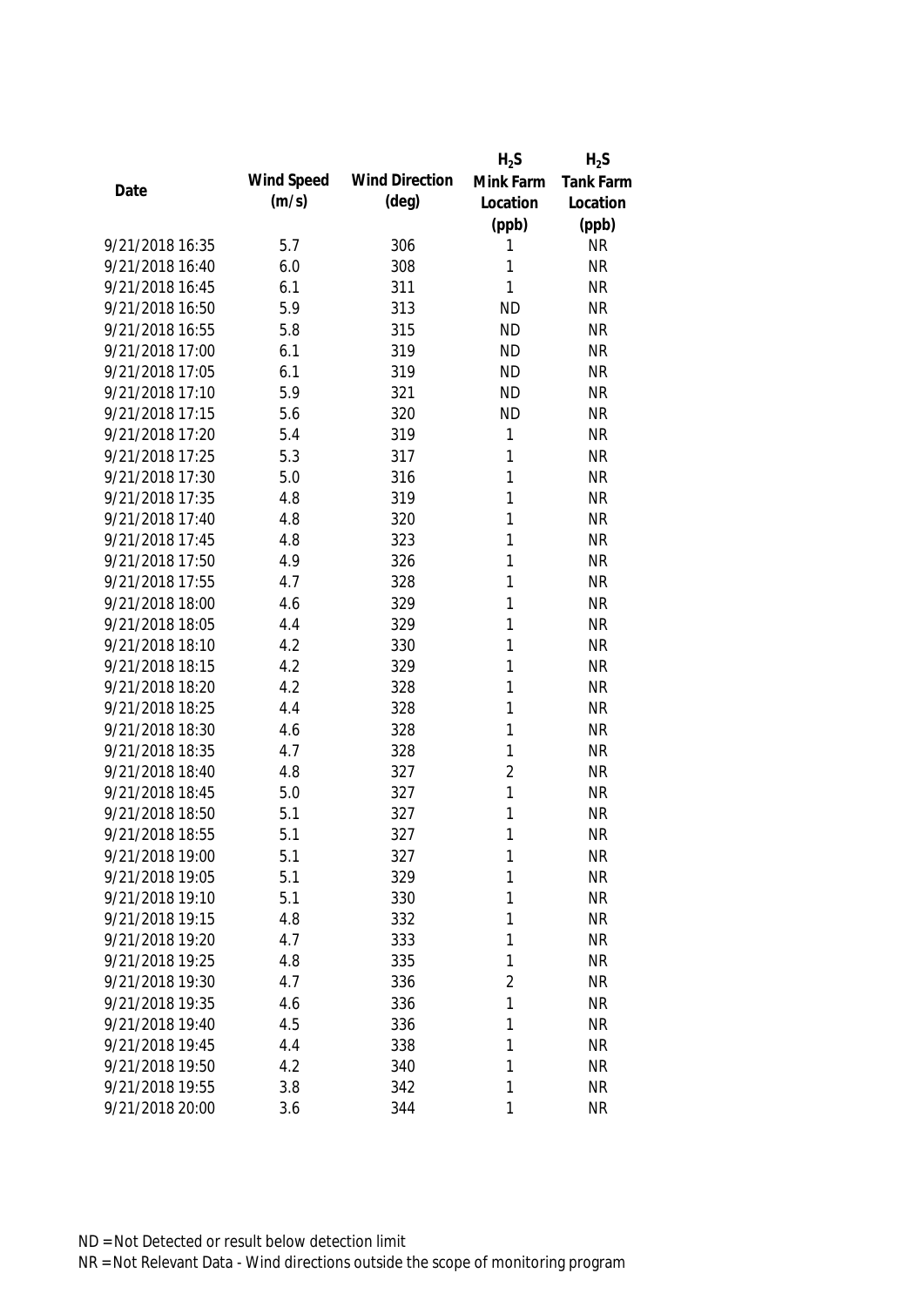|                 |            |                       | $H_2S$    | $H_2S$           |
|-----------------|------------|-----------------------|-----------|------------------|
| Date            | Wind Speed | <b>Wind Direction</b> | Mink Farm | <b>Tank Farm</b> |
|                 | (m/s)      | $(\text{deg})$        | Location  | Location         |
|                 |            |                       | (ppb)     | (ppb)            |
| 9/21/2018 20:05 | 3.7        | 345                   | 1         | <b>NR</b>        |
| 9/21/2018 20:10 | 3.6        | 346                   | 1         | <b>NR</b>        |
| 9/21/2018 20:15 | 3.6        | 347                   | 1         | <b>NR</b>        |
| 9/21/2018 20:20 | 3.6        | 346                   | 1         | <b>NR</b>        |
| 9/21/2018 20:25 | 3.6        | 345                   | 1         | <b>NR</b>        |
| 9/21/2018 20:30 | 3.6        | 345                   | 1         | <b>NR</b>        |
| 9/21/2018 20:35 | 3.4        | 345                   | 1         | <b>NR</b>        |
| 9/21/2018 20:40 | 3.3        | 345                   | 1         | <b>NR</b>        |
| 9/21/2018 20:45 | 3.4        | 344                   | 1         | <b>NR</b>        |
| 9/21/2018 20:50 | 3.4        | 344                   | 1         | <b>NR</b>        |
| 9/21/2018 20:55 | 3.4        | 344                   | 1         | <b>NR</b>        |
| 9/21/2018 21:00 | 3.4        | 345                   | 1         | <b>NR</b>        |
| 9/21/2018 21:05 | 3.4        | 347                   | 1         | <b>NR</b>        |
| 9/21/2018 21:10 | 3.5        | 349                   | 1         | <b>NR</b>        |
| 9/21/2018 21:15 | 3.6        | 350                   | 1         | <b>NR</b>        |
| 9/21/2018 21:20 | 3.7        | 351                   | 1         | <b>NR</b>        |
| 9/21/2018 21:25 | 3.8        | 353                   | 1         | <b>NR</b>        |
| 9/21/2018 21:30 | 3.9        | 353                   | <b>ND</b> | <b>NR</b>        |
| 9/21/2018 21:35 | 4.0        | 353                   | <b>ND</b> | <b>NR</b>        |
| 9/21/2018 21:40 | 3.9        | 353                   | 1         | <b>NR</b>        |
| 9/21/2018 21:45 | 3.6        | 354                   | 1         | <b>NR</b>        |
| 9/21/2018 21:50 | 3.6        | 354                   | 1         | <b>NR</b>        |
| 9/21/2018 21:55 | 3.3        | 353                   | 1         | <b>NR</b>        |
| 9/21/2018 22:00 | 3.0        | 354                   | 1         | <b>NR</b>        |
| 9/21/2018 22:05 | 2.9        | 355                   | 1         | <b>NR</b>        |
| 9/21/2018 22:10 | 2.9        | 354                   | 1         | <b>NR</b>        |
| 9/21/2018 22:15 | 3.0        | 355                   | 1         | <b>NR</b>        |
| 9/21/2018 22:20 | 3.0        | 355                   | 1         | <b>NR</b>        |
| 9/21/2018 22:25 | 3.4        | 359                   | 1         | <b>NR</b>        |
| 9/21/2018 22:30 | 3.8        | 360                   | 1         | NR               |
| 9/21/2018 22:35 | 3.9        | 0                     | 1         | <b>NR</b>        |
| 9/21/2018 22:40 | 4.2        | 3                     | 1         | <b>NR</b>        |
| 9/21/2018 22:45 | 4.5        | 4                     | 1         | <b>NR</b>        |
| 9/21/2018 22:50 | 4.6        | 6                     | 1         | <b>NR</b>        |
| 9/21/2018 22:55 | 4.4        | 5                     | 1         | <b>NR</b>        |
| 9/21/2018 23:00 | 4.2        | 5                     | 1         | <b>NR</b>        |
| 9/21/2018 23:05 | 4.4        | 7                     | 1         | <b>NR</b>        |
| 9/21/2018 23:10 | 4.5        | 8                     | 1         | <b>NR</b>        |
| 9/21/2018 23:15 | 4.6        | 8                     | 1         | <b>NR</b>        |
| 9/21/2018 23:20 | 4.5        | 8                     | 1         | <b>NR</b>        |
| 9/21/2018 23:25 | 4.5        | 8                     | 1         | <b>NR</b>        |
| 9/21/2018 23:30 | 4.6        | 8                     | 1         | <b>NR</b>        |
|                 |            |                       |           |                  |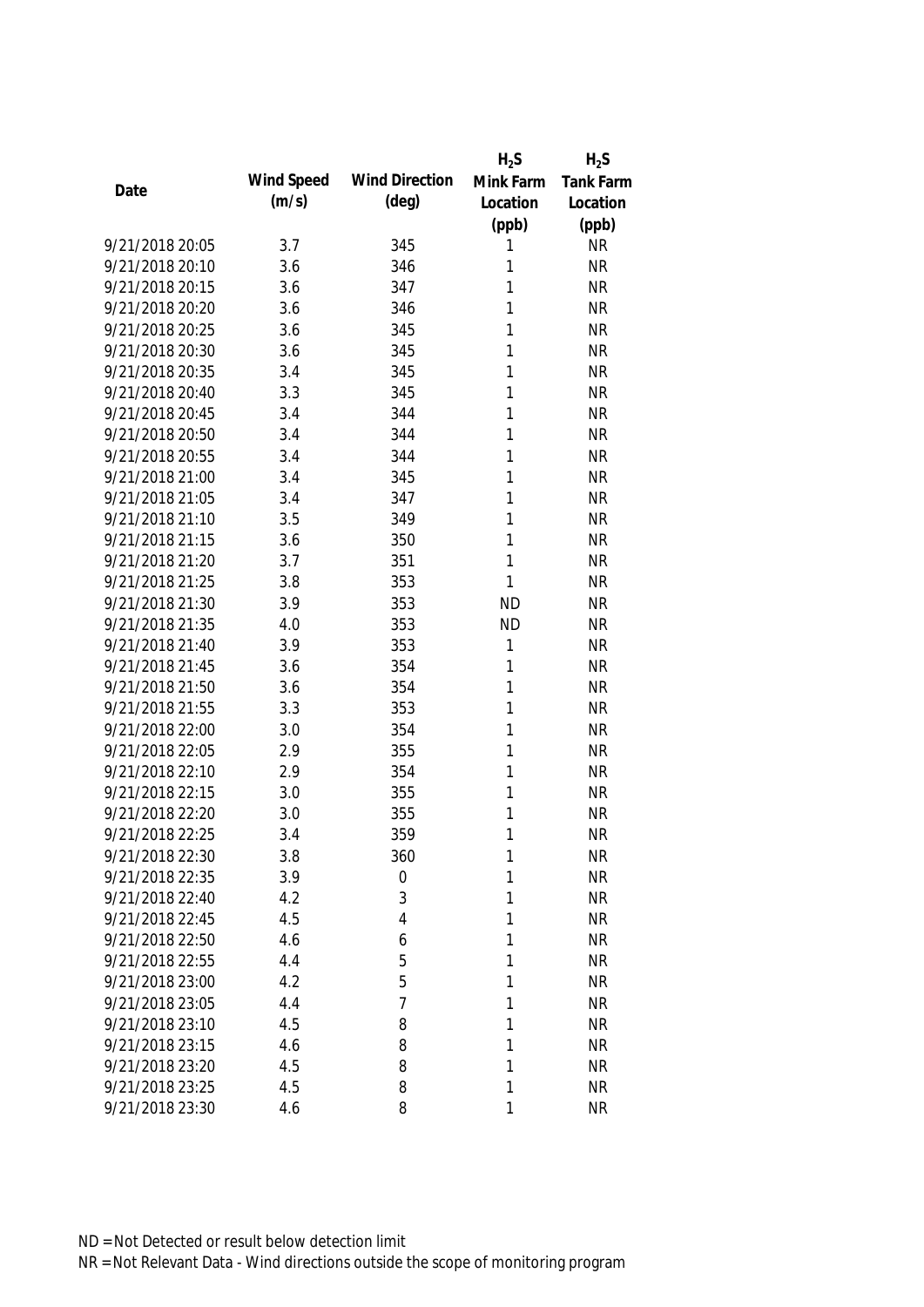|                 |            |                       | $H_2S$       | $H_2S$           |
|-----------------|------------|-----------------------|--------------|------------------|
| Date            | Wind Speed | <b>Wind Direction</b> | Mink Farm    | <b>Tank Farm</b> |
|                 | (m/s)      | $(\text{deg})$        | Location     | Location         |
|                 |            |                       | (ppb)        | (ppb)            |
| 9/21/2018 23:35 | 4.5        | 7                     | 1            | <b>NR</b>        |
| 9/21/2018 23:40 | 4.2        | 7                     | 1            | <b>NR</b>        |
| 9/21/2018 23:45 | 3.7        | 5                     | 1            | <b>NR</b>        |
| 9/21/2018 23:50 | 3.7        | 3                     | 1            | <b>NR</b>        |
| 9/21/2018 23:55 | 3.8        | $\overline{2}$        | 1            | <b>NR</b>        |
| 9/21/2018 24:00 | 3.7        | $\overline{2}$        | 1            | <b>NR</b>        |
| 9/22/2018 00:05 | 3.5        | $\overline{2}$        | 1            | <b>NR</b>        |
| 9/22/2018 00:10 | 3.4        | 1                     | 1            | <b>NR</b>        |
| 9/22/2018 00:15 | 3.6        | $\overline{2}$        | 1            | <b>NR</b>        |
| 9/22/2018 00:20 | 3.5        | 3                     | 1            | <b>NR</b>        |
| 9/22/2018 00:25 | 3.4        | 5                     | 1            | <b>NR</b>        |
| 9/22/2018 00:30 | 3.3        | 5                     | 1            | <b>NR</b>        |
| 9/22/2018 00:35 | 3.3        | 6                     | 1            | <b>NR</b>        |
| 9/22/2018 00:40 | 3.4        | 8                     | 1            | <b>NR</b>        |
| 9/22/2018 00:45 | 3.3        | 8                     | 1            | <b>NR</b>        |
| 9/22/2018 00:50 | 3.3        | 9                     | 1            | <b>NR</b>        |
| 9/22/2018 00:55 | 3.4        | 8                     | 1            | <b>NR</b>        |
| 9/22/2018 01:00 | 3.3        | 9                     | 1            | <b>NR</b>        |
| 9/22/2018 01:05 | 3.4        | 9                     | 1            | <b>NR</b>        |
| 9/22/2018 01:10 | 3.3        | 10                    | 1            | <b>NR</b>        |
| 9/22/2018 01:15 | 3.3        | 11                    | 1            | <b>NR</b>        |
| 9/22/2018 01:20 | 3.3        | 12                    | 1            | <b>NR</b>        |
| 9/22/2018 01:25 | 3.0        | 12                    | 1            | <b>NR</b>        |
| 9/22/2018 01:30 | 3.1        | 12                    | 1            | <b>NR</b>        |
| 9/22/2018 01:35 | 3.0        | 13                    | 1            | <b>NR</b>        |
| 9/22/2018 01:40 | 3.1        | 14                    | 1            | <b>NR</b>        |
| 9/22/2018 01:45 | 3.2        | 14                    | <b>ND</b>    | <b>NR</b>        |
| 9/22/2018 01:50 | 3.3        | 15                    | <b>ND</b>    | <b>NR</b>        |
| 9/22/2018 01:55 | 3.3        | 19                    | $\mathbf{1}$ | <b>NR</b>        |
| 9/22/2018 02:00 | 3.2        | 20                    | 1            | <b>NR</b>        |
| 9/22/2018 02:05 | 3.3        | 19                    | 1            | <b>NR</b>        |
| 9/22/2018 02:10 | 3.2        | 20                    | 1            | <b>NR</b>        |
| 9/22/2018 02:15 | 3.1        | 19                    | 1            | <b>NR</b>        |
| 9/22/2018 02:20 | 3.1        | 19                    | 1            | <b>NR</b>        |
| 9/22/2018 02:25 | 3.2        | 16                    | 1            | <b>NR</b>        |
| 9/22/2018 02:30 | 3.2        | 16                    | 1            | <b>NR</b>        |
| 9/22/2018 02:35 | 3.0        | 15                    | 1            | <b>NR</b>        |
| 9/22/2018 02:40 | 2.8        | 14                    | 1            | <b>NR</b>        |
| 9/22/2018 02:45 | 2.7        | 14                    | 1            | <b>NR</b>        |
| 9/22/2018 02:50 | 2.7        | 14                    | 1            | <b>NR</b>        |
| 9/22/2018 02:55 | 2.5        | 13                    | 1            | <b>NR</b>        |
| 9/22/2018 03:00 | 2.4        | 11                    | 1            | <b>NR</b>        |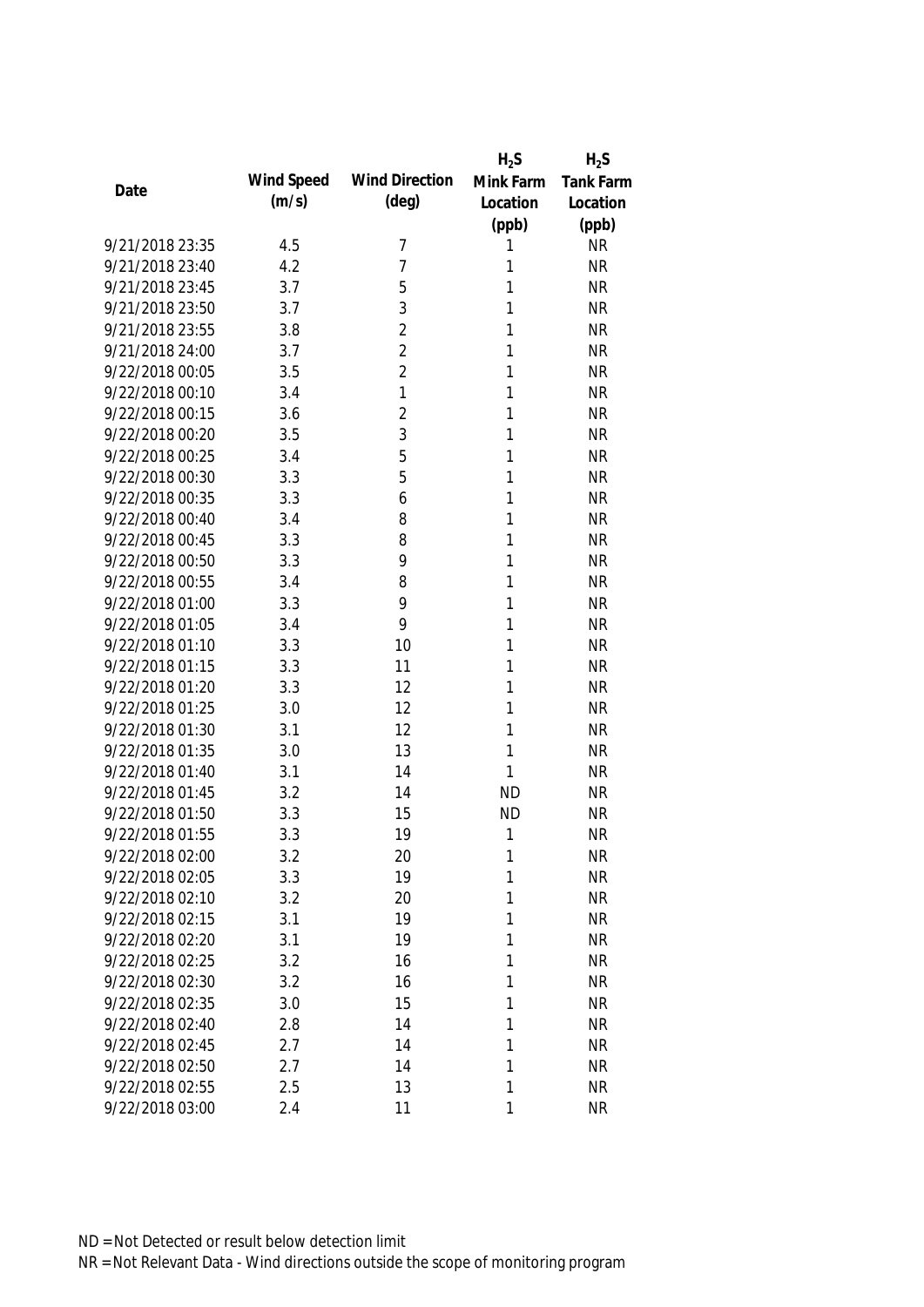|                 |            |                       | $H_2S$    | $H_2S$    |
|-----------------|------------|-----------------------|-----------|-----------|
| Date            | Wind Speed | <b>Wind Direction</b> | Mink Farm | Tank Farm |
|                 | (m/s)      | $(\text{deg})$        | Location  | Location  |
|                 |            |                       | (ppb)     | (ppb)     |
| 9/22/2018 03:05 | 2.5        | 11                    | 1         | <b>NR</b> |
| 9/22/2018 03:10 | 2.6        | 11                    | 1         | <b>NR</b> |
| 9/22/2018 03:15 | 2.7        | 10                    | 1         | <b>NR</b> |
| 9/22/2018 03:20 | 2.9        | 11                    | 1         | <b>NR</b> |
| 9/22/2018 03:25 | 3.1        | 11                    | 1         | <b>NR</b> |
| 9/22/2018 03:30 | 3.2        | 13                    | 1         | <b>NR</b> |
| 9/22/2018 03:35 | 3.3        | 14                    | 1         | <b>NR</b> |
| 9/22/2018 03:40 | 3.5        | 15                    | 1         | <b>NR</b> |
| 9/22/2018 03:45 | 3.7        | 16                    | 1         | <b>NR</b> |
| 9/22/2018 03:50 | 3.6        | 16                    | 1         | <b>NR</b> |
| 9/22/2018 03:55 | 3.6        | 16                    | 1         | <b>NR</b> |
| 9/22/2018 04:00 | 3.7        | 18                    | 1         | <b>NR</b> |
| 9/22/2018 04:05 | 3.6        | 19                    | 1         | <b>NR</b> |
| 9/22/2018 04:10 | 3.5        | 20                    | 1         | <b>NR</b> |
| 9/22/2018 04:15 | 3.2        | 21                    | 1         | <b>NR</b> |
| 9/22/2018 04:20 | 3.1        | 24                    | 1         | <b>NR</b> |
| 9/22/2018 04:25 | 3.0        | 25                    | 1         | <b>NR</b> |
| 9/22/2018 04:30 | 2.9        | 24                    | 1         | <b>NR</b> |
| 9/22/2018 04:35 | 2.7        | 24                    | <b>ND</b> | <b>NR</b> |
| 9/22/2018 04:40 | 2.7        | 26                    | 1         | <b>NR</b> |
| 9/22/2018 04:45 | 2.8        | 26                    | <b>ND</b> | <b>NR</b> |
| 9/22/2018 04:50 | 2.9        | 26                    | 1         | <b>NR</b> |
| 9/22/2018 04:55 | 2.9        | 26                    | 1         | <b>NR</b> |
| 9/22/2018 05:00 | 3.0        | 26                    | 1         | <b>NR</b> |
| 9/22/2018 05:05 | 3.1        | 25                    | 1         | <b>NR</b> |
| 9/22/2018 05:10 | 3.0        | 23                    | 1         | <b>NR</b> |
| 9/22/2018 05:15 | 2.8        | 20                    | 1         | <b>NR</b> |
| 9/22/2018 05:20 | 2.8        | 19                    | 1         | <b>NR</b> |
| 9/22/2018 05:25 | 2.8        | 17                    | 1         | <b>NR</b> |
| 9/22/2018 05:30 | 2.9        | 14                    | 1         | <b>NR</b> |
| 9/22/2018 05:35 | 3.0        | 13                    | 1         | <b>NR</b> |
| 9/22/2018 05:40 | 3.0        | 11                    | 1         | <b>NR</b> |
| 9/22/2018 05:45 | 3.1        | 11                    | 1         | <b>NR</b> |
| 9/22/2018 05:50 | 3.1        | 10                    | 1         | <b>NR</b> |
| 9/22/2018 05:55 | 3.1        | 11                    | 1         | <b>NR</b> |
| 9/22/2018 06:00 | 3.0        | 11                    | 1         | <b>NR</b> |
| 9/22/2018 06:05 | 2.8        | 10                    | 1         | <b>NR</b> |
| 9/22/2018 06:10 | 2.7        | 12                    | 1         | <b>NR</b> |
| 9/22/2018 06:15 | 2.6        | 13                    | 1         | <b>NR</b> |
| 9/22/2018 06:20 |            |                       | 1         |           |
|                 | 2.4        | 13                    |           | <b>NR</b> |
| 9/22/2018 06:25 | 2.2        | 13                    | 1         | <b>NR</b> |
| 9/22/2018 06:30 | 2.0        | 13                    | 1         | <b>NR</b> |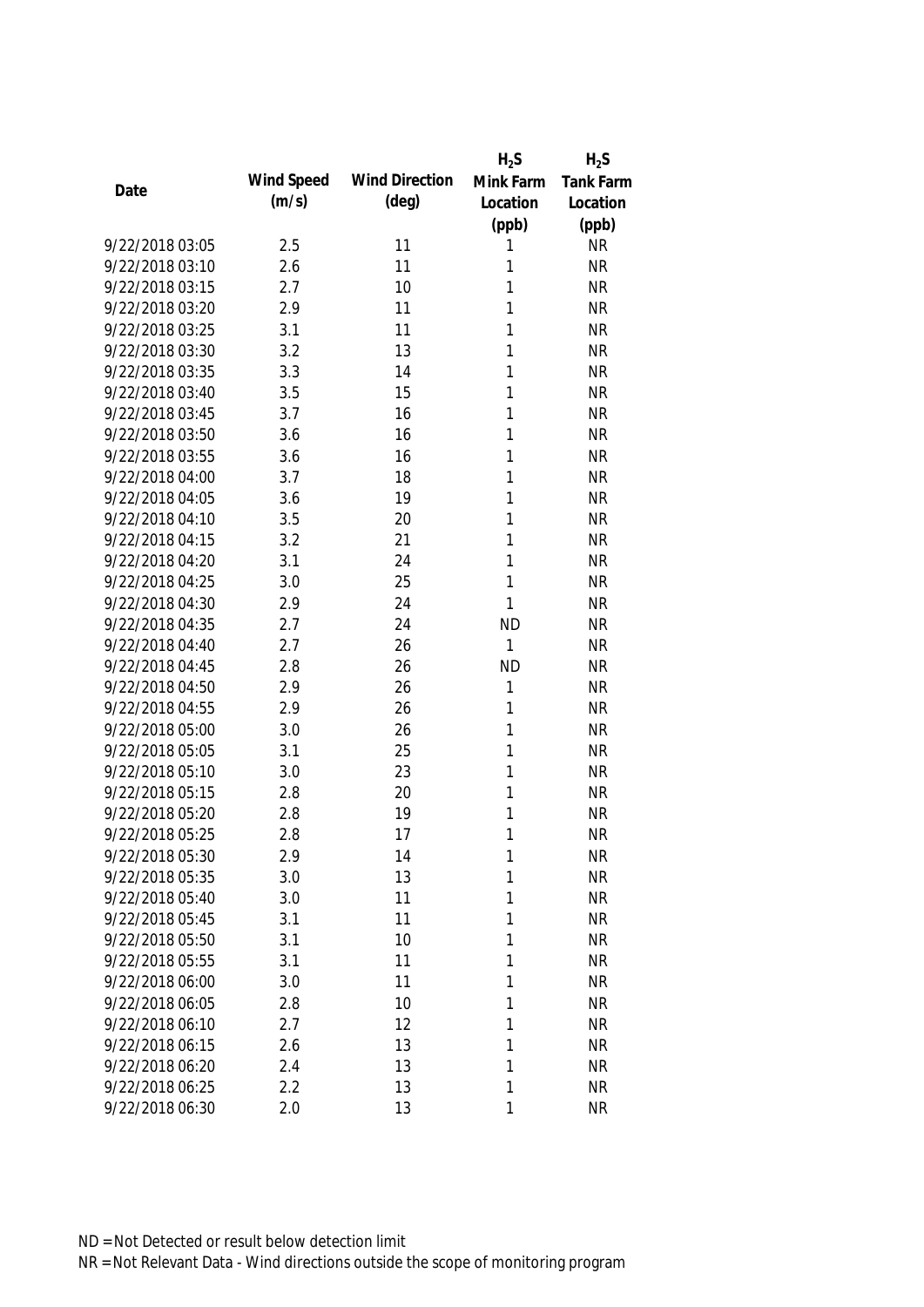|                 |            |                       | $H_2S$       | $H_2S$           |
|-----------------|------------|-----------------------|--------------|------------------|
| Date            | Wind Speed | <b>Wind Direction</b> | Mink Farm    | <b>Tank Farm</b> |
|                 | (m/s)      | $(\text{deg})$        | Location     | Location         |
|                 |            |                       | (ppb)        | (ppb)            |
| 9/22/2018 06:35 | 2.0        | 13                    | 1            | <b>NR</b>        |
| 9/22/2018 06:40 | 2.0        | 13                    | <b>ND</b>    | <b>NR</b>        |
| 9/22/2018 06:45 | 2.1        | 12                    | <b>ND</b>    | <b>NR</b>        |
| 9/22/2018 06:50 | 2.3        | 13                    | <b>ND</b>    | <b>NR</b>        |
| 9/22/2018 06:55 | 2.4        | 13                    | <b>ND</b>    | <b>NR</b>        |
| 9/22/2018 07:00 | 2.5        | 14                    | <b>ND</b>    | <b>NR</b>        |
| 9/22/2018 07:05 | 2.4        | 15                    | $\mathbf{1}$ | <b>NR</b>        |
| 9/22/2018 07:10 | 2.3        | 17                    | $\mathbf{1}$ | <b>NR</b>        |
| 9/22/2018 07:15 | 2.2        | 18                    | $\mathbf{1}$ | <b>NR</b>        |
| 9/22/2018 07:20 | 2.0        | 19                    | 1            | <b>NR</b>        |
| 9/22/2018 07:25 | 1.8        | 21                    | 1            | <b>NR</b>        |
| 9/22/2018 07:30 | 1.7        | 22                    | 1            | <b>NR</b>        |
| 9/22/2018 07:35 | 1.7        | 24                    | 1            | <b>NR</b>        |
| 9/22/2018 07:40 | 1.7        | 25                    | 1            | <b>NR</b>        |
| 9/22/2018 07:45 | 1.7        | 29                    | 1            | <b>NR</b>        |
| 9/22/2018 07:50 | 1.7        | 32                    | $\mathbf{1}$ | <b>NR</b>        |
| 9/22/2018 07:55 | 2.1        | 37                    | 1            | <b>NR</b>        |
| 9/22/2018 08:00 | 2.3        | 41                    | <b>NR</b>    | <b>NR</b>        |
| 9/22/2018 08:05 | 2.5        | 48                    | <b>NR</b>    | <b>NR</b>        |
| 9/22/2018 08:10 | 2.8        | 54                    | <b>NR</b>    | <b>NR</b>        |
| 9/22/2018 08:15 | 3.0        | 57                    | <b>NR</b>    | <b>NR</b>        |
| 9/22/2018 08:20 | 3.2        | 62                    | <b>NR</b>    | <b>NR</b>        |
| 9/22/2018 08:25 | 3.3        | 63                    | <b>NR</b>    | <b>NR</b>        |
| 9/22/2018 08:30 | 3.4        | 64                    | <b>NR</b>    | <b>NR</b>        |
| 9/22/2018 08:35 | 3.5        | 61                    | <b>NR</b>    | <b>NR</b>        |
| 9/22/2018 08:40 | 3.5        | 61                    | <b>NR</b>    | <b>NR</b>        |
| 9/22/2018 08:45 | 3.3        | 63                    | <b>NR</b>    | <b>NR</b>        |
| 9/22/2018 08:50 | 3.3        | 63                    | <b>NR</b>    | <b>NR</b>        |
| 9/22/2018 08:55 | 3.0        | 65                    | <b>NR</b>    | <b>NR</b>        |
| 9/22/2018 09:00 | 3.2        | 70                    | <b>NR</b>    | <b>NR</b>        |
| 9/22/2018 09:05 | 3.2        | 74                    | <b>NR</b>    | <b>NR</b>        |
| 9/22/2018 09:10 | 3.1        | 75                    | <b>NR</b>    | <b>NR</b>        |
| 9/22/2018 09:15 | 3.3        | 74                    | <b>NR</b>    | <b>NR</b>        |
| 9/22/2018 09:20 | 3.4        | 71                    | <b>NR</b>    | <b>NR</b>        |
| 9/22/2018 09:25 | 3.6        | 70                    | <b>NR</b>    | <b>NR</b>        |
| 9/22/2018 09:30 | 3.5        | 68                    | <b>NR</b>    | <b>NR</b>        |
| 9/22/2018 09:35 | 3.6        | 69                    | <b>NR</b>    | <b>NR</b>        |
| 9/22/2018 09:40 | 3.6        | 72                    | <b>NR</b>    | <b>NR</b>        |
| 9/22/2018 09:45 | 3.7        | 68                    | <b>NR</b>    | <b>NR</b>        |
| 9/22/2018 09:50 | 3.6        | 66                    | <b>NR</b>    | <b>NR</b>        |
| 9/22/2018 09:55 | 3.7        | 64                    | <b>NR</b>    | <b>NR</b>        |
| 9/22/2018 10:00 | 3.7        | 64                    | <b>NR</b>    | <b>NR</b>        |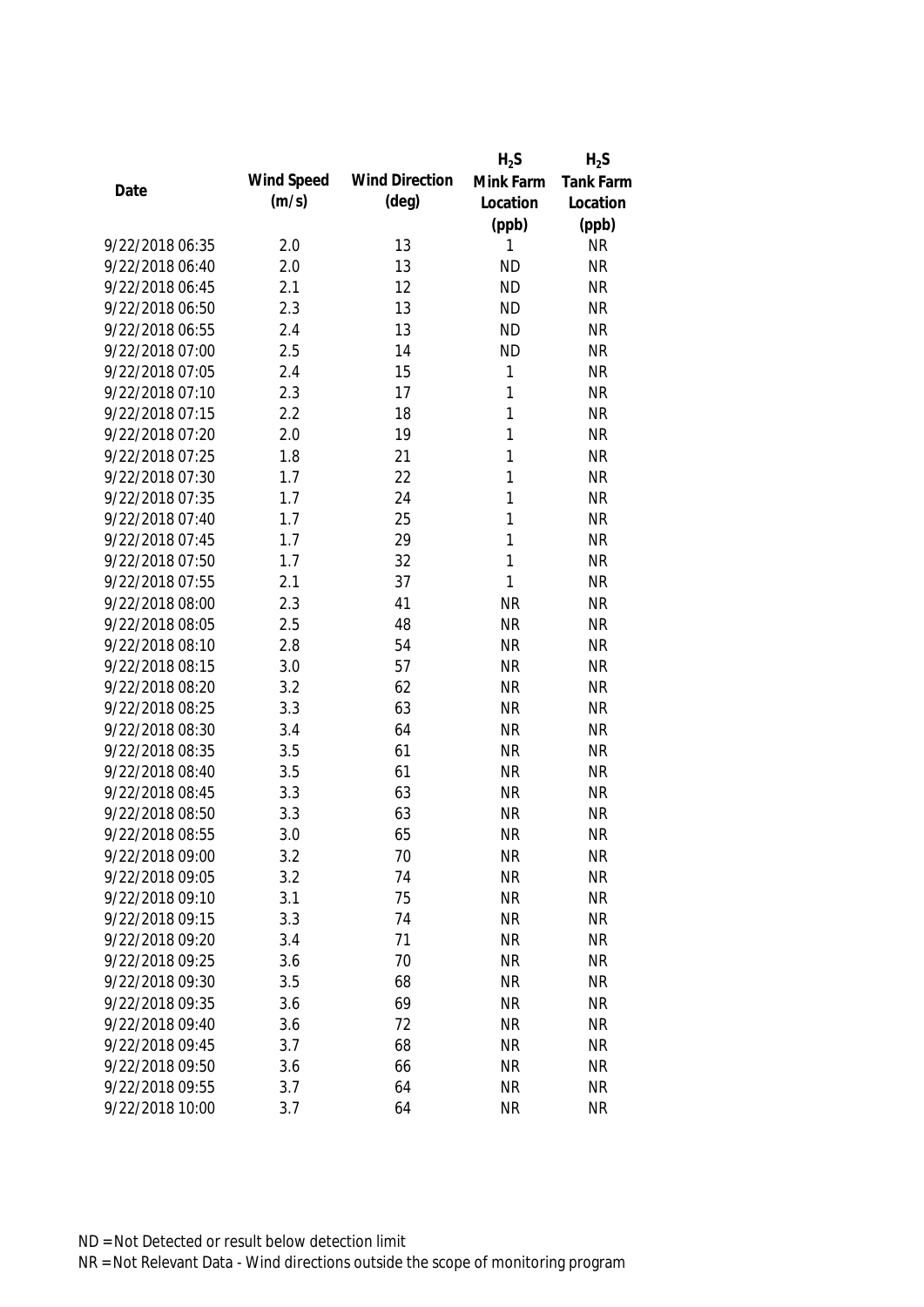|                 |            |                       | $H_2S$    | $H_2S$    |
|-----------------|------------|-----------------------|-----------|-----------|
|                 | Wind Speed | <b>Wind Direction</b> | Mink Farm | Tank Farm |
| Date            | (m/s)      | $(\text{deg})$        | Location  | Location  |
|                 |            |                       | (ppb)     | (ppb)     |
| 9/22/2018 10:05 | 3.5        | 58                    | <b>NR</b> | <b>NR</b> |
| 9/22/2018 10:10 | 3.5        | 54                    | <b>NR</b> | <b>NR</b> |
| 9/22/2018 10:15 | 3.4        | 59                    | <b>NR</b> | <b>NR</b> |
| 9/22/2018 10:20 | 3.4        | 67                    | <b>NR</b> | <b>NR</b> |
| 9/22/2018 10:25 | 3.2        | 71                    | <b>NR</b> | <b>NR</b> |
| 9/22/2018 10:30 | 3.1        | 70                    | <b>NR</b> | <b>NR</b> |
| 9/22/2018 10:35 | 3.2        | 69                    | <b>NR</b> | <b>NR</b> |
| 9/22/2018 10:40 | 3.2        | 70                    | <b>NR</b> | <b>NR</b> |
| 9/22/2018 10:45 | 3.2        | 68                    | <b>NR</b> | <b>NR</b> |
| 9/22/2018 10:50 | 3.4        | 71                    | <b>NR</b> | <b>NR</b> |
| 9/22/2018 10:55 | 3.5        | 67                    | <b>NR</b> | <b>NR</b> |
| 9/22/2018 11:00 | 3.4        | 68                    | <b>NR</b> | <b>NR</b> |
| 9/22/2018 11:05 | 3.3        | 76                    | <b>NR</b> | <b>NR</b> |
| 9/22/2018 11:10 | 3.4        | 80                    | <b>NR</b> | <b>NR</b> |
| 9/22/2018 11:15 | 3.5        | 75                    | <b>NR</b> | <b>NR</b> |
| 9/22/2018 11:20 | 3.3        | 69                    | <b>NR</b> | <b>NR</b> |
| 9/22/2018 11:25 | 3.2        | 76                    | <b>NR</b> | <b>NR</b> |
| 9/22/2018 11:30 | 3.2        | 74                    | <b>NR</b> | <b>NR</b> |
| 9/22/2018 11:35 | 3.1        | 67                    | <b>NR</b> | <b>NR</b> |
| 9/22/2018 11:40 | 3.2        | 66                    | <b>NR</b> | <b>NR</b> |
| 9/22/2018 11:45 | 3.1        | 74                    | <b>NR</b> | <b>NR</b> |
| 9/22/2018 11:50 | 3.2        | 77                    | <b>NR</b> | <b>NR</b> |
| 9/22/2018 11:55 | 3.3        | 74                    | <b>NR</b> | <b>NR</b> |
| 9/22/2018 12:00 | 3.3        | 74                    | <b>NR</b> | <b>NR</b> |
| 9/22/2018 12:05 | 3.4        | 73                    | <b>NR</b> | <b>NR</b> |
| 9/22/2018 12:10 | 3.4        | 72                    | <b>NR</b> | <b>NR</b> |
| 9/22/2018 12:15 | 3.3        | 68                    | <b>NR</b> | <b>NR</b> |
| 9/22/2018 12:20 | 3.4        | 70                    | <b>NR</b> | <b>NR</b> |
| 9/22/2018 12:25 | 3.3        | 66                    | <b>NR</b> | <b>NR</b> |
| 9/22/2018 12:30 | 3.3        | 71                    | <b>NR</b> | <b>NR</b> |
| 9/22/2018 12:35 | 3.2        | 77                    | <b>NR</b> | <b>NR</b> |
| 9/22/2018 12:40 | 3.2        | 76                    | <b>NR</b> | <b>NR</b> |
| 9/22/2018 12:45 | 3.4        | 84                    | <b>NR</b> | <b>NR</b> |
| 9/22/2018 12:50 | 3.3        | 87                    | <b>NR</b> | <b>NR</b> |
| 9/22/2018 12:55 | 3.2        | 85                    | <b>NR</b> | <b>NR</b> |
| 9/22/2018 13:00 | 3.2        | 84                    | <b>NR</b> | <b>NR</b> |
| 9/22/2018 13:05 | 3.1        | 84                    | <b>NR</b> | <b>NR</b> |
| 9/22/2018 13:10 | 3.0        | 87                    | <b>NR</b> | <b>NR</b> |
| 9/22/2018 13:15 | 2.9        | 85                    | <b>NR</b> | <b>NR</b> |
|                 |            |                       |           |           |
| 9/22/2018 13:20 | 2.8        | 85                    | <b>NR</b> | <b>NR</b> |
| 9/22/2018 13:25 | 3.0        | 92                    | <b>NR</b> | <b>NR</b> |
| 9/22/2018 13:30 | 3.0        | 93                    | <b>NR</b> | <b>NR</b> |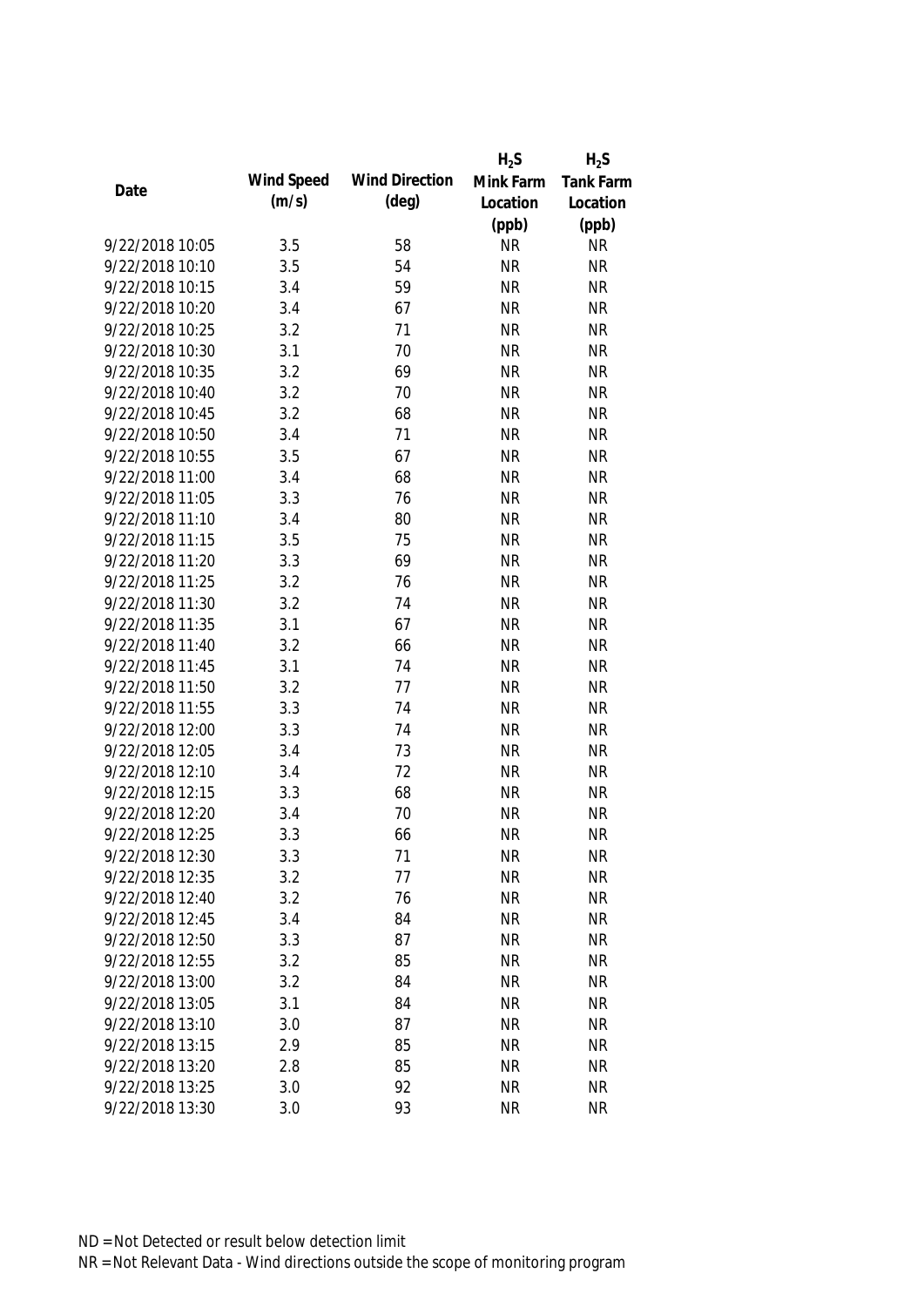|                 |            |                       | $H_2S$       | $H_2S$    |
|-----------------|------------|-----------------------|--------------|-----------|
|                 | Wind Speed | <b>Wind Direction</b> | Mink Farm    | Tank Farm |
| Date            | (m/s)      | $(\text{deg})$        | Location     | Location  |
|                 |            |                       | (ppb)        | (ppb)     |
| 9/22/2018 13:35 | 3.0        | 89                    | <b>NR</b>    | <b>NR</b> |
| 9/22/2018 13:40 | 2.9        | 87                    | <b>NR</b>    | <b>NR</b> |
| 9/22/2018 13:45 | 2.9        | 89                    | <b>NR</b>    | <b>NR</b> |
| 9/22/2018 13:50 | 2.9        | 84                    | <b>NR</b>    | <b>NR</b> |
| 9/22/2018 13:55 | 2.7        | 74                    | <b>NR</b>    | <b>NR</b> |
| 9/22/2018 14:00 | 2.6        | 73                    | <b>NR</b>    | <b>NR</b> |
| 9/22/2018 14:05 | 2.7        | 73                    | <b>NR</b>    | <b>NR</b> |
| 9/22/2018 14:10 | 2.7        | 77                    | <b>NR</b>    | <b>NR</b> |
| 9/22/2018 14:15 | 2.7        | 57                    | <b>NR</b>    | <b>NR</b> |
| 9/22/2018 14:20 | 2.6        | 60                    | <b>NR</b>    | <b>NR</b> |
| 9/22/2018 14:25 | 2.6        | 61                    | <b>NR</b>    | <b>NR</b> |
| 9/22/2018 14:30 | 2.7        | 56                    | <b>NR</b>    | <b>NR</b> |
| 9/22/2018 14:35 | 2.7        | 50                    | <b>NR</b>    | <b>NR</b> |
| 9/22/2018 14:40 | 2.8        | 43                    | <b>NR</b>    | <b>NR</b> |
| 9/22/2018 14:45 | 2.8        | 45                    | <b>NR</b>    | <b>NR</b> |
| 9/22/2018 14:50 | 2.9        | 38                    | $\mathbf{1}$ | <b>NR</b> |
| 9/22/2018 14:55 | 3.0        | 37                    | 1            | <b>NR</b> |
| 9/22/2018 15:00 | 2.8        | 38                    | $\mathbf{1}$ | <b>NR</b> |
| 9/22/2018 15:05 | 2.7        | 47                    | <b>NR</b>    | <b>NR</b> |
| 9/22/2018 15:10 | 2.6        | 52                    | <b>NR</b>    | <b>NR</b> |
| 9/22/2018 15:15 | 2.3        | 64                    | <b>NR</b>    | <b>NR</b> |
| 9/22/2018 15:20 | 2.2        | 73                    | <b>NR</b>    | <b>NR</b> |
| 9/22/2018 15:25 | 2.2        | 93                    | <b>NR</b>    | <b>NR</b> |
| 9/22/2018 15:30 | 2.3        | 96                    | <b>NR</b>    | <b>NR</b> |
| 9/22/2018 15:35 | 2.4        | 85                    | <b>NR</b>    | <b>NR</b> |
| 9/22/2018 15:40 | 2.5        | 87                    | <b>NR</b>    | <b>NR</b> |
| 9/22/2018 15:45 | 2.6        | 80                    | <b>NR</b>    | <b>NR</b> |
| 9/22/2018 15:50 | 2.7        | 72                    | <b>NR</b>    | <b>NR</b> |
| 9/22/2018 15:55 | 2.7        | 54                    | <b>NR</b>    | <b>NR</b> |
| 9/22/2018 16:00 | 2.6        | 54                    | <b>NR</b>    | <b>NR</b> |
| 9/22/2018 16:05 | 2.5        | 56                    | <b>NR</b>    | <b>NR</b> |
| 9/22/2018 16:10 | 2.5        | 45                    | <b>NR</b>    | <b>NR</b> |
| 9/22/2018 16:15 | 2.5        | 38                    | <b>ND</b>    | <b>NR</b> |
| 9/22/2018 16:20 | 2.5        | 41                    | <b>NR</b>    | <b>NR</b> |
| 9/22/2018 16:25 | 2.4        | 48                    | <b>NR</b>    | <b>NR</b> |
| 9/22/2018 16:30 | 2.5        | 48                    | <b>NR</b>    | <b>NR</b> |
| 9/22/2018 16:35 | 2.6        | 47                    | <b>NR</b>    | <b>NR</b> |
| 9/22/2018 16:40 | 2.4        | 51                    | <b>NR</b>    | <b>NR</b> |
| 9/22/2018 16:45 | 2.5        | 54                    | <b>NR</b>    | <b>NR</b> |
| 9/22/2018 16:50 | 2.5        | 52                    | <b>NR</b>    | <b>NR</b> |
| 9/22/2018 16:55 | 2.6        | 44                    | <b>NR</b>    | <b>NR</b> |
| 9/22/2018 17:00 | 2.6        | 39                    | <b>ND</b>    | <b>NR</b> |
|                 |            |                       |              |           |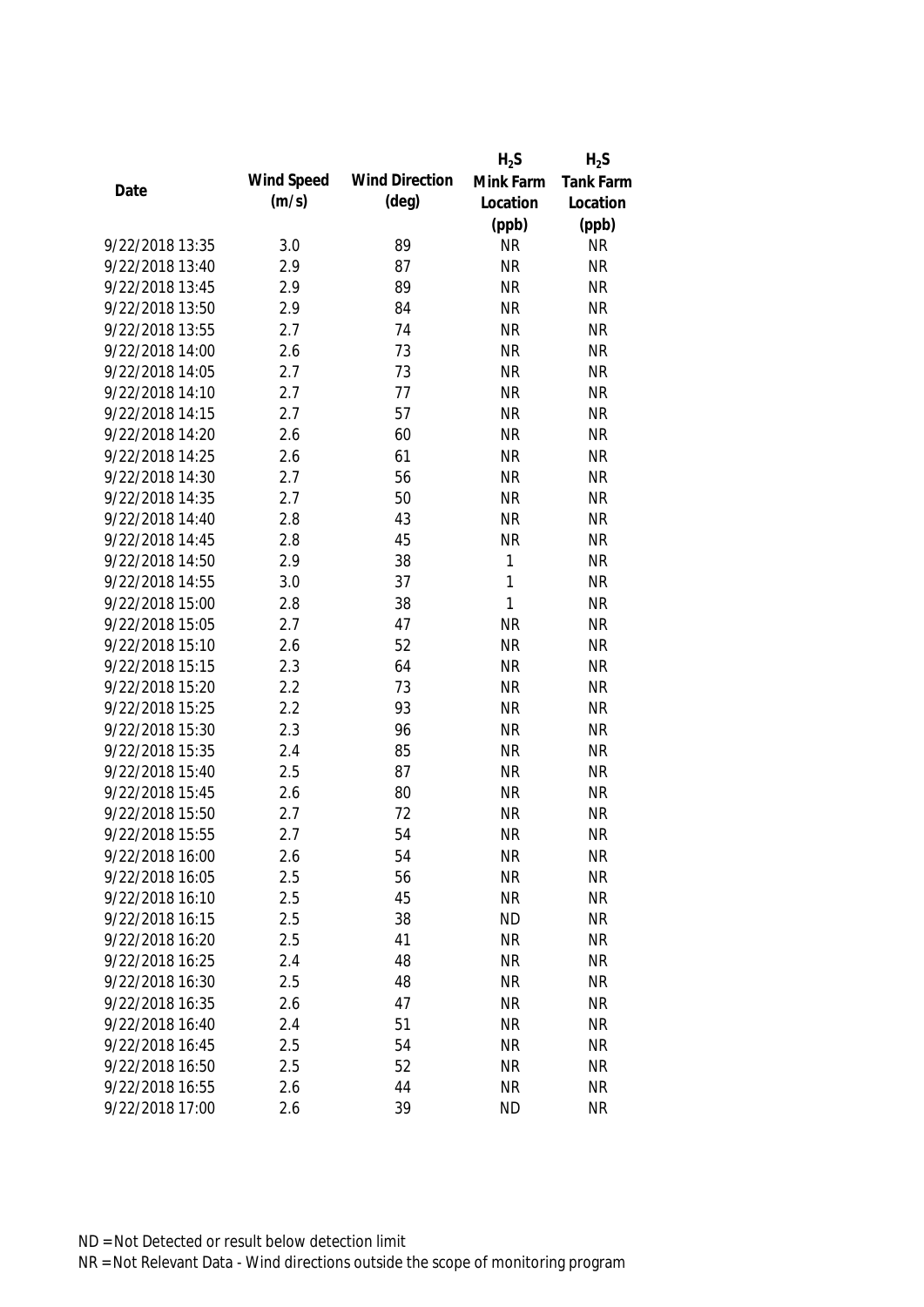|                 |            |                       | $H_2S$       | $H_2S$           |
|-----------------|------------|-----------------------|--------------|------------------|
|                 | Wind Speed | <b>Wind Direction</b> | Mink Farm    | <b>Tank Farm</b> |
| Date            | (m/s)      | $(\text{deg})$        | Location     | Location         |
|                 |            |                       | (ppb)        | (ppb)            |
| 9/22/2018 17:05 | 2.6        | 37                    | 1            | <b>NR</b>        |
| 9/22/2018 17:10 | 2.6        | 36                    | 1            | <b>NR</b>        |
| 9/22/2018 17:15 | 2.4        | 37                    | <b>ND</b>    | <b>NR</b>        |
| 9/22/2018 17:20 | 2.3        | 36                    | 1            | <b>NR</b>        |
| 9/22/2018 17:25 | 2.3        | 38                    | 1            | <b>NR</b>        |
| 9/22/2018 17:30 | 2.2        | 40                    | $\mathbf{1}$ | <b>NR</b>        |
| 9/22/2018 17:35 | 2.1        | 42                    | <b>NR</b>    | <b>NR</b>        |
| 9/22/2018 17:40 | 2.3        | 45                    | <b>NR</b>    | <b>NR</b>        |
| 9/22/2018 17:45 | 2.4        | 44                    | <b>NR</b>    | <b>NR</b>        |
| 9/22/2018 17:50 | 2.3        | 47                    | <b>NR</b>    | <b>NR</b>        |
| 9/22/2018 17:55 | 2.2        | 49                    | <b>NR</b>    | <b>NR</b>        |
| 9/22/2018 18:00 | 2.2        | 47                    | <b>NR</b>    | <b>NR</b>        |
| 9/22/2018 18:05 | 2.1        | 47                    | <b>NR</b>    | <b>NR</b>        |
| 9/22/2018 18:10 | 1.9        | 47                    | <b>NR</b>    | <b>NR</b>        |
| 9/22/2018 18:15 | 1.8        | 46                    | <b>NR</b>    | <b>NR</b>        |
| 9/22/2018 18:20 | 1.8        | 47                    | <b>NR</b>    | <b>NR</b>        |
| 9/22/2018 18:25 | 1.7        | 47                    | <b>NR</b>    | <b>NR</b>        |
| 9/22/2018 18:30 | 1.6        | 50                    | <b>NR</b>    | <b>NR</b>        |
| 9/22/2018 18:35 | 1.5        | 53                    | <b>NR</b>    | <b>NR</b>        |
| 9/22/2018 18:40 | 1.5        | 57                    | <b>NR</b>    | <b>NR</b>        |
| 9/22/2018 18:45 | 1.3        | 62                    | <b>NR</b>    | <b>NR</b>        |
| 9/22/2018 18:50 | 1.2        | 64                    | <b>NR</b>    | <b>NR</b>        |
| 9/22/2018 18:55 | 1.1        | 66                    | <b>NR</b>    | <b>NR</b>        |
| 9/22/2018 19:00 | 1.1        | 65                    | <b>NR</b>    | <b>NR</b>        |
| 9/22/2018 19:05 | 1.0        | 65                    | <b>NR</b>    | <b>NR</b>        |
| 9/22/2018 19:10 | 1.1        | 68                    | <b>NR</b>    | <b>NR</b>        |
| 9/22/2018 19:15 | 1.2        | 69                    | <b>NR</b>    | <b>NR</b>        |
| 9/22/2018 19:20 | 1.3        | 69                    | <b>NR</b>    | <b>NR</b>        |
| 9/22/2018 19:25 | 1.4        | 73                    | <b>NR</b>    | <b>NR</b>        |
| 9/22/2018 19:30 | 1.5        | 75                    | <b>NR</b>    | <b>NR</b>        |
| 9/22/2018 19:35 | 1.6        | 79                    | <b>NR</b>    | <b>NR</b>        |
| 9/22/2018 19:40 | 1.7        | 79                    | <b>NR</b>    | <b>NR</b>        |
| 9/22/2018 19:45 | 1.7        | 81                    | <b>NR</b>    | <b>NR</b>        |
| 9/22/2018 19:50 | 1.7        | 83                    | <b>NR</b>    | <b>NR</b>        |
| 9/22/2018 19:55 | 1.7        | 84                    | <b>NR</b>    | <b>NR</b>        |
| 9/22/2018 20:00 | 1.7        | 85                    | <b>NR</b>    | <b>NR</b>        |
| 9/22/2018 20:05 | 1.6        | 84                    | <b>NR</b>    | <b>NR</b>        |
| 9/22/2018 20:10 | 1.5        | 84                    | <b>NR</b>    | <b>NR</b>        |
| 9/22/2018 20:15 | 1.6        | 84                    | <b>NR</b>    | <b>NR</b>        |
|                 |            |                       |              |                  |
| 9/22/2018 20:20 | 1.6        | 84                    | <b>NR</b>    | <b>NR</b>        |
| 9/22/2018 20:25 | 1.6        | 84                    | <b>NR</b>    | <b>NR</b>        |
| 9/22/2018 20:30 | 1.6        | 84                    | <b>NR</b>    | <b>NR</b>        |